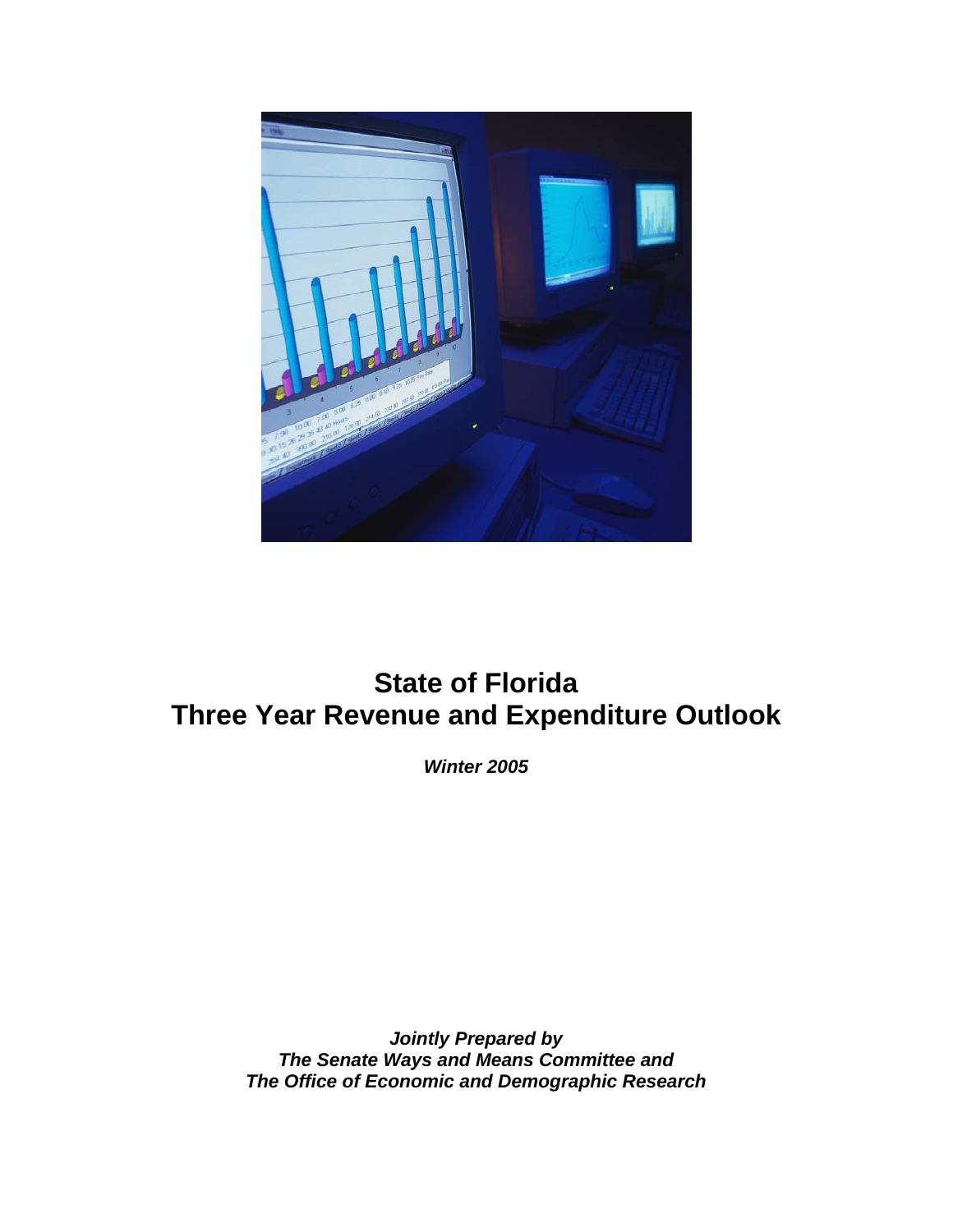# **Table of Contents**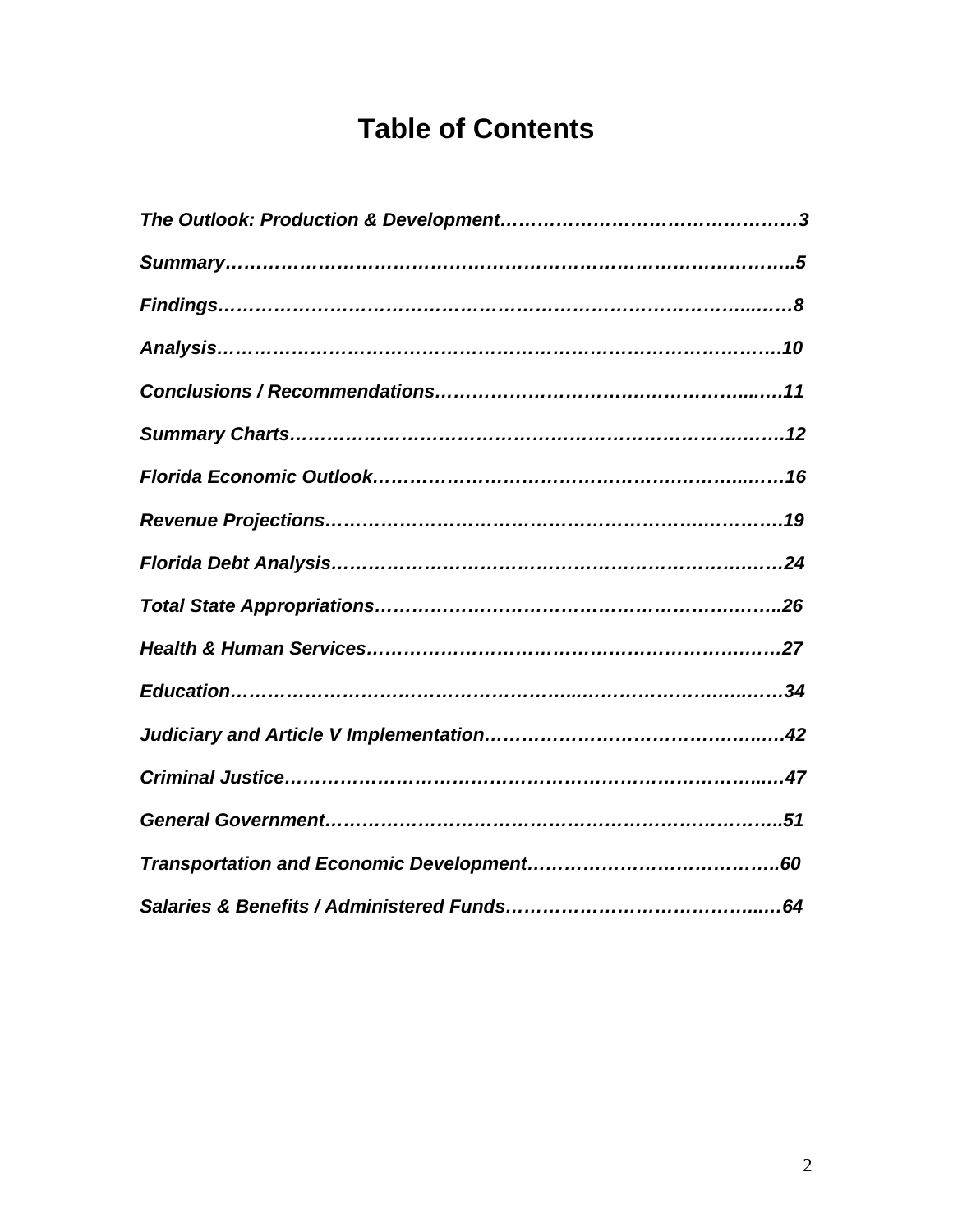## **Three Year Revenue and Expenditure Outlook**

### **What is the Outlook?**

Ultimately, it is a tool that provides an opportunity to both avoid future budget problems and maintain more stability between fiscal years. It accomplishes this by providing a picture of the state's fiscal position that integrates projections of the major programs driving Florida's annual budget requirements with the revenue estimates. It includes budgetary, economic and debt analyses to provide a framework for the projections and covers three Fiscal Years beyond the current year: 2005-06, 2006-07, and 2007-08.

#### **THE OUTLOOK IS NOT THE TOTAL AMOUNT OF THE STATE BUDGET OR THE AMOUNT OF FUNDS TO BE ALLOCATED TO THE RESPECTIVE BUDGET AREAS. NO ASSUMPTIONS ARE MADE REGARDING LEGISLATIVE POLICY DECISIONS ON DISCRETIONARY SPENDING; THEREFORE, UNSPENT FUNDS FALL TO THE FOLLOWING YEAR.**

#### **Who produced it?**

It was jointly developed by the Senate Ways and Means Committee and the Joint Legislative Office of Economic and Demographic Research.

#### **How was the Outlook developed?**

- All major programs that have historically driven significant increases in the State's budget such as Medicaid and the Florida Education Finance Program (public school funding), as well as new constitutional requirements such as Class Size Reduction and Article V impacts on the Judicial Branch, were inventoried.
- Projections of future workload and enrollment increases were developed for each of these major cost drivers using a variety of methods including projections from Consensus Estimating Conferences.
- Costs were applied to the projected workload requirements based on recent legislative budget decisions.
- Cost requirements were aggregated by major fund type and compared to revenue estimates for those funds.

#### **Understanding the Outlook**

• The Outlook is structured into separate sections generally corresponding to the jurisdictions of the Senate Appropriations Committees except that Article V/Judicial costs are identified separately from the Justice Appropriations area. Also included are separate sections for Salaries and Benefits, Revenue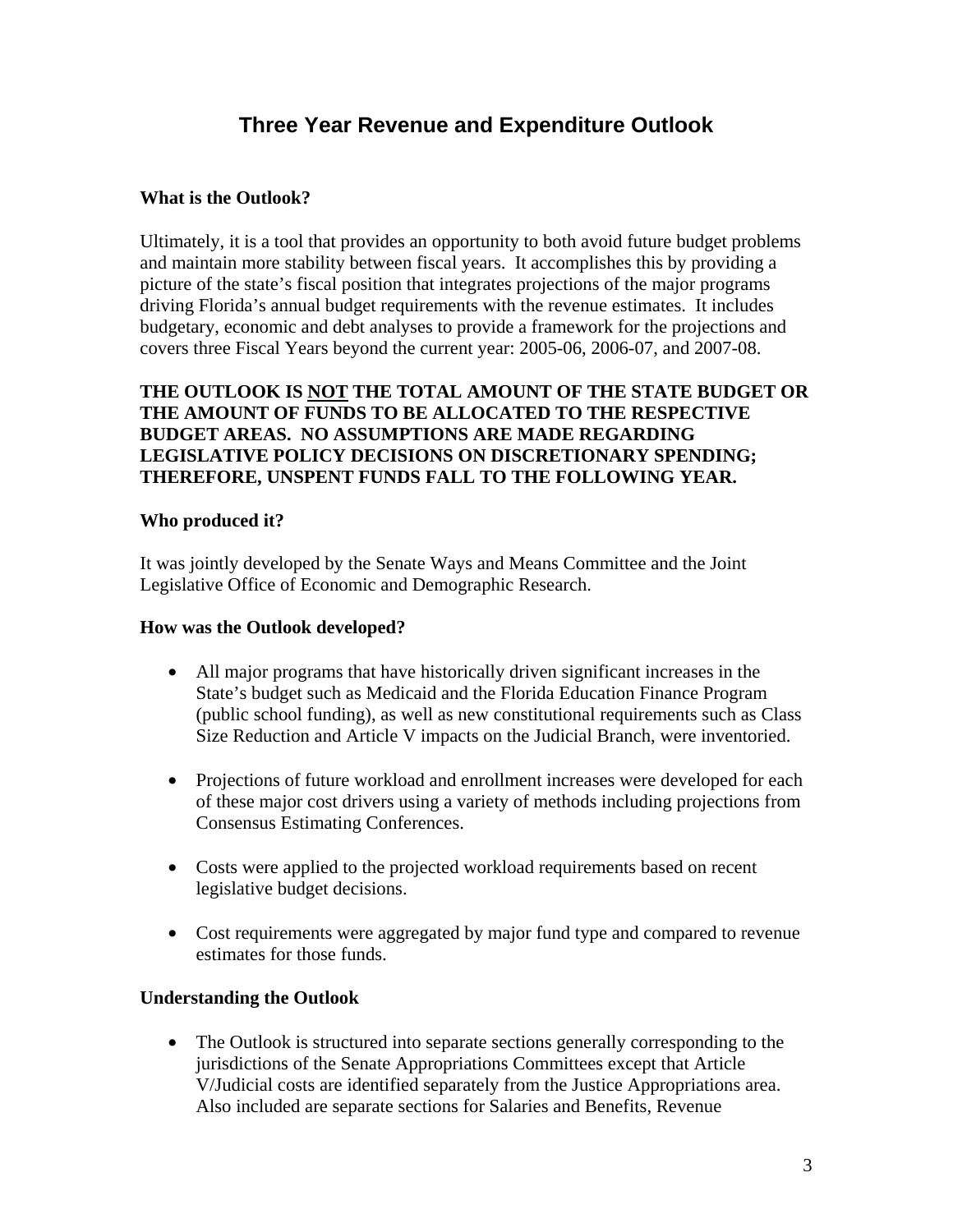Projections, Florida's Economic Outlook, Debt Analysis and a comparison of costs versus revenues.

- Each policy section contains projections of the applicable major state supported programs, a listing of the assumptions behind the projections and a description of significant policy issues associated with the projections.
- Emphasis is placed on recurring programs, those programs that the state is expected or required to continue from year to year.
- Estimates for several programs historically considered non-recurring, and funded with non-recurring funds, are included in the Outlook. Even though nonrecurring, these programs are viewed as "must funds" by most legislators and are therefore identified as major cost drivers.
- Revenue projections cover the General Revenue Fund, the Educational Enhancement Trust Fund (lottery proceeds devoted to Education), the Tobacco Settlement Trust Fund, and Other Trust Funds (an aggregation of major trust funds that support significant programs).
- All revenue projections include recurring and non-recurring amounts.
- No estimates are included for potential infrastructure deficits in the transportation and education policy sections.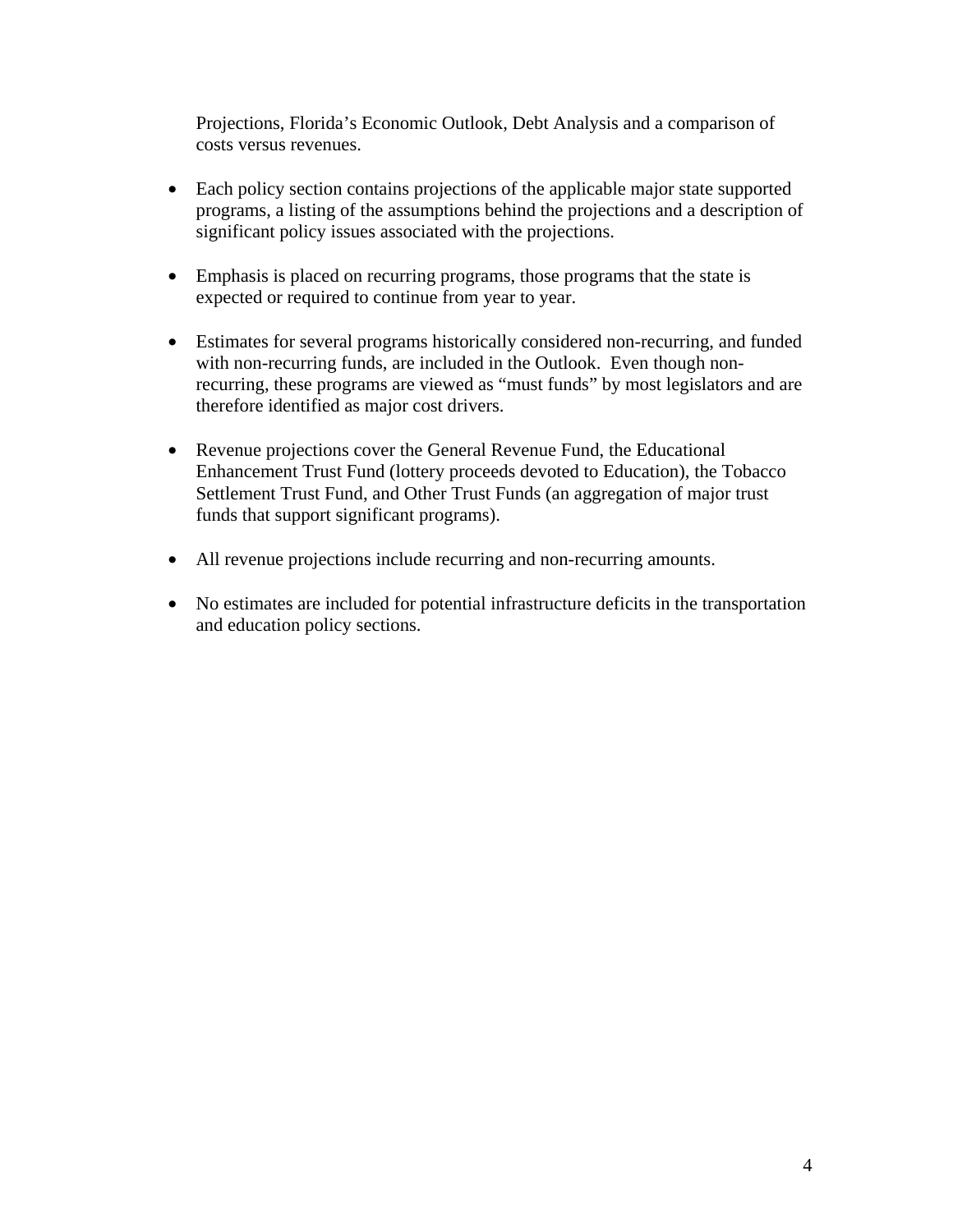#### **Summary**

#### **A. Revenue Estimates**

• General revenue collections are expected to grow by 3.6% in Fiscal Year 2005-06, 2.8% for Fiscal Year 2006-07 and 5.1% for Fiscal Year 2007-08.

• Over \$2.6 billion of non-recurring general revenue funds will be available in Fiscal Year 2005-06.

• Once the expenditure outlook has been funded, the amount of non-recurring general revenue available will decrease to \$994 million in Fiscal Year 2006-07 and in Fiscal Year 2007-08 will further drop to just over \$74 million, an amount in line with historic levels.

• Lottery and Tobacco Settlement Trust Funds will have little or no growth.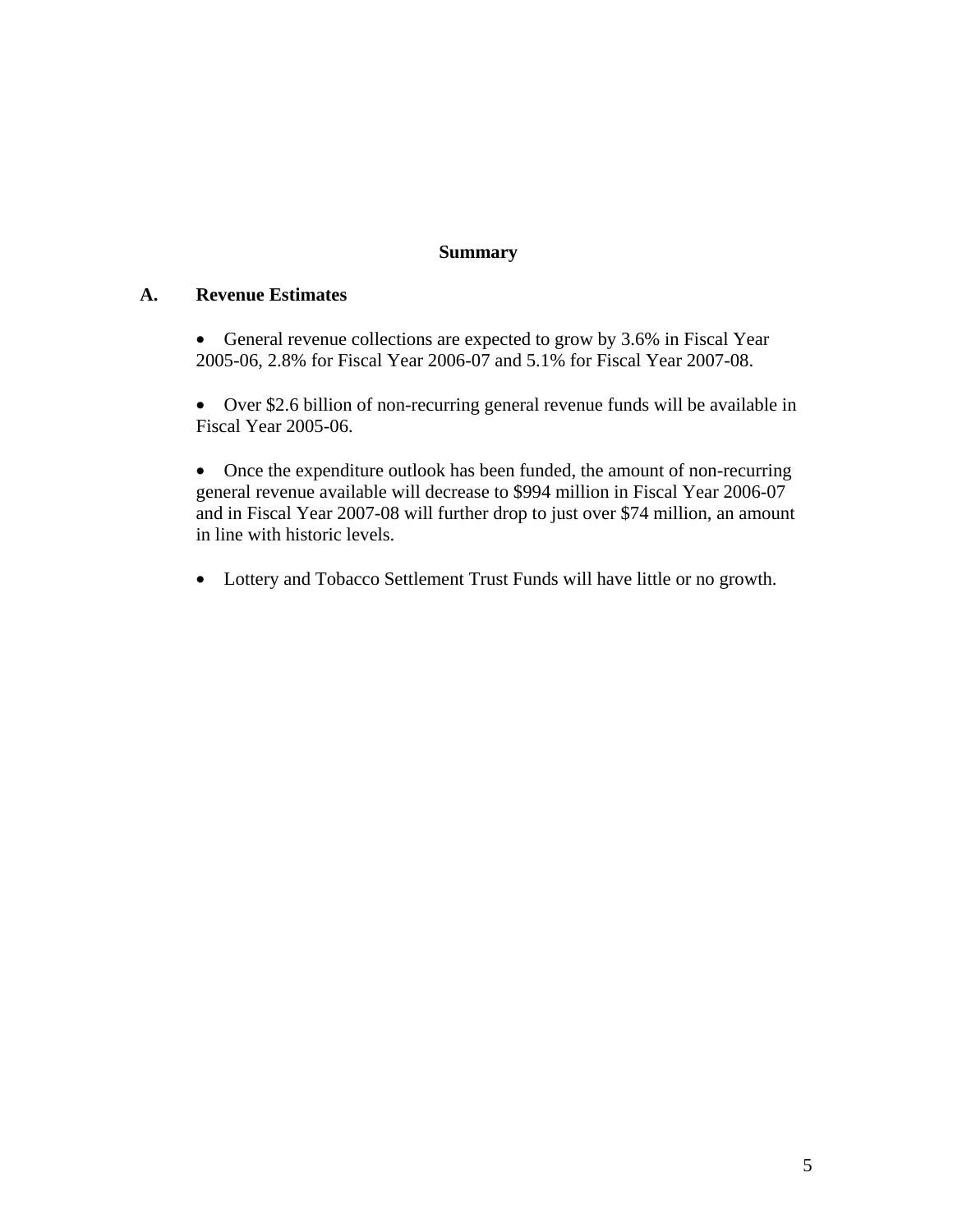#### **B. Expenditure Demands**

#### **Education Requirements**

• Overall Education expenditures, including the local share, are projected to increase by an average of approximately 6.5%, or over \$1.4 billion annually, during the next three fiscal years.

• The growth in local **public school** revenues from ad valorem sources, at current millage rates, will increase by approximately \$1.7 billion over the next 3 years to help pay for public school enrollment increases.

• Of the projected general revenue increase for Education, 75% or \$1.72 billion over the next 3 fiscal years is needed to meet the operating costs of the Constitutional Class Size Reduction mandate.

• Because The Bright Futures Program is growing faster than Lottery revenues, the Education projections draw existing Lottery funds from the K-20 operating budgets to finance the Bright Futures Scholarship needs. These Lottery funds are replaced with general revenue funds.

#### **Health and Human Services Requirements**

• General revenue requirements for the Health and Human Services area will increase by over \$1 billion in FISCAL YEAR 2005-06, \$591.3 million in Fiscal Year 2006-07 and \$717 million in Fiscal Year 2007-08.

• Medicaid is the primary driver of these increases, requiring spending of \$945.1 million of general revenue in the 2005 Legislative Session to eliminate a current year deficit of \$164 million and provide for increased costs of \$781.1 million in Fiscal Year 2005-06.

#### **Article V and Judicial Requirements**

• The initial impact of state assumption of court costs mandated by Revision 7 to the state's constitution is evident in the current fiscal year (Fiscal Year 2004- 05) budget increase of 32%.

• Costs are estimated to increase in Fiscal Year 2005-06 by approximately 2.5% and in the out-years by 1.6% per year.

### **Justice Requirements**

• Recurring operating requirements for the Department of Corrections, along with operating new prison beds, drive expenditure increases of 3.0% in Fiscal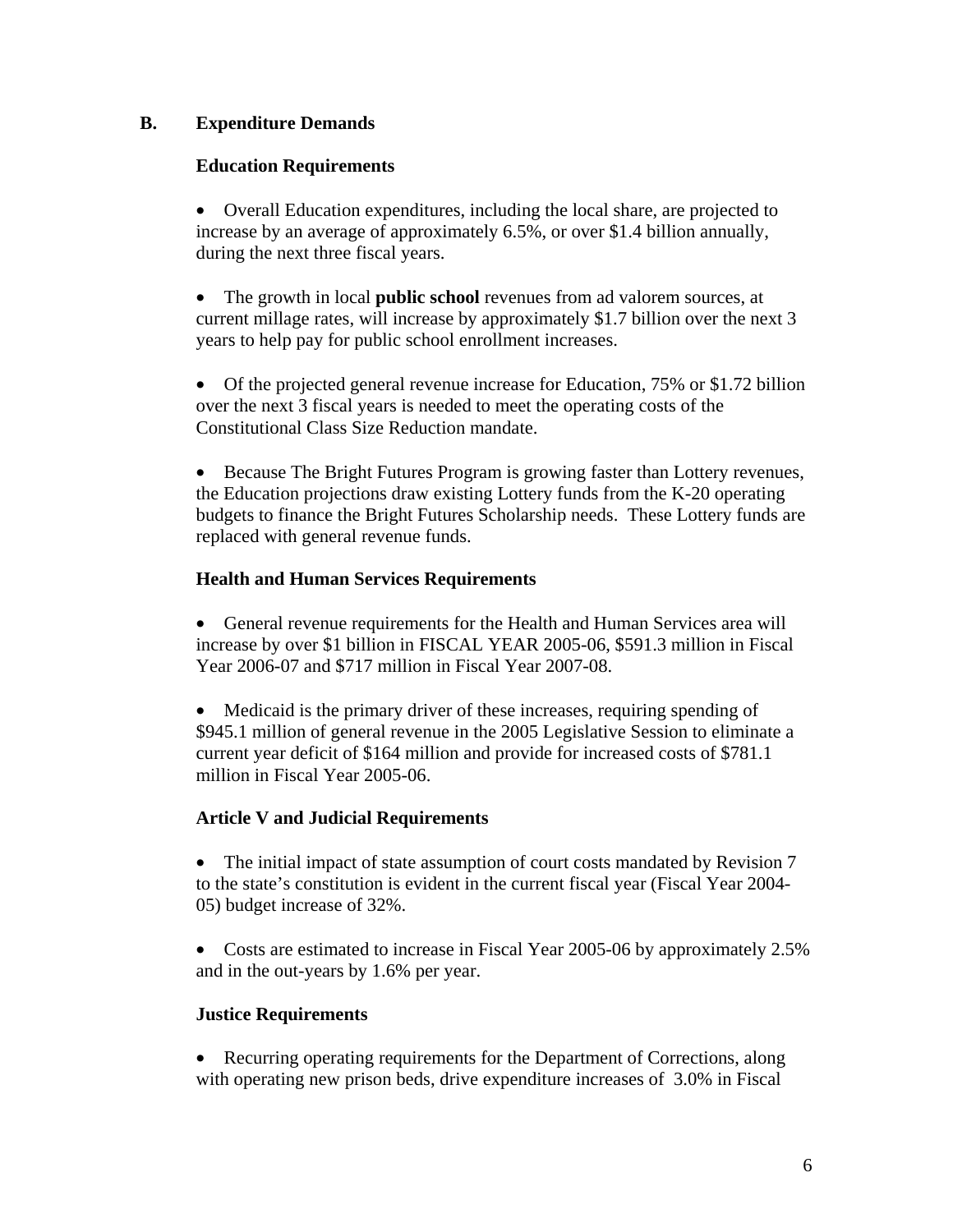Year 2005-06 and approximately 4.6% and 3.9% respectively in each of the following two fiscal years.

• Projections of capital requirements indicate a lesser amount than current appropriations.

#### **General Government Requirements**

• Recurring requirements for the General Government area are projected to increase by 2.1% in Fiscal Year 2005-06, 1.5% in Fiscal Year 2006-07, and 1.3% in the following fiscal year.

• In Fiscal Year 2005-2006, the need for non-recurring general revenue funds in the General Government area will be reduced by almost \$292 million, assuming the Legislature will return to funding the Florida Forever environmental land acquisition program from bond proceeds.

### **Transportation and Economic Development Requirements**

• The primary annual general revenue budget requirement in the Transportation and Economic Development area is for non-recurring funds used primarily for economic development programs and cultural and historical grants. Continuing demand is anticipated for these non-recurring funds to fund ongoing programs. Since appropriation of these funds varies significantly from year to year, this document assumes the average of the past several years for the projections.

• One significant change reflected in the Fiscal Year 2005-06 projections is the elimination of non-recurring general revenue provided to the State Transportation Trust Fund to replace revenues reduced by the gas tax holiday in Fiscal Year 2004-05 (\$58 million of non-recurring general revenue).

#### **State Employee Salaries and Benefits Requirements**

- Increases to state employee salaries, based upon an annual 2% cost-of of living increase, are projected to cost approximately \$456 million over the next 3 fiscal years.
- Health insurance costs for state employees are projected to increase \$155.4 million in Fiscal Year 2005-06, \$161 million in Fiscal Year 2006-07 and \$183.9 million in Fiscal Year 2007-08 for a total increase of \$500.3 million.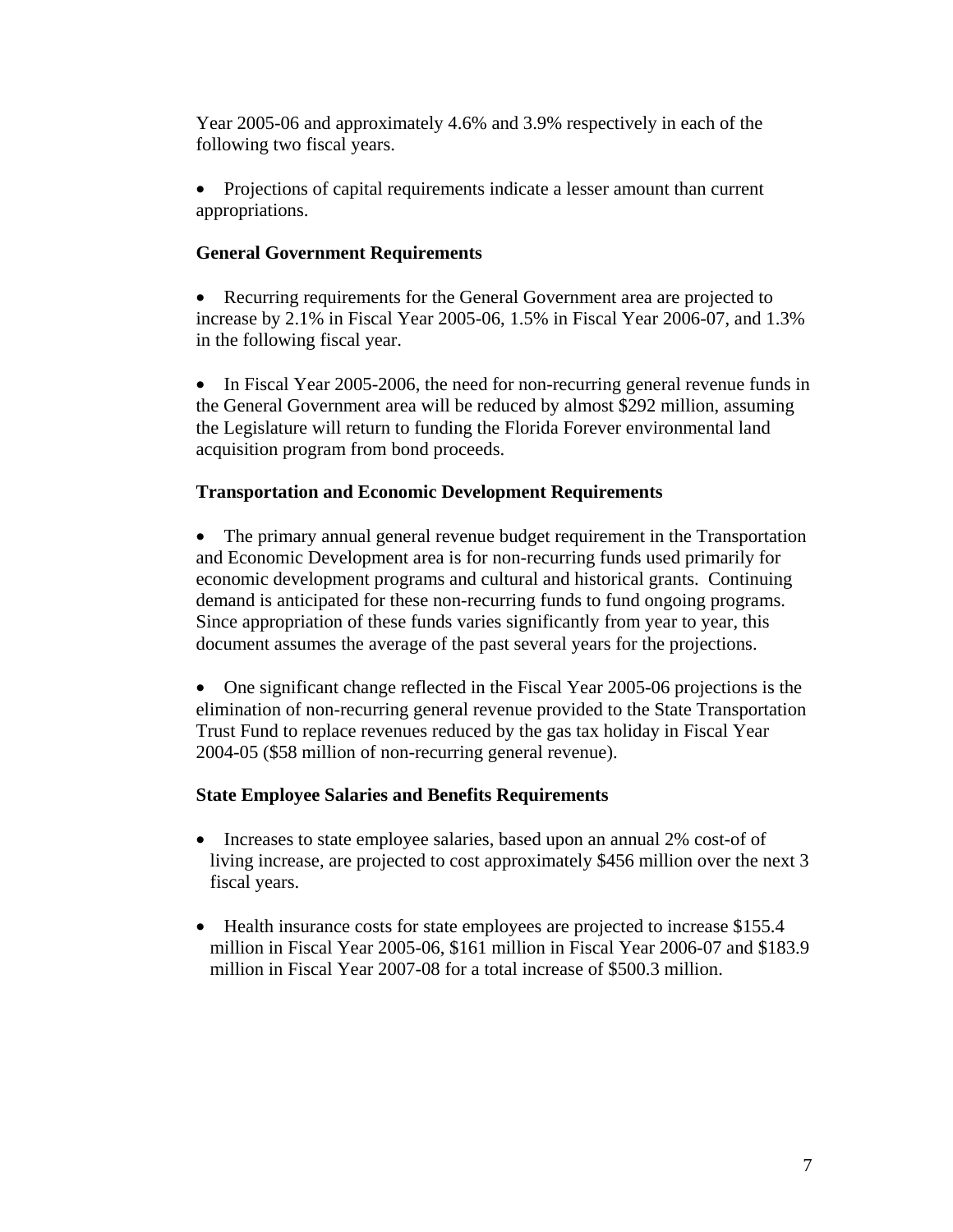#### **FINDINGS**

- Fiscal Year 2005-2006:
	- o Total general revenue available for appropriations will be \$26,586.8 million.
	- o General revenue funded program costs are projected to be \$25,620.6 million.
	- o \$966.2 million of non-recurring general revenue would be available for spending, reserve and emergencies (a Working Capital Fund).
	- o Recurring general revenue program needs are projected to be \$24,720.4 million, while recurring general revenue funds available will only be \$23,977.5 million.
	- o Without legislative intervention, the shortage of recurring general revenue funds will require that \$742.9 million of non-recurring general revenue be used to support recurring programs.
	- o Little to no growth in revenues for the Educational Enhancement Trust Fund and the Tobacco Settlement Trust Fund exacerbate the demand on the General Revenue Fund to support projected increases in recurring programs.

| FISCAL YEAR 2005-06 (in millions)                            |            |           |            |  |  |
|--------------------------------------------------------------|------------|-----------|------------|--|--|
| NON-<br><b>RECURRING</b><br><b>TOTAL</b><br><b>RECURRING</b> |            |           |            |  |  |
| <b>GR AVAILABLE</b>                                          | \$23,977.5 | \$2,609.3 | \$26,586.8 |  |  |
| <b>EXPENDITURES</b>                                          | \$24,720.4 | 900.2     | \$25,620.6 |  |  |
| <b>BALANCE</b>                                               | 742.9      | \$1,709.1 | 966.2      |  |  |

- Fiscal Years 2006-07 and 2007-08:
	- o Revenue growth in the General Revenue Fund, the Educational Enhancement Trust Fund and the Tobacco Settlement Trust Fund will not be sufficient to support budget demands.
	- o Assuming no Working Capital Fund reserve or limitation on using nonrecurring general revenue funds on recurring programs, in Fiscal Year 2006-07 over \$634 million in budget cuts will be required and in Fiscal Year 2007-08 an additional \$2 billion in cuts must be taken.
	- o If it is assumed that the Legislature elects to maintain a \$200 million Working Capital Fund reserve and limit non-recurring general revenue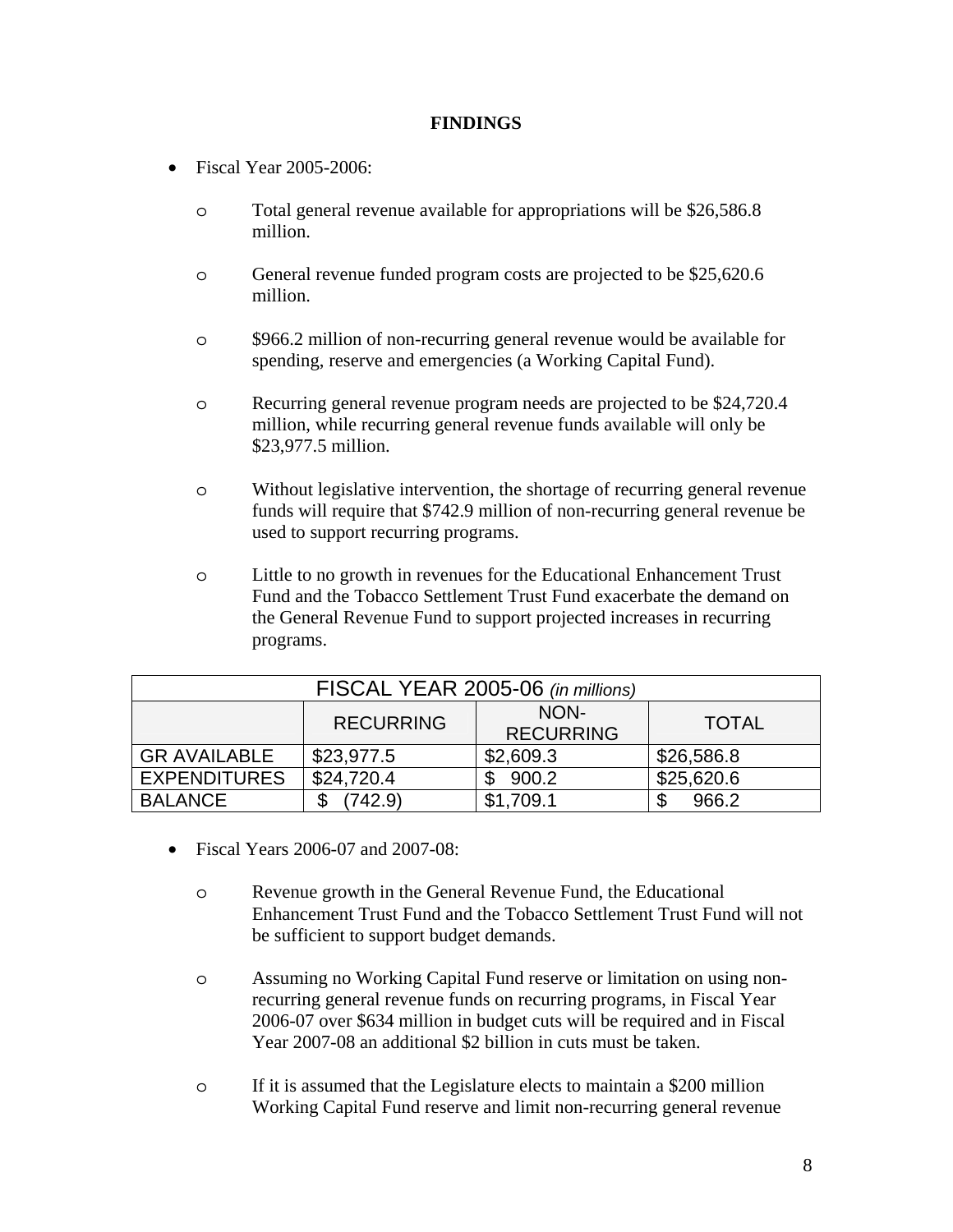funds spent on recurring programs to 3% of total general revenue funds available, then:

- In Fiscal Year 2006-07, over \$834 million of general revenue funded budget reductions would be required to balance the budget and maintain a reserve for emergencies (a Working Capital Fund).
- In Fiscal Year 2007-08, over \$1.4 billion in general revenue reductions, in addition to the reductions taken in Fiscal Year 2006- 07, will be required in order to balance and provide a minimal Working Capital Fund.
- o The level of non-recurring money available in the General Revenue Fund will be substantially less in Fiscal Year 2007-08.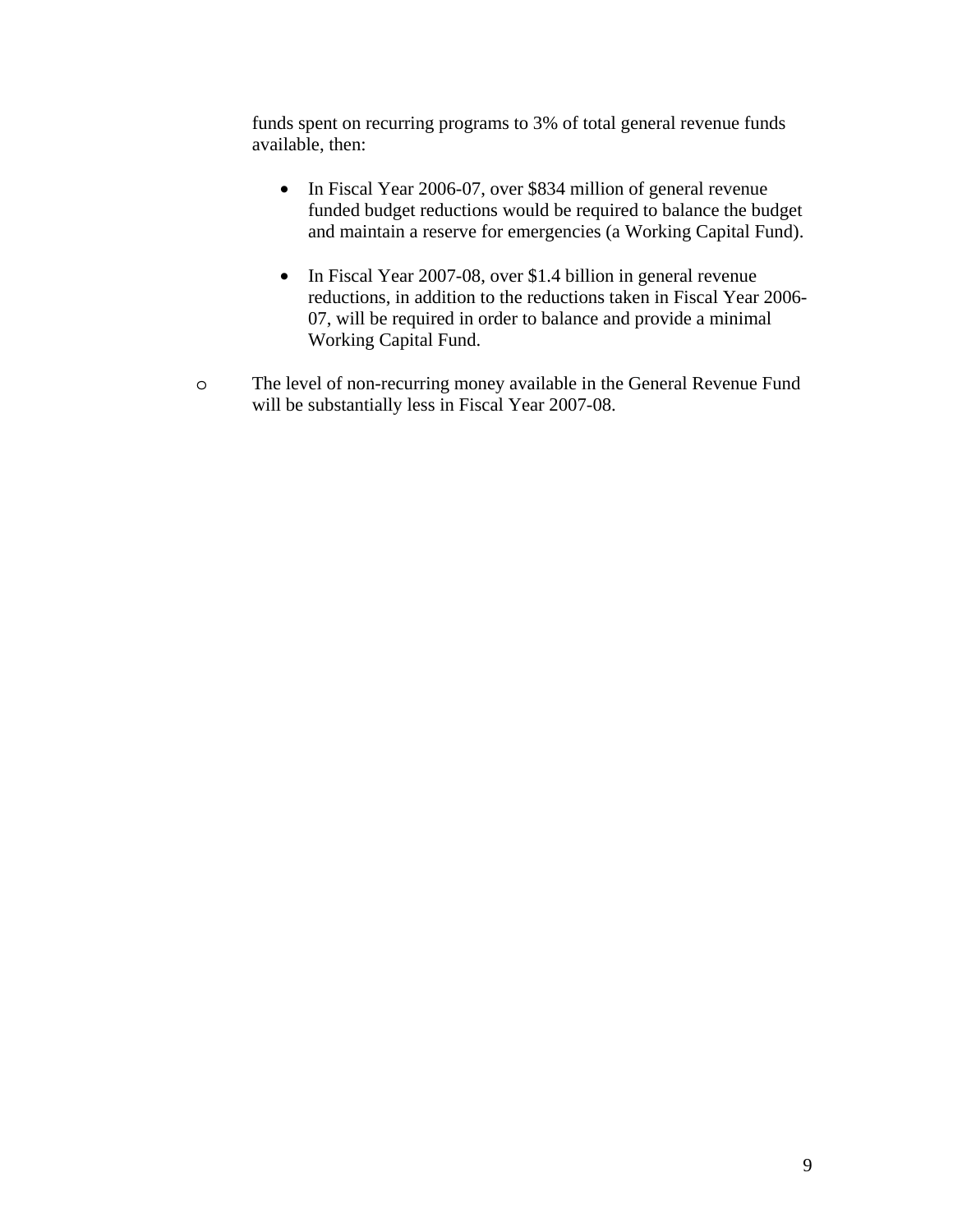### **C. ANALYSIS**

Overall, projected general revenue growth (recurring plus non-recurring) is sufficient to support anticipated spending and reserve requirements for Fiscal Year 2005-06. However, the RECURRING general revenue demands in this period will exceed the amount of RECURRING general revenue available.

In Fiscal Years 2006-07 and 2007-08, general revenue spending and reserve requirements are projected to EXCEED the projected general revenue funds available.

Unless there is significant new growth in revenues, expenditure reductions will be required in recurring operating expenditures in order to balance the budget.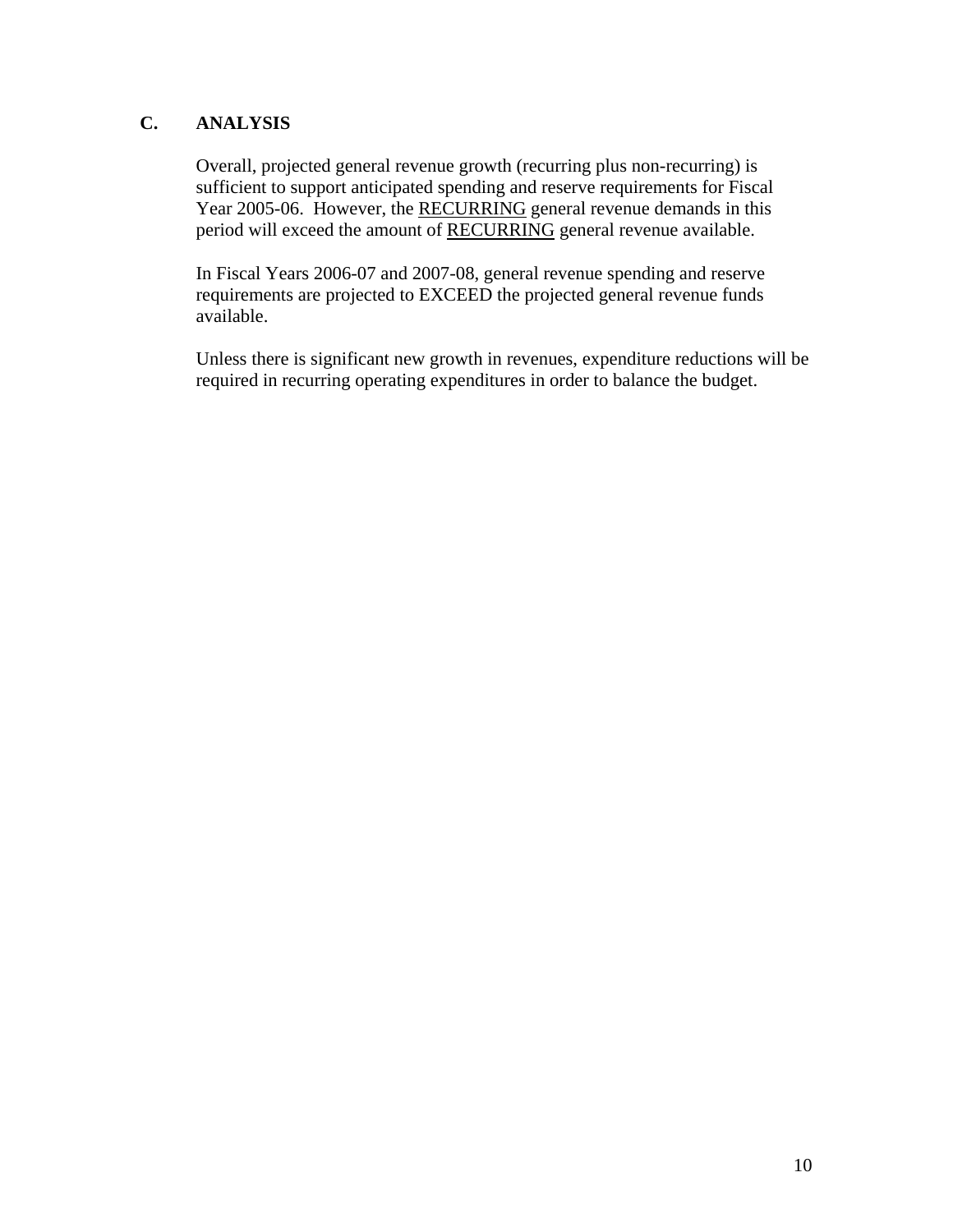#### **D. CONCLUSIONS/RECOMMENDATIONS**

- Without substantial new growth in revenues or reductions to projected expenditures, funding for existing state operations will fall short beginning in Fiscal Year 2006-07.
- Given the revenue estimates, in order to soften the impact of the massive budget reductions that will be otherwise necessitated by the constitutional requirement to produce a balanced budget in Fiscal Year 2007-08, substantial recurring program reductions should be considered in Fiscal Years 2005-06 and 2006-07. Options include, but are not limited to, the following:
	- o Medicaid reform,
	- o Changes to class size requirements,
	- o Converting recurring trust funds to recurring general revenue, and
	- o Slowing return to the normal cost of the retirement system.
- A substantial amount of non-recurring revenue should be carried forward unspent into at least Fiscal Year 2006-07 to cover anticipated expenditures and avoid a revenue shortfall.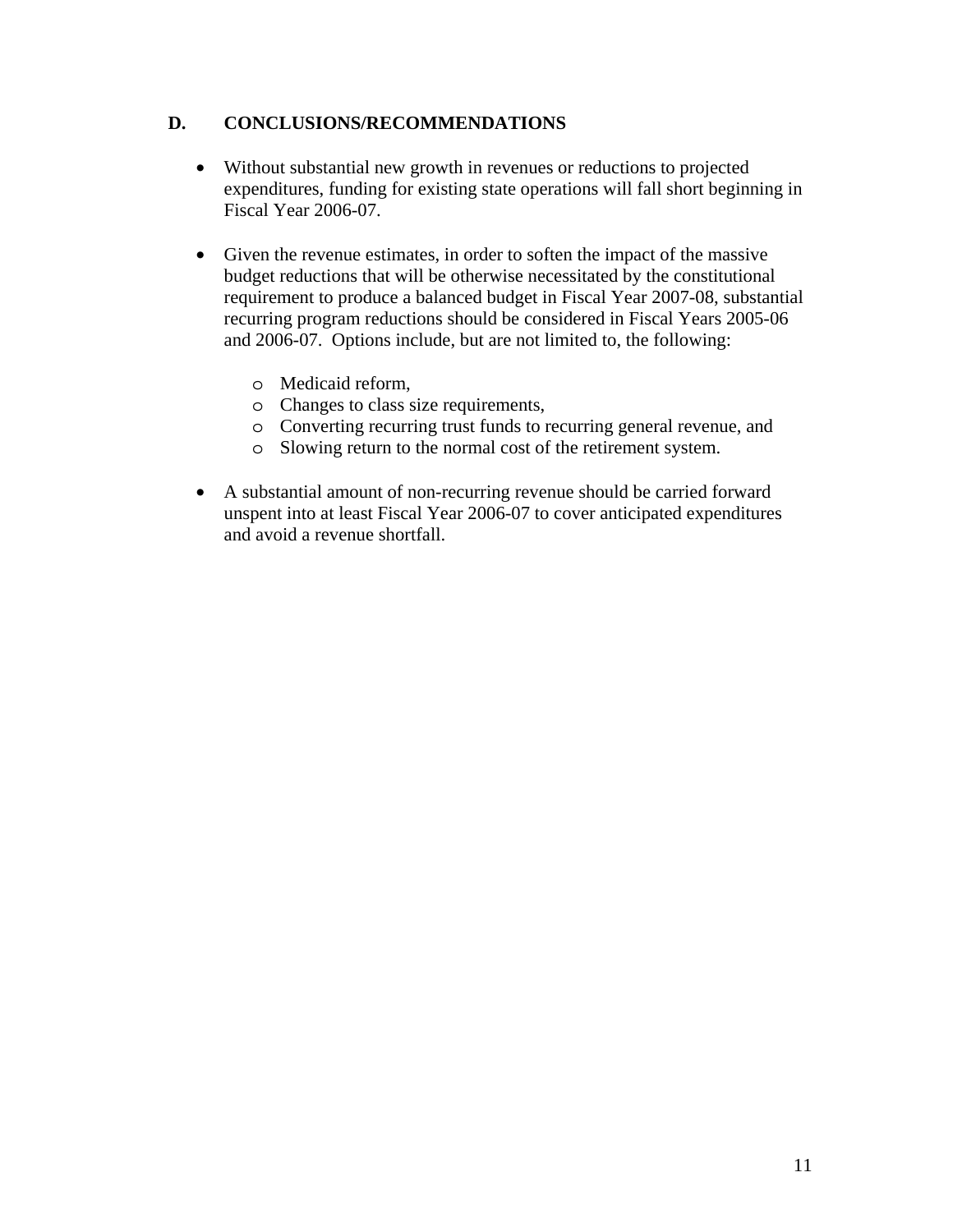#### **General Revenue Fund Cost/Revenue Comparison**

**No Reserve for the Working Capital Fund &**

**No Limitation on Nonrecurring \$'s Spent on Recurring Needs**

| <b>Current Year - FY 2004-2005</b>                             |                   |                |              |
|----------------------------------------------------------------|-------------------|----------------|--------------|
| <b>FUNDS AVAILABLE 2004-05</b>                                 | Rec               | <b>Non-Rec</b> | Total        |
| Balance forward from 03-04                                     | 0.0               | 2,457.2        | 2,457.2      |
| <b>Estimated Revenues</b>                                      | 23,097.8          | 519.7          | 23,617.5     |
| <b>Non-Operating Revenues</b>                                  | (4.3)             | 586.4          | 582.1        |
| Total 2004-05 funds available                                  | 23,093.5          | 3,563.3        | 26,656.8     |
|                                                                | Rec               | Non-Rec        | <b>Total</b> |
| <b>APPROPRIATIONS 2004-05</b>                                  | 22,575.9          | 1,477.7        | 24,053.6     |
| Hurricane Related Amds & Special Appro                         | 5.4               | 610.3          | 615.7        |
| Total 2004-05 appropriations                                   | 22,581.3          | 2,088.0        | 24,669.3     |
| <b>ENDING BALANCE/Working Capital Fund</b>                     | 512.2             | 1,475.3        | 1,987.5      |
| FY 2005-2006                                                   |                   |                |              |
| <b>FUNDS AVAILABLE 2005-06</b>                                 | Rec               | <b>Non-Rec</b> | <b>Total</b> |
| Balance forward from 04-05                                     | 0.0               | 1,987.5        | 1,987.5      |
| Transfers from TF                                              | 0.0               | 0.0            | 0.0          |
| <b>Estimated Revenues</b>                                      | 23,981.8          | 496.6          | 24,478.4     |
| <b>Budget Stabilization Fund Requirements</b>                  |                   | (92.0)         | (92.0)       |
| Repayment of Hurricane Loans                                   | 0.0               | 100.0          | 100.0        |
| Non-Operating Revenues<br>Total 2005-06 funds available        | (4.3)             | 117.2          | 112.9        |
|                                                                | 23,977.5          | 2,609.3        | 26,586.8     |
| <b>APPROPRIATIONS</b>                                          | Rec               | Non-Rec        | <b>Total</b> |
| 2004-05 Recurring Base                                         | 22,581.3          | 0.0            | 22,581.3     |
| Hurricane Expenditures from Hurricane Rev's                    |                   | 432.1          | 432.1        |
| <b>Projected Additional Requirements</b>                       | 2,139.1           | 468.1          | 2,607.2      |
| Total 2005-06 Budget                                           | 24,720.4          | 900.2          | 25,620.6     |
| <b>ENDING BALANCE/Working Capital Fund</b>                     | (742.9)           | 1,709.1        | 966.2        |
| FY 2006-2007                                                   |                   |                |              |
| <b>FUNDS AVAILABLE 2006-07</b>                                 | <b>Rec</b>        | <b>Non-Rec</b> | <b>Total</b> |
| Balance forward from 05-06                                     | 0.0               | 966.2          | 966.2        |
| <b>Transfers from TF</b>                                       | 0.0               | 0.0            | 0.0          |
| Estimated Revenues (2.8% growth)                               | 25,154.8          | 0.0            | 25,154.8     |
| <b>Budget Stabilization Fund Requirements</b>                  |                   | (89.7)         | (89.7)       |
| <b>Non-Operating Revenues</b><br>Total 2006-07 funds available | (4.3)<br>25,150.5 | 117.2<br>993.7 | 112.9        |
|                                                                |                   |                | 26,144.2     |
| <b>APPROPRIATIONS</b>                                          | Rec               | Non-Rec        | <b>Total</b> |
| 2005-06 Recurring Base                                         | 24,720.4          | 0.0            | 24,720.4     |
| <b>Projected Additional Requirements</b>                       | 1,732.5           | 325.8          | 2,058.3      |
| Total 2006-07 Budget                                           | 26,452.9          | 325.8          | 26,778.7     |
| <b>ENDING BALANCE/Working Capital Fund</b>                     | (1, 302.4)        | 667.9          | (634.5)      |
| FY 2007-2008                                                   |                   |                |              |
|                                                                |                   |                |              |
| <b>FUNDS AVAILABLE 2007-08</b>                                 | <b>Rec</b>        | Non-Rec        | <b>Total</b> |
| Balance forward from 06-07                                     | 0.0               | 0.0            | 0.0          |
| <b>Transfers from TF</b>                                       | 0.0               | 0.0            | 0.0          |
| Estimated Revenues (5.1% growth)                               | 26,442.4          | 0.0            | 26,442.4     |
| <b>Budget Stabilization Fund Requirements</b>                  |                   | (43.0)         | (43.0)       |
| <b>Non-Operating Revenues</b>                                  | (4.3)             | 117.2          | 112.9        |
| Total 2007-09 funds available                                  | 26,438.1          | 74.2           | 26,512.3     |

 2006-07 Recurring Base 26,452.9 0.0 26,452.9 Projected Additional Requirements 1,801.1 310.0 2,111.1 **1,801.1 28,254.0 2,111.1**<br> **1,801.1 28,254.0 210.0 2,111.1**<br> **1,801.1 28,254.0 210.0 28,564.0** 

 **ENDING BALANCE/Working Capital Fund (1,815.9) (235.8) (2,051.7)**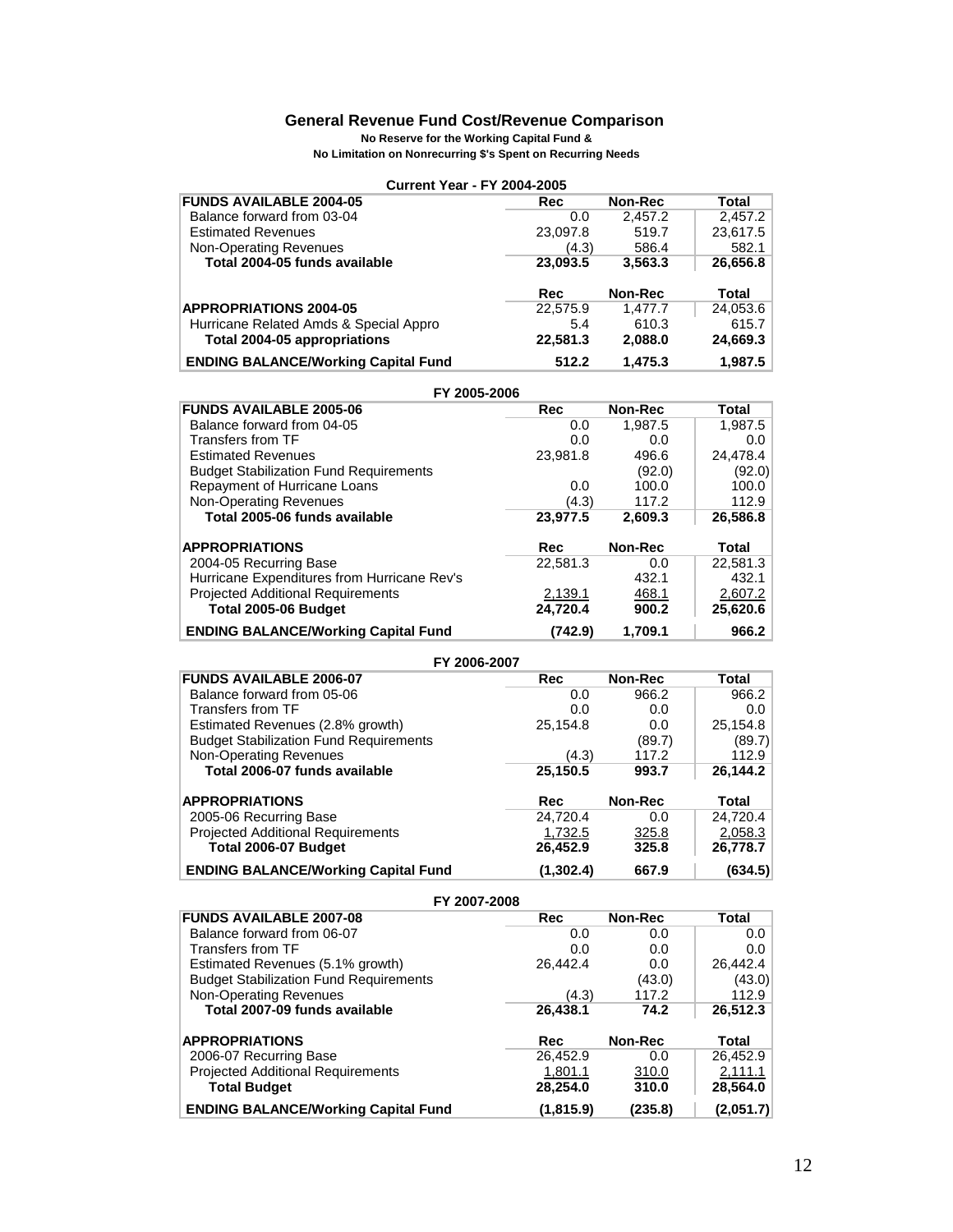#### **Maximum NR Expenditures Spent on Rec Appropriations are 3% of Total GR Revenues General Revenue Fund Cost/Revenue Comparison and Minimum \$200 million Working Capital Fund Reserve**

#### **Current Year - FY 2004-2005**

| <b>FUNDS AVAILABLE 2004-05</b>                | Rec        | Non-Rec        | <b>Total</b> |
|-----------------------------------------------|------------|----------------|--------------|
| Balance forward from 03-04                    | 0.0        | 2,457.2        | 2.457.2      |
| <b>Estimated Revenues</b>                     | 23,097.8   | 519.7          | 23,617.5     |
| Non-Operating Revenues                        | (4.3)      | 586.4          | 582.1        |
| Total 2004-05 funds available                 | 23,093.5   | 3,563.3        | 26,656.8     |
|                                               |            |                |              |
|                                               | Rec        | Non-Rec        | Total        |
| <b>APPROPRIATIONS 2004-05</b>                 | 22,575.9   | 1,477.7        | 24,053.6     |
| Hurricane Related Amds & Special Appro        | 5.4        | 610.3          | 615.7        |
| Total 2004-05 appropriations                  | 22,581.3   | 2,088.0        | 24,669.3     |
|                                               |            |                |              |
|                                               |            |                |              |
| <b>ENDING BALANCE/Working Capital Fund</b>    | 512.2      | 1,475.3        | 1,987.5      |
|                                               |            |                |              |
| FY 2005-2006                                  |            |                |              |
| <b>FUNDS AVAILABLE 2005-06</b>                | Rec        | <b>Non-Rec</b> | Total        |
| Balance forward from 04-05                    | 0.0        | 1,987.5        | 1,987.5      |
| <b>Transfers from TF</b>                      | 0.0        | 0.0            | 0.0          |
| <b>Estimated Revenues</b>                     | 23,981.8   | 496.6          | 24,478.4     |
| <b>Budget Stabilization Fund Requirements</b> |            | (92.0)         | (92.0)       |
| Repayment of Hurricane Loans                  |            | 100.0          | 100.0        |
| <b>Non-Operating Revenues</b>                 | (4.3)      | 117.2          | 112.9        |
| Total 2005-06 funds available                 | 23,977.5   | 2,609.3        | 26,586.8     |
|                                               |            |                |              |
| <b>APPROPRIATIONS</b>                         | <b>Rec</b> | <b>Non-Rec</b> | <b>Total</b> |
|                                               |            |                |              |
| 2004-05 Recurring Base                        | 22,581.3   | 0.0            | 22,581.3     |
| Hurricane Expenditures from Hurricane Rev's   |            | 432.1          | 432.1        |
| <b>Projected Additional Requirements</b>      | 2,139.1    | 468.1          | 2,607.2      |
| Cuts to Meet Max 3% NR Spent on Rec           | 0.0        | 0.0            | 0.0          |
| Total 2005-06 Budget                          | 24,720.4   | 900.2          | 25,620.6     |
| <b>ENDING BALANCE/Working Capital Fund</b>    | (742.9)    | 1,709.1        | 966.2        |
|                                               |            |                |              |
| FY 2006-2007                                  |            |                |              |
| <b>FUNDS AVAILABLE 2006-07</b>                |            | <b>Non-Rec</b> |              |
|                                               | <b>Rec</b> |                | <b>Total</b> |
| Balance forward from 05-06                    | 0.0        | 966.2          | 966.2        |
| Transfers from TF                             | 0.0        | 0.0            | 0.0          |
| Estimated Revenues (4.6% growth)              | 25,154.8   | 0.0            | 25,154.8     |
| <b>Budget Stabilization Fund Requirements</b> |            | (89.7)         | (89.7)       |
| <b>Non-Operating Revenues</b>                 | (4.3)      | 117.2          | 112.9        |
| Total 2006-07 funds available                 | 25,150.5   | 993.7          | 26,144.2     |
|                                               |            |                |              |
| <b>APPROPRIATIONS</b>                         | <b>Rec</b> | <b>Non-Rec</b> | <b>Total</b> |
| 2005-06 Recurring Base                        | 24,720.4   | 0.0            | 24,720.4     |
| <b>Projected Additional Requirements</b>      | 1,732.5    | 325.8          | 2,058.3      |
| Cuts to Meet Max 3% NR Spent on Rec           | (518.1)    |                | (518.1)      |
| <b>Cuts to Balance</b>                        |            |                |              |
|                                               | (116.4)    |                | (116.4)      |
| Cuts to Retain \$200 m Working Capital Fund   | 0.0        | (200.0)        | (200.0)      |
| Total 2006-07 Budget                          | 25,818.4   | 125.8          | 25,944.2     |
| <b>ENDING BALANCE/Working Capital Fund</b>    | (667.9)    | 867.9          | 200.0        |
|                                               |            |                |              |
| FY 2007-2008                                  |            |                |              |
| <b>FUNDS AVAILABLE 2007-08</b>                | <b>Rec</b> | <b>Non-Rec</b> | <b>Total</b> |
|                                               |            |                |              |
| Balance forward from 06-07                    | 0.0        | 200.0          | 200.0        |
| Transfers from TF                             | 0.0        | 0.0            | 0.0          |
| Estimated Revenues (5.1% growth)              | 26,442.4   | 0.0            | 26,442.4     |
| <b>Budget Stabilization Fund Requirements</b> |            | (43.0)         | (43.0)       |
| Non-Operating Revenues                        | (4.3)      | 117.2          | 112.9        |
| Total 2007-09 funds available                 | 26,438.1   | 274.2          | 26,712.3     |
|                                               |            |                |              |
| <b>APPROPRIATIONS</b>                         | <b>Rec</b> | <b>Non-Rec</b> | <b>Total</b> |
| 2006-07 Recurring Base                        | 25,818.4   | 0.0            | 25,818.4     |
| <b>Projected Additional Requirements</b>      | 1,801.1    | 310.0          | 2.111.1      |
| Cuts to Meet Max 3% NR Spent on Rec           | 0.0        | 0.0            | 0.0          |
| <b>Cuts to Balance</b>                        | (1, 181.4) | (35.8)         | (1, 217.2)   |
|                                               |            |                |              |
| Cuts to Retain \$200 m Working Capital Fund   | $0.0\,$    | (200.0)        | (200.0)      |
| <b>Total Budget</b>                           | 26,438.1   | 74.2           | 26,512.3     |
| <b>ENDING BALANCE/Working Capital Fund</b>    | 0.0        | 200.0          | 200.0        |
|                                               |            |                |              |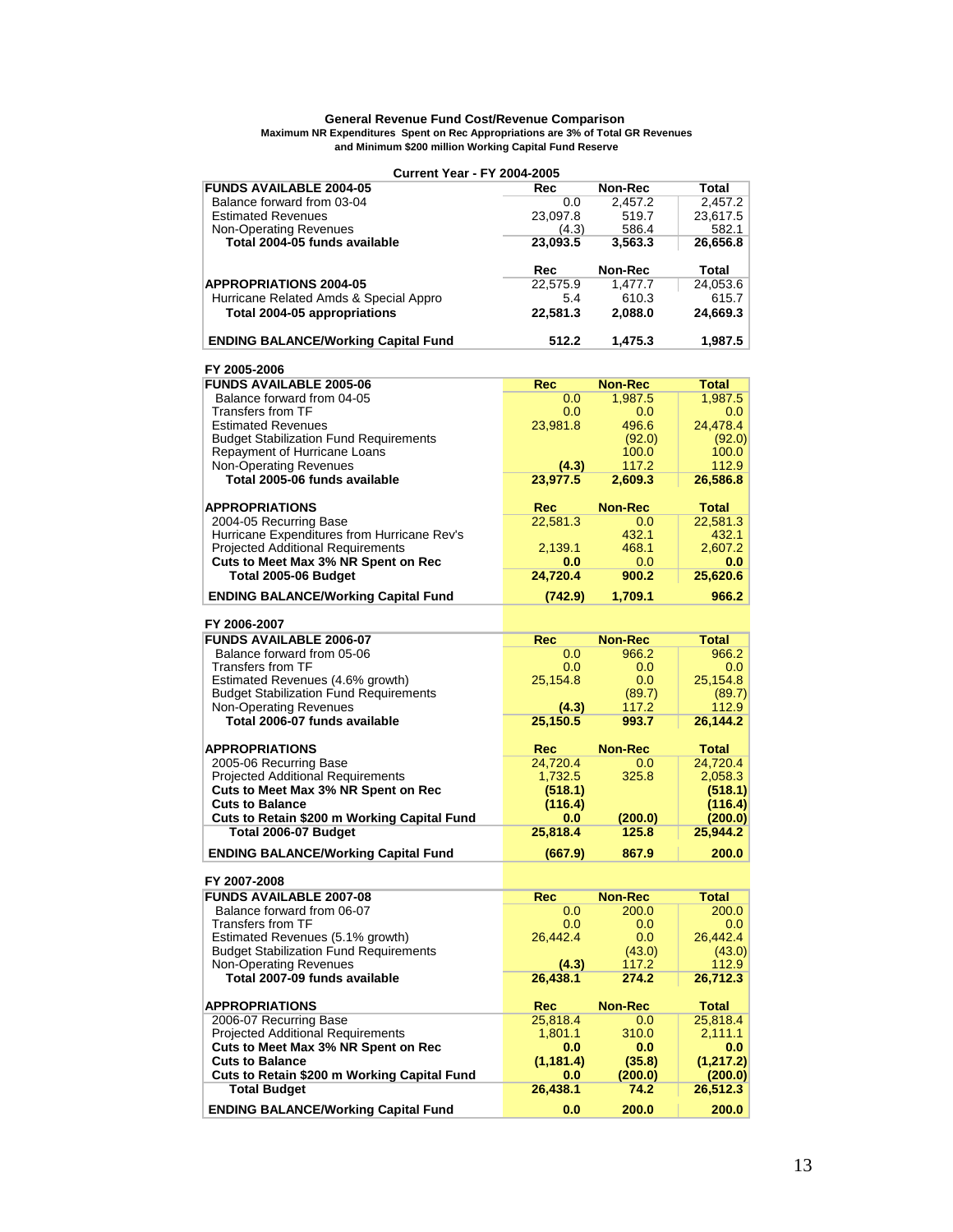### **EDUCATIONAL ENHANCEMENT TRUST FUND PROJECTION (\$ MILLIONS)**

|                                      | <b>RECURRING</b> | <b>NONRECURRING</b> | <b>TOTAL</b> |
|--------------------------------------|------------------|---------------------|--------------|
|                                      |                  |                     |              |
| FY 2005-06                           |                  |                     |              |
| <b>Balance Forward</b>               | 0.0              | 32.6                | 32.6         |
| Revenue Estimate/Nov '04             | 1,072.1          | 0.0                 | 1,072.1      |
| Nonoperating funds                   | 1.5              | 0.0                 | 1.5          |
| <b>Total Funds Available</b>         | 1,073.6          | 32.6                | 1,106.2      |
| <b>Estimated Expenditures</b>        | 869.3            | 0.0                 | 869.3        |
| Debt Service/FCO                     | 229.0            | 0.0                 | 229.0        |
| <b>Ending Balance</b>                | (24.7)           | 32.6                | 7.9          |
| FY 2006-07                           |                  |                     |              |
| <b>Balance Forward</b>               | 0.0              | 7.9                 | 7.9          |
| Revenue Estimate/Nov '04             | 1,082.9          | 0.0                 | 1,082.9      |
| Nonoperating funds                   | 1.5              | 0.0                 | 1.5          |
| <b>Total Funds Available</b>         | 1,084.4          | 7.9                 | 1,092.3      |
| <b>Estimated Expenditures</b>        | 853.9            | 0.0                 | 853.9        |
| Debt Service/FCO                     | 229.0            | 0.0                 | 229.0        |
| <b>Ending Balance</b>                | 1.5              | 7.9                 | 9.4          |
|                                      |                  |                     |              |
| FY 2007-08<br><b>Balance Forward</b> | 0.0              | 9.4                 | 9.4          |
| Revenue Estimate/Nov '04             | 1,093.5          | 0.0                 | 1,093.5      |
| Nonoperating funds                   | 1.5              | 0.0                 | 1.5          |
| <b>Total Funds Available</b>         | 1,095.0          | 9.4                 | 1,104.4      |
|                                      |                  |                     |              |
| <b>Estimated Expenditures</b>        | 864.5            | 0.0                 | 864.5        |
| Debt Service/FCO                     | 229.0            | 0.0                 | 229.0        |
| <b>Ending Balance</b>                | 1.5              | 9.4                 | 10.9         |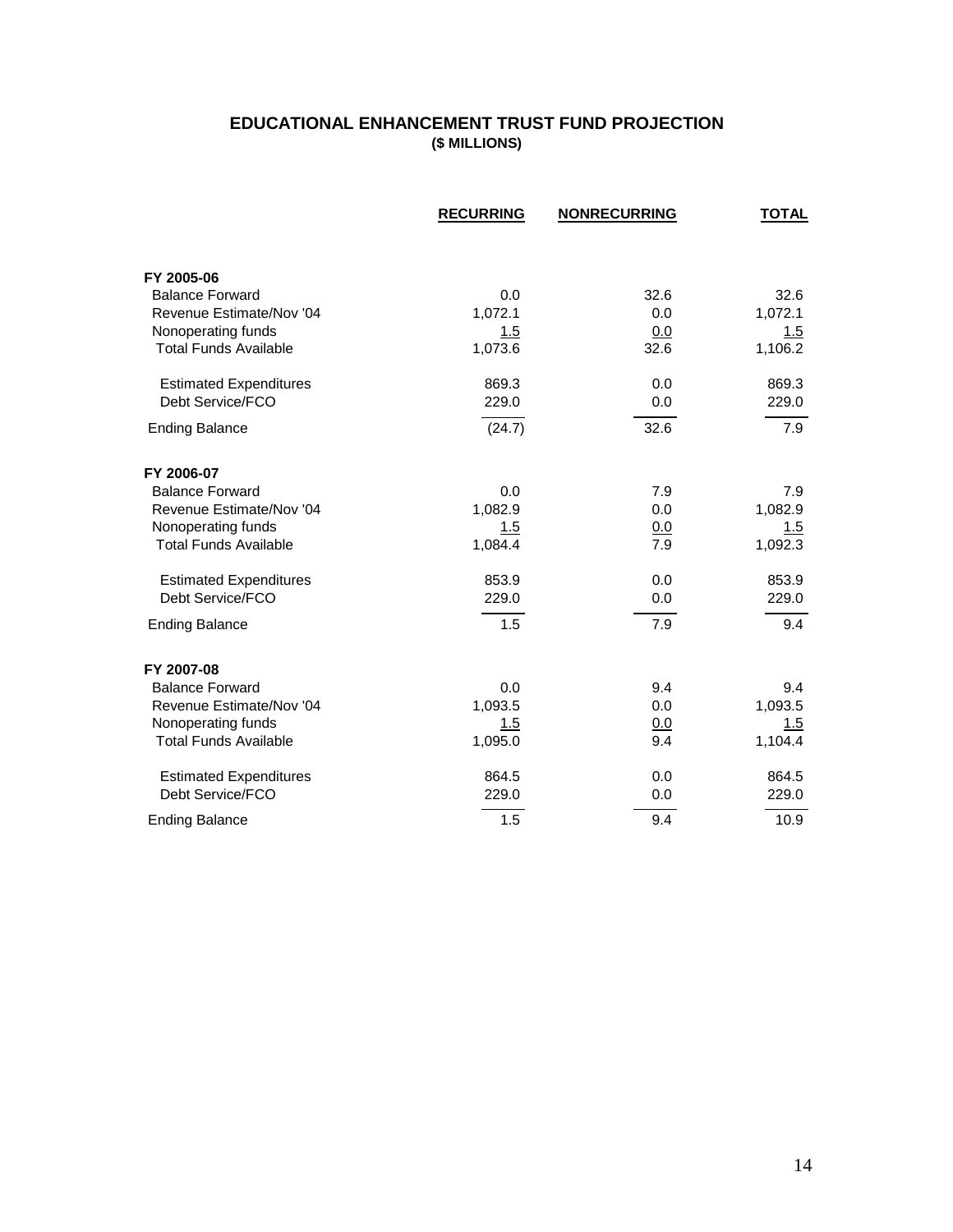### **TOBACCO SETTLEMENT TRUST FUND PROJECTION (\$ MILLIONS)**

|                                                   | <b>RECURRING</b> | <b>NONRECURRING</b> | <b>TOTAL</b> |
|---------------------------------------------------|------------------|---------------------|--------------|
|                                                   |                  |                     |              |
| FY 2005-06                                        |                  |                     |              |
| <b>Balance Forward</b><br><b>Revenue Estimate</b> | 0.0<br>370.6     | 8.1<br>0.0          | 8.1<br>370.6 |
| <b>Transfer from Chiles Endowment Fund</b>        | 38.3             | 0.0                 | 38.3         |
| Nonoperating funds                                | 1.0              | 0.0                 | 1.0          |
| <b>Total Funds Available</b>                      | 409.9            | 8.1                 | 418.0        |
| <b>Estimated Expenditures</b>                     | 411.5            | 0.0                 | 411.5        |
| <b>Ending Balance</b>                             | (1.6)            | 8.1                 | 6.5          |
| FY 2006-07                                        |                  |                     |              |
| <b>Balance Forward</b>                            | 0.0              | 6.5                 | 6.5          |
| <b>Revenue Estimate</b>                           | 374.2            | 0.0                 | 374.2        |
| <b>Transfer from Chiles Endowment Fund</b>        | 37.8             | 0.0                 | 37.8         |
| Nonoperating funds                                | 1.0              | 0.0                 | 1.0          |
| <b>Total Funds Available</b>                      | 413.0            | 6.5                 | 419.5        |
| <b>Estimated Expenditures</b>                     | 411.5            | 0.0                 | 411.5        |
| <b>Ending Balance</b>                             | 1.5              | 6.5                 | 8.0          |
| FY 2007-08                                        |                  |                     |              |
| <b>Balance Forward</b>                            | 0.0              | 8.0                 | 8.0          |
| <b>Revenue Estimate</b>                           | 379.7            | 0.0                 | 379.7        |
| <b>Transfer from Chiles Endowment Fund</b>        | 37.8             | 0.0                 | 37.8         |
| Nonoperating funds                                | 1.0              | <u>0.0</u>          | 1.0          |
| <b>Total Funds Available</b>                      | 418.5            | 8.0                 | 426.5        |
| <b>Estimated Expenditures</b>                     | 411.5            | 0.0                 | 411.5        |
| <b>Ending Balance</b>                             | 7.0              | 8.0                 | 15.0         |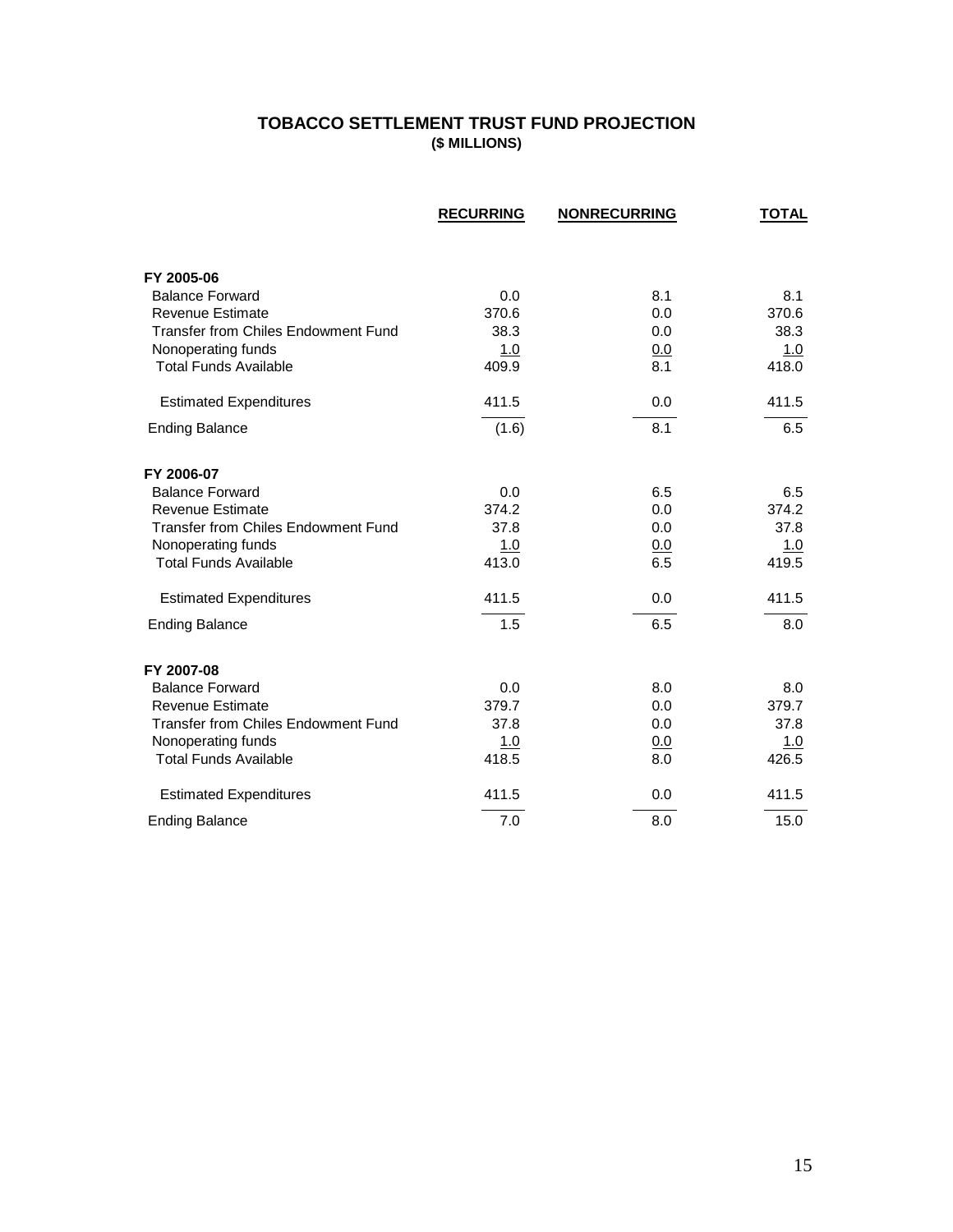## *FLORIDA ECONOMIC OUTLOOK*

*The Florida Economic Estimating Conference (FEEC) met in the fall of 2004 to revise the forecast for the state's economy. The latest forecast expects the economy to expand at a modest pace—faster than the past few years, albeit slower than the 1990s. Population growth continues to be the state's primary engine of economic growth.* 

#### *RECAP*

Typically, the two principal economic measures for states are income and employment growth. Since the Spring 2004 forecast, there have been employment and income revisions that showed Florida growing at a slower pace than first thought. In Fiscal Year 2002-03, personal income grew just 2.8%, down from the originally reported 4.0%, and non-farm payroll growth was revised downward from 1.1% to 0.8%. Starting from this lower level, while income and employment grew faster in Fiscal Year 2003-04 than projected last Spring (4.9% and 1.9% for income and jobs, respectively), neither grew fast enough to reach the levels projected for the year. Income was \$3.2 billion, or 0.6%, below the forecast, while employment was 9,500 jobs, or 0.1%, below the forecast. Similarly, Florida continued to trail slightly behind the national per capita personal income (\$31,632 in 2003), coming in at only \$30,446.

There are reasons to be somewhat more optimistic than these measures would indicate. For example, both population growth and residential construction surpassed the forecast for last fiscal year. In Fiscal Year 2003-04 the state's population grew by 2.6% compared to a projected 2.2%. By the end of the fiscal year, the state had almost 100,000 more residents than the FEEC projected last Spring. This population growth, along with mortgage rates that continue to hover near 6.0%—well below where the National Economic Estimating Conference (NEEC) expected them to be in the Spring—have continued to fuel new residential construction activity. The FEEC was expecting private housing starts to begin a gradual decline last spring. In fact new activity began to accelerate. For Fiscal Year 2003-04 there were 230,800 starts, a 19.7% increase over the prior year—the fastest pace of new starts since Fiscal Year 1972-73. Much of this activity was in single family starts which were up 22.9% over the prior year to a level of 163,100 units—the highest level ever.

#### *FORECAST*

Nominal personal income is projected to grow 6.6% this fiscal year, revised up from the 5.5% forecast in the spring. While healthier than the national forecast, Florida income growth is expected to slow next year to 5.6% before beginning a gradual rebound. This pattern is also reflected in per capita income as adjusted for inflation—it is expected to grow 2.3% this year and dip to1.9% next year before returning to the current growth level. However, this is still remarkable since this year's growth is projected to be the fastest since Fiscal Year 1998-99 when real per capita income grew 3.4%. Much of the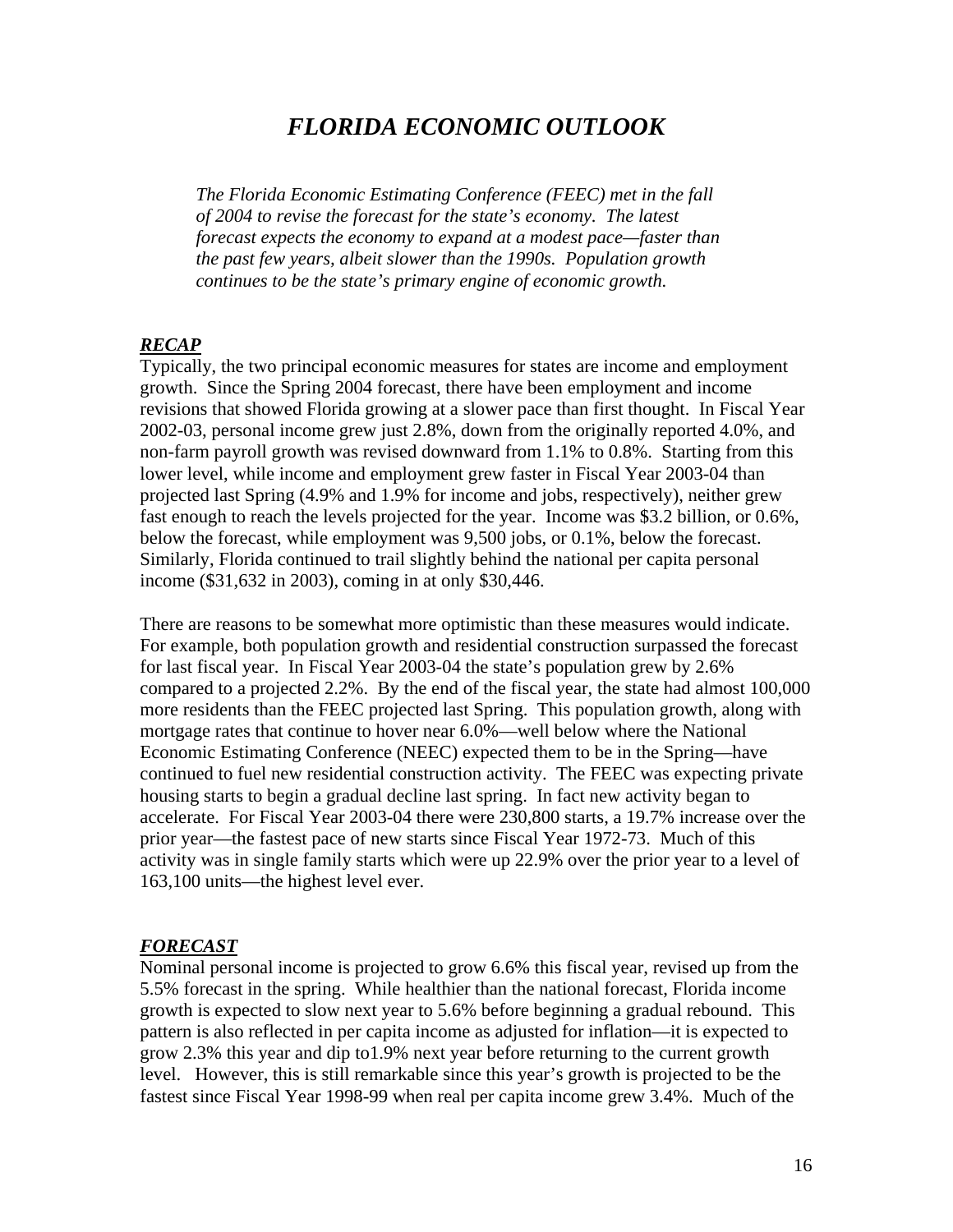faster growth in personal income can be attributed to faster growth in labor income (both earnings and proprietors' income). However, property income (dividends, interest payments, rental income) also contributes to the faster pace of growth. After two years of declines in property income associated with low interest rates and a stock market that has been moving sideways, growth in property income moved into positive territory, reaching 1.3% in Fiscal Year 2003-04. It is projected to grow 6.7% this fiscal year, and then it slows to 2.7% in Fiscal Year 2005-06 prior to beginning a strong growth spurt.

Employment is projected to grow 2.6% this fiscal year, followed by an even healthier 2.7% next year before beginning to moderate. About a quarter of the job growth is concentrated in professional and business services. After growing 4.8% last year, this sector is projected to expand another 4.6% this year. Next year, growth accelerates to 5.6% and slightly tapers off thereafter. Over fifty percent of the growth in this sector is concentrated in employment agencies, temporary help and leasing services, janitorial and cleaning services, exterminating and pest control services, and landscaping. In this regard, Florida is part of a national trend. According to the U.S. Department of Labor, employment services ranks among the fastest growing industries in the nation and is expected to be among those that provide the most new jobs. However, Florida differs from the nation in that our single fastest growing sector is **not** education and health services.

The second fastest growing Florida industry in percentage growth terms is construction. Employment growth in the industry is expected to slow to 3.9% from its heated rate of 5.1% last fiscal year. Absent the hurricanes, residential construction was expected to slow even more later in the year as interest rates continue to rise. For 2005-06, construction-related job growth was projected at just 0.3%. Given the new need for reconstruction services, that low level will not be reached, and Florida will likely continue its strong construction employment levels for the next several years.

Almost all employment sectors are expected to expand this fiscal year. The lone two exceptions are mining and information services. The mining industry has been shedding jobs since 1996-97, and it is projected to continue that trend through the end of the forecast period. The information services sector has lost jobs since Fiscal Year 2001-02. The forecast calls for employment to drop 0.1% this year and then expand 2.2% in 2005- 06. Employment growth in retail trade is expected to remain relatively weak through the forecast period with business payrolls expanding 1.6% this fiscal year and 1.3% next year. The overall unemployment rate is expected to have reached a low of 4.5% at the end of the 2004 calendar year. From there it gradually rises to 4.7% as the labor force expands faster than the economy can absorb the new entrants.

As previously discussed, construction remains robust within the state. This fiscal year was projected to be another banner year for residential construction, even before the advent of hurricane rebuilding. Housing starts are projected to grow 1.4% to 234,000 units. Single-family starts are expected to reach 163,600 units, surpassing last year's historical high. As mortgage rates begin to rise at a faster pace, residential starts are expected to fall. Starts are projected to decline 10.7% in 2005-06 to 146,200 units. Total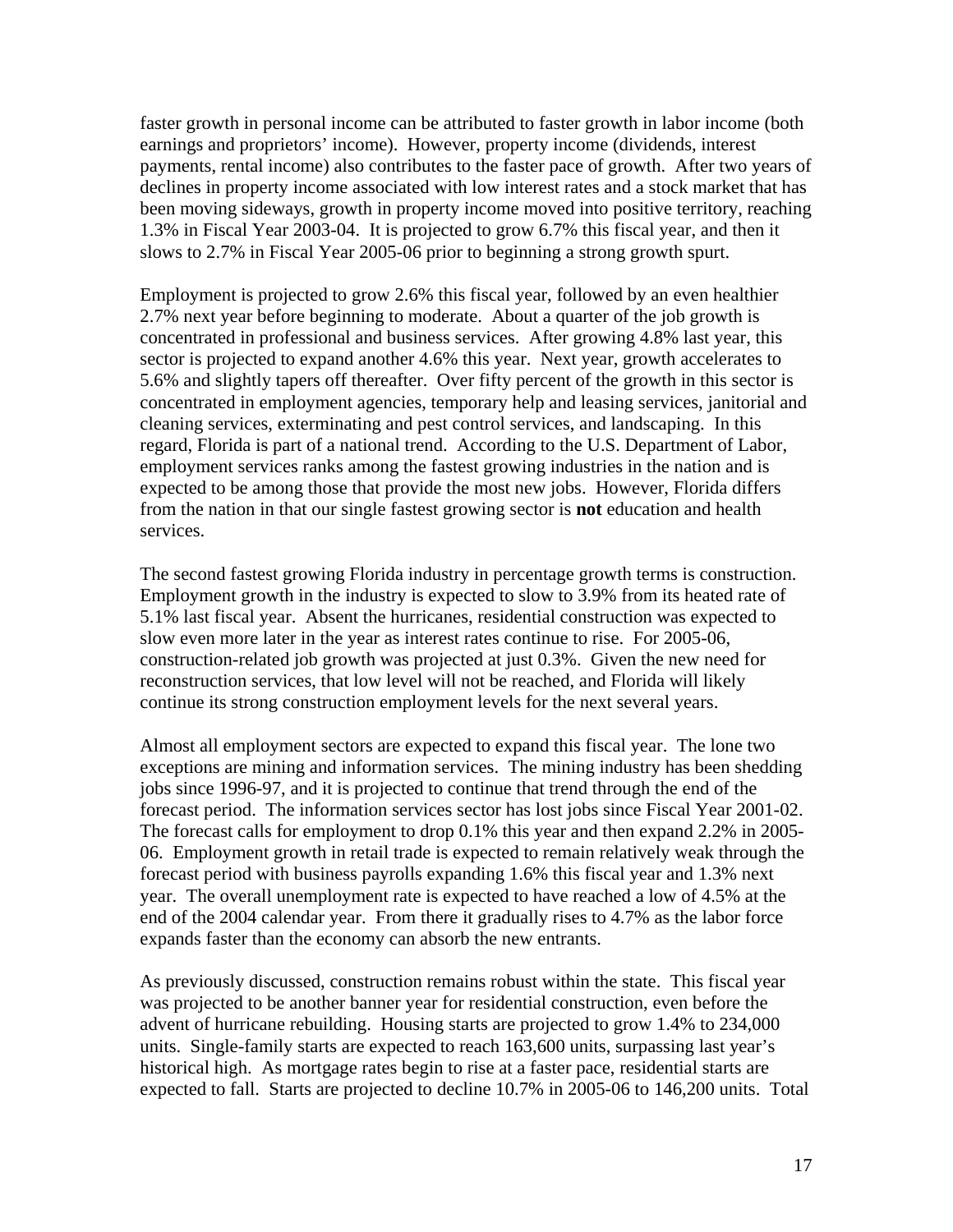construction expenditures fall 4.4% in 2005-06 after growing 9.1% in the prior year. Growth in private nonresidential construction is projected to accelerate to 13.9% this fiscal year after growing 6.1% last year. It then slows slightly to 9.5% in 2005-06. Meanwhile, after contracting 6.7% last year, public construction activity is projected to expand 1.3% this fiscal year and then accelerate to 5.2% growth next year.

Estimating conference participants dampened various growth rates related to the leisure and hospitality sector to reflect the softness that persists in this industry area. According to a late November report released by the Sixth District of the Federal Reserve, disappointing travel activity continued to plague the south Florida economy. In Miami, hotel and motel bookings for the Thanksgiving and Christmas period were lower than expected. Business travel remains at reduced levels, and business travel expenditures are not expected to improve substantially in the near term.

Finally, this year's population growth reflects the highest rate that will be achieved over the forecast period. By April 1, 2008, year-to-year growth drops below 2%--the lowest rate since 1998. And by 2010, the state's age mix will shift for the first time to produce a higher percentage of persons aged 45-64 than persons aged 25-44, a phenomenon arising from the aging baby boom population.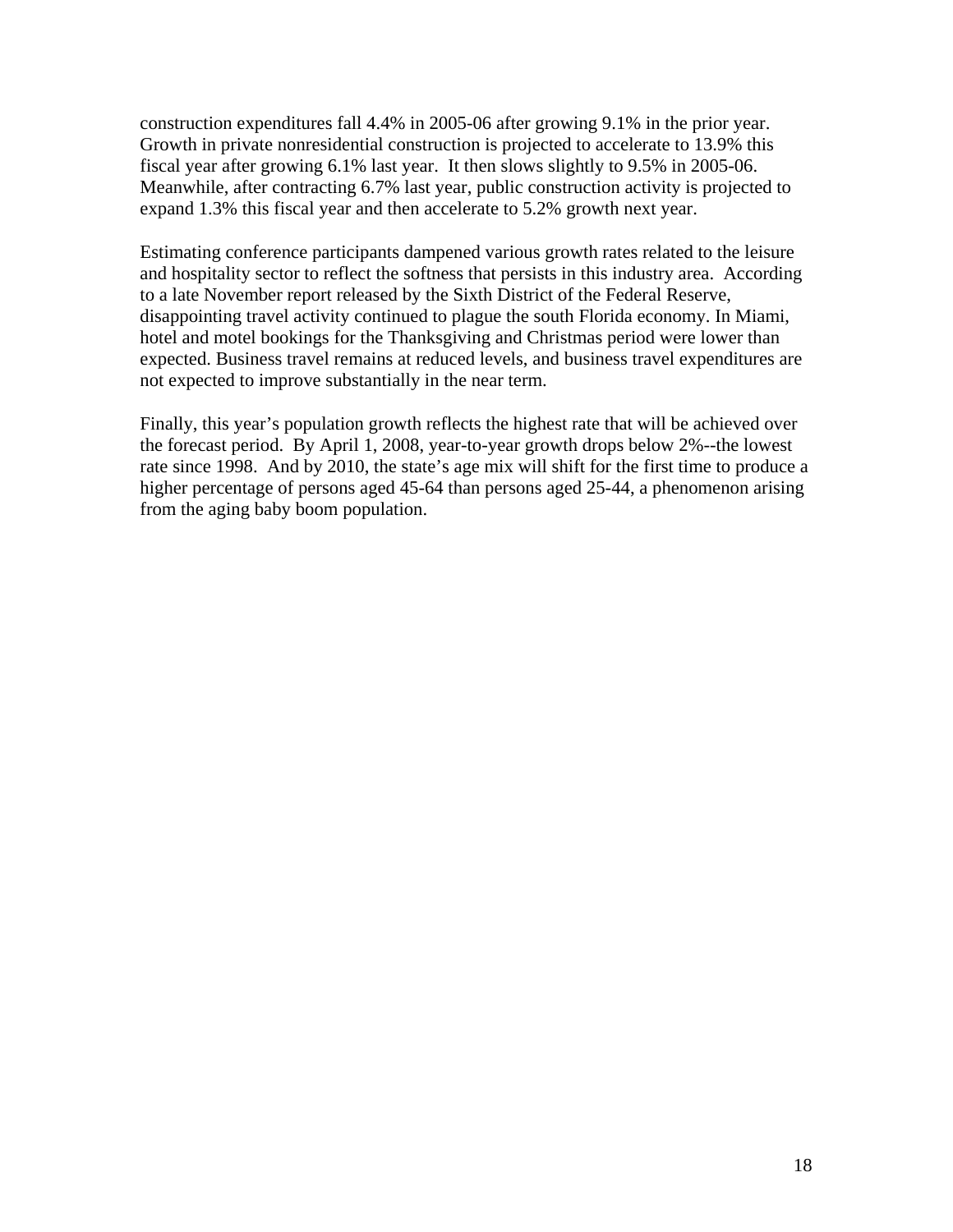# *REVENUE PROJECTIONS*

Throughout the fall, the Revenue Estimating Conference met to revise estimates for the current year and to develop new forecasts for the upcoming years. Overall, revenue projections were considerably strengthened relative to the prior forecasts. In some instances, the increases produced significant amounts of both recurring *and* non-recurring dollars. The creation of non-recurring dollars generally occurs when the estimate is increased for the current year, producing a one-time windfall from the unanticipated collections. Several major revenue sources are discussed below.

#### *General Revenue Fund:*

Without adjusting for hurricane impacts, significant increases in general revenue receipts are expected for both this year and virtually every year of the forecast period. For the current year, estimates for practically every revenue source were increased, reflecting a more robust economic recovery than originally anticipated. The thriving Florida real estate market accounts for much of the increase, pushing documentary stamp tax and intangibles tax revenues to record highs. By the end of the current fiscal year, total collections are projected to be nearly \$1.3 billion above estimate, most of which are recurring in nature.

Next year's forecast furthers the gains from the current year by adding over \$1 billion to the prior 2005-06 estimate. Led largely by increases in business investment, Florida's sales tax growth follows national expectations of an uptick in overall economic activity. This is evidence that Floridians can expect to see continued economic growth. While documentary stamp and intangibles tax collections remain strong, rising interest rates are ultimately expected to dampen the dramatic increases experienced over the past few years. This will have the practical effect of stabilizing revenue growth as Florida moves forward into future fiscal years. As a result of the changes to the forecast, Fiscal Year 2004-05 revenue collections are expected to be 6.8% above Fiscal Year 2003-04, followed by an increase of 3.2% in Fiscal Year 2005-06.

Spending on repair and replacement of property destroyed by the four hurricanes in the Fall of 2004 will add to the pace of Florida's economic expansion. This activity, in turn, will add to state revenue collections. Even using a cautious approach because of limited data, additional revenues of \$752 million are expected through June of 2006. This raises the current year revenue estimate to \$23.6 billion and the 2005-06 estimate to \$24.5 billion.

The state's financial outlook is further bolstered by several types of events which yield an additional \$919 million in non-recurring revenue. These include prior year unanticipated tax collections and unused appropriations (whether caused by vetoes or end-of-the-year reversions of state funds). This large build-up of non-recurring revenue is unusual and circumstantial, and it will be exhausted as the state begins to make expenditures.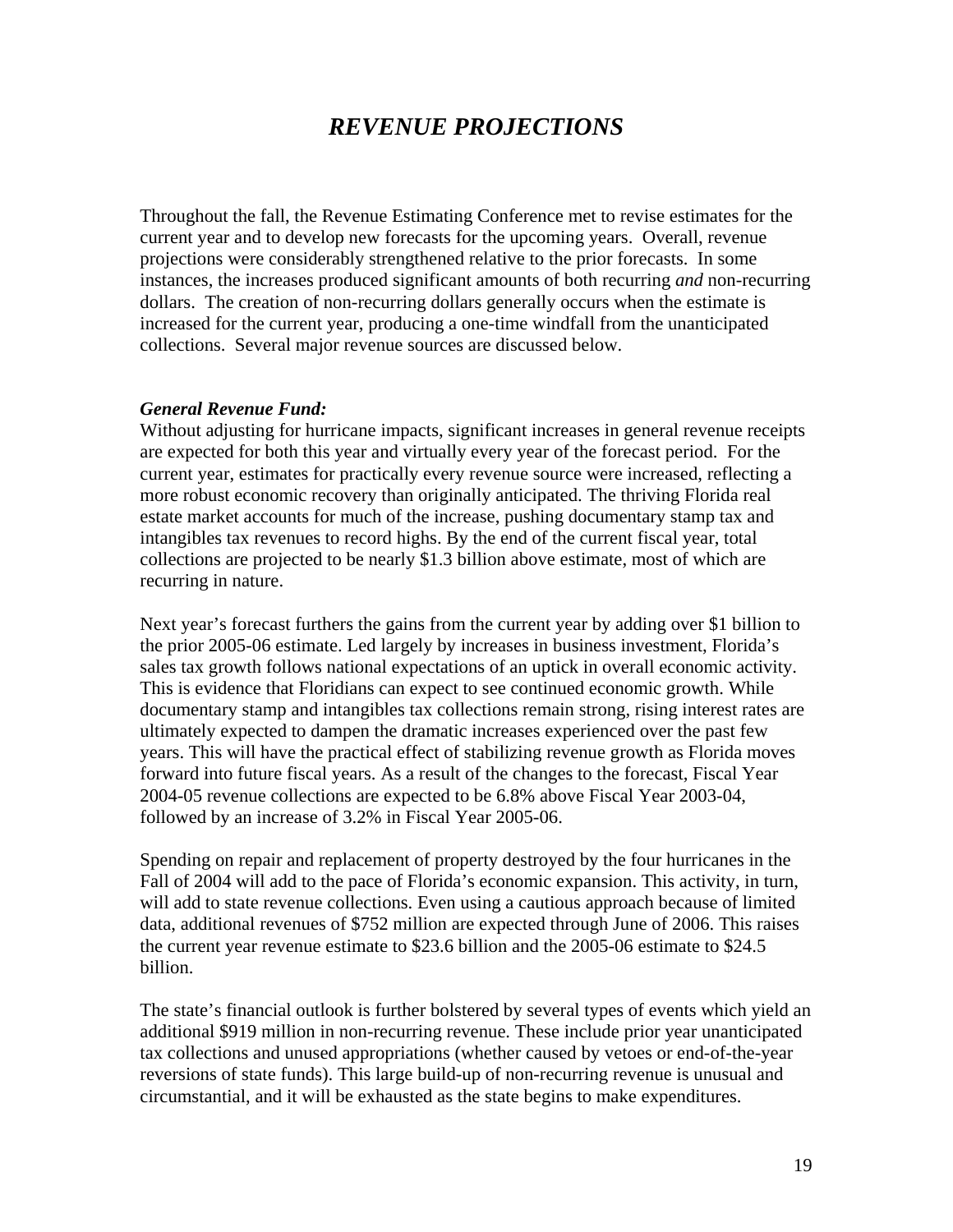#### *Lottery & Educational Enhancement Trust Fund:*

Dedicated to educational programs, lottery dollars are used to fund the Educational Enhancement Trust Fund (EETF). Expected distributions to the EETF were raised from the prior forecast by \$31.6 million in Fiscal Year 2004-05 and by \$67.5 million in Fiscal Year 2005-06. After that year, growth is expected to moderate.

There are several major components of the change in the forecast. The first is a result of a new vendor contract that goes into effect on January 31, 2005. At that time, approximately 2,000 retailers who currently sell only scratch-off tickets will be able to sell all on-line products as well. Given that fact, and other enhancements provided by the new system, projected ticket sales were increased by \$38.7 million in Fiscal Year 2004- 05 and by \$91.5 million in Fiscal Year 2005-06, with corresponding increases of \$13.8 million and \$32.5 million in transfers to the EETF.

Additionally, scratch-off game sales have been running much higher than expected, ending last year \$43.9 million above estimate and exceeding the estimate by almost \$100 million during the current fiscal year. That trend is expected to continue for the remainder of this fiscal year and into Fiscal Year 2005-06, although at a declining rate. As a result, the forecast for scratch-off game sales was increased by \$320.1 million (not including an additional \$7.4 million due to the new contract) in Fiscal Year 2004-05, and by \$324.3 million (not including an additional \$17.6 million due to the new contract) in Fiscal Year 2005-06. Dampening the effect of the increase on education funding is a decline in the expected transfer rate to the EETF because the sales are concentrated in higher prize payout games. In spite of the lower expected transfer rates, transfers to the EETF from scratch-off game sales (in addition to those resulting from the new contract) are still expected to be higher than previously projected by \$46.4 million in Fiscal Year 2004-05 and \$46.9 million in Fiscal Year 2005-06.

#### *Ad Valorem Assessments (Property Tax Roll):*

Estimates of the statewide property tax roll are primarily used in the appropriations process to determine the Required Local Effort (RLE) millage rate. This is the rate local school districts must levy in order to participate in the Florida Education Finance Program, the state's funding mechanism for public schools. The 2005 property tax roll is estimated to be \$1,243.5 billion, an increase of 11.8% or \$131 billion over the 2004 tax roll. Following 12.4% growth in 2004, this continued high rate of growth is particularly noteworthy since the models used to develop the forecast were adjusted to account for the impact of this year's four back-to-back hurricanes. Much of the strength in the forecast comes from Florida's strong housing market and high levels of new construction. The only weakness appears to be associated with classified use property (agriculture), primarily due to falling timber and citrus prices which lower the value of incomeproducing property. In future years, the growth rate from year to year is expected to hover around 7.4%.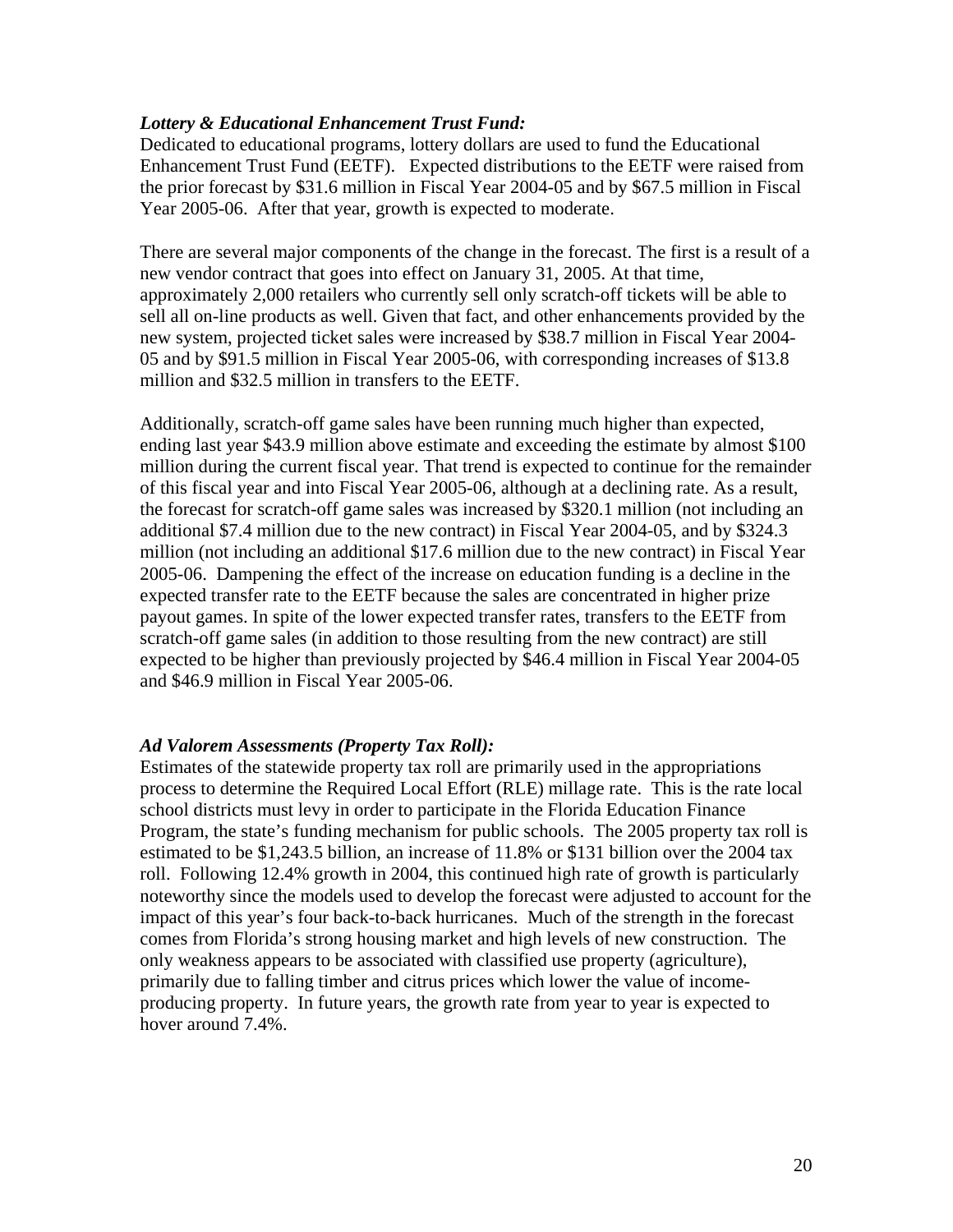#### *Gross Receipts Tax and PECO:*

Estimates of collections from the Gross Receipts Tax on utilities, including the Gross Receipts Tax portion of the Communications Services Tax, are used to project the amount available for appropriation from the Public Education Capital Outlay (PECO) program.

- Gross Receipts Tax- While the overall estimate was raised, the largest increases occur over the next several years. The new forecast anticipates that natural gas and residual oil prices (fuels used to generate electricity) will move higher than previously thought and stay high for a longer period. Since higher fuel costs are passed through to the consumer in electric rates, they generate higher tax collections. This effect is compounded by an increase in electric usage. In the current and upcoming fiscal years, this increase in receipts from electricity more than offsets a decrease in the telecommunications part of the tax. Several factors lead to the falling telecommunications share – the number of land lines continues to decline and anticipated industry innovations effectively reduce costs or shift telecommunications activity to arenas outside the current tax base.
- PECO- The PECO forecast for the upcoming fiscal year was increased by \$169.1 million, bringing the total amount available for appropriation to \$677.8 million. Of this total, \$499.0 million is related to the sale of bonds, and \$178.8 million is available as cash. More than half of the increase in the bond sale is due to expectations that bonds will be sold at lower interest rates than previously thought. For Fiscal Year 2006-07, the estimate is increased by \$209.9 million, mostly attributable to the stronger Gross Receipts Tax forecast.

|            | PECO<br>Appropriations | <b>Gross Receipt</b><br><b>Tax Collections</b> |
|------------|------------------------|------------------------------------------------|
| FY 2004-05 | 761.9                  | 856.6                                          |
| FY 2005-06 | 677.8                  | 879.4                                          |
| FY 2006-07 | 458.3                  | 895.1                                          |
| FY 2007-08 | 392.7                  | 914.3                                          |
| FY 2008-09 | 395.0                  | 936.2                                          |
| FY 2009-10 | 466.7                  | 960.5                                          |
| FY 2010-11 | 531.4                  | 985.5                                          |
| FY 2011-12 | 605.4                  | 1011.0                                         |
| FY 2012-13 | 510.8                  | 1035.9                                         |
| FY 2013-14 | 797.9                  | 1062.4                                         |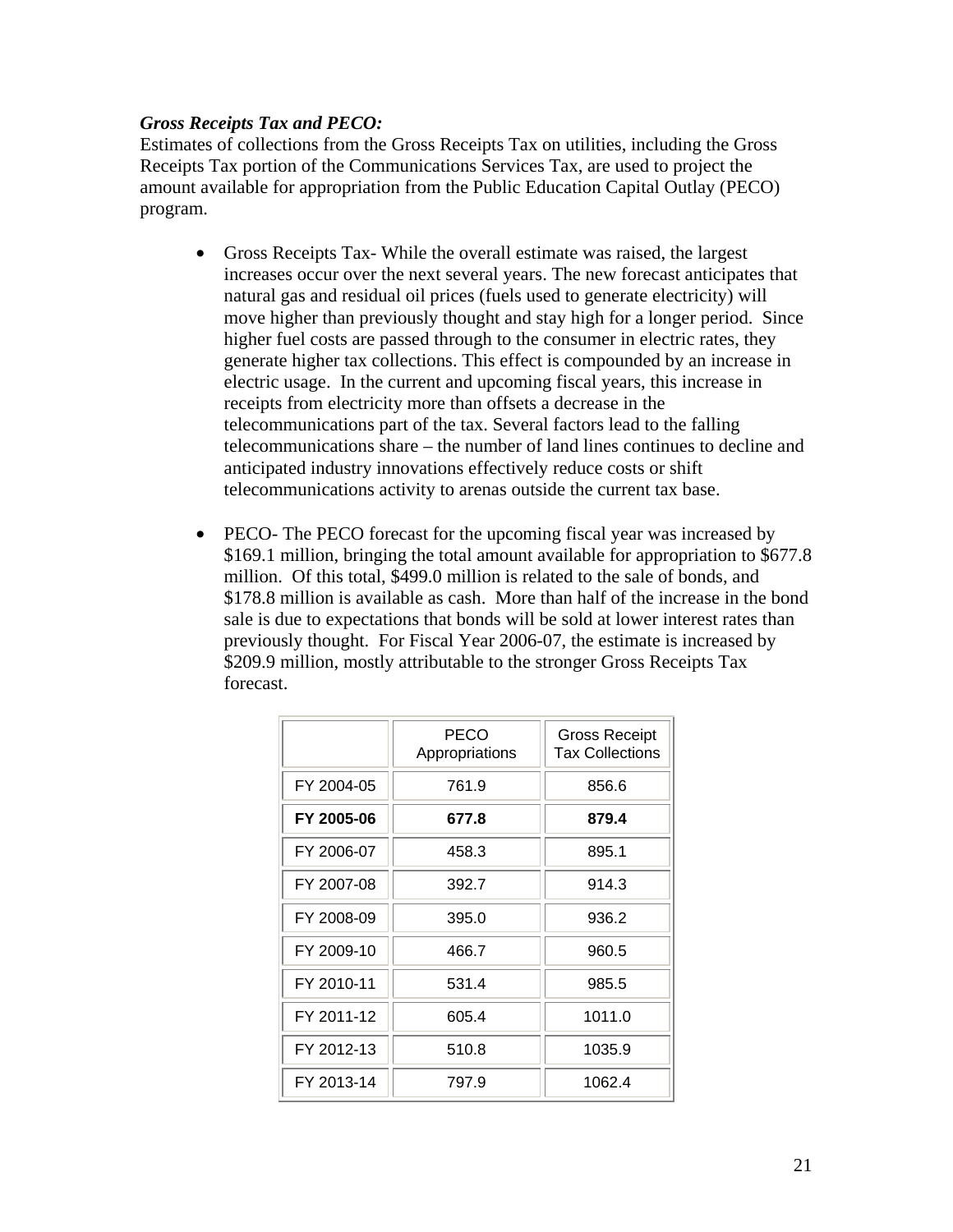#### *Principal State School Trust Fund:*

Used exclusively to meet public school needs, the Principal State School Trust Fund contains revenue primarily derived from unclaimed property. A new estimate of \$84.7 million was adopted for next year. While this level is not significantly different than the estimate used during session for the current year (\$90.9 million), the mix of funds between recurring and non-recurring has altered. In the end, there will only be \$76.5 million of recurring revenue to meet a recurring expenditure base of \$90.9 million. Very little growth is projected for future years.

#### *Tobacco Settlement Trust Fund:*

Dedicated to fund specified types of programs in the Health and Human Services area, the Tobacco Settlement Trust Fund receives settlement payments from several major American tobacco companies. Since these payments typically arrive in late December, an estimating conference for this source will not be held until next spring. At this time, there is no known reason why the current year estimate and forecast will not be met. This means that the recurring base will continue to be funded. The current year total estimate is \$416.7 million, of which \$4.1 million goes directly to the Biomedical Research Trust Fund. Next year, \$370.6 million is expected from payments and \$38.3 million is expected from the Lawton Chiles Endowment Fund. While the transfer is smaller than originally anticipated, the balance forward from this year offsets that loss. No significant growth is foreseen in the future, and there is some reason to expect further erosion in this source.

#### *Transportation Revenue and the State Transportation Trust Fund:*

Assorted revenues flow into the State Transportation Trust Fund. The overall estimate for the work program period (Fiscal Year 2004-05 through Fiscal Year 2009-10) was raised by \$433.5 million, or 2.7%. At the conclusion of the conference, the work program forecast for every revenue source was increased, but the relatively weak previous forecast somewhat dampens the enthusiasm this should generate. Over the course of the work program, the leading drivers are:

- The revenue estimate from Highway Fuel consumption, which includes the Highway Fuel Sales Tax and the SCETS Tax, was increased by \$290.3 million, or 2.9%. Continued strength in consumption, as well as a sound economic outlook, contributed to the change. Additionally, rebuilding due to the recent hurricanes provided some strength, particularly in Fiscal Year 2004-05.
- The Aviation Fuel Tax forecast was increased by \$24.4 million, or 7.7%. Prior to the hurricanes, this source showed some rebounding from the long weak period following the terrorist attack on the World Trade Center (WTC). Even so, this year's collection level only approaches that seen in Fiscal Year 1999-00. Collections aren't expected to return to the pre-WTC level until Fiscal Year 2007- 08.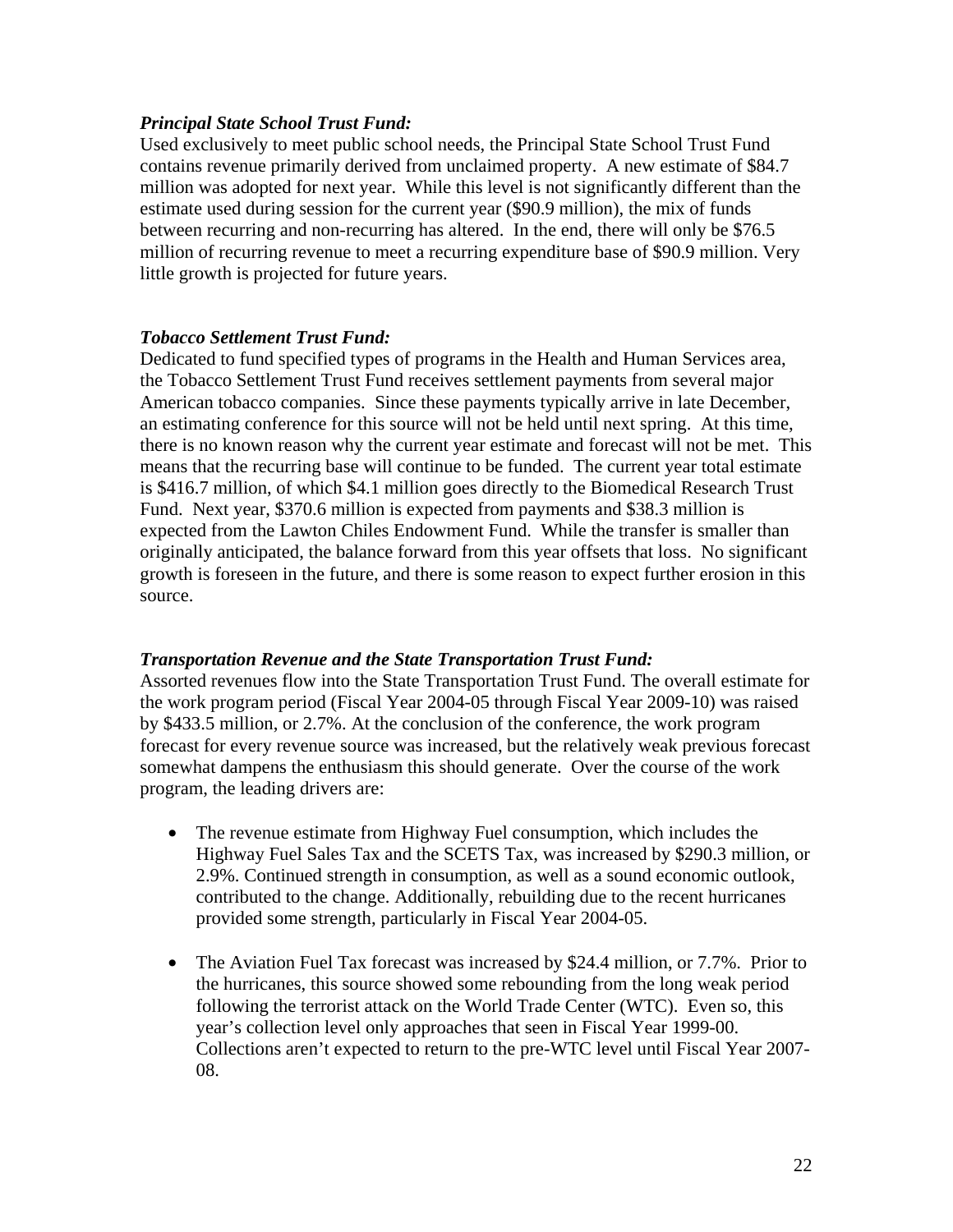- Similar to the Aviation Fuel Tax forecast, the Rental Car Surcharge is expected to generate \$24.5 million, 1.4%, higher than in the old forecast. Collections are not expected to return to the pre-WTC level until Fiscal Year 2010-11.
- The STTF outlook is also improved in the license and registration area. The majority of the increase is coming from Motor Vehicle License revenues, which are forecast to be higher by \$47.6 million, or 1.5%. Recent trends toward larger vehicles, as well as strength in collections over the last two years, contribute largely toward the change. Initial Registration Fees and Title Fees were increased by \$25.6 million, or 1.6%.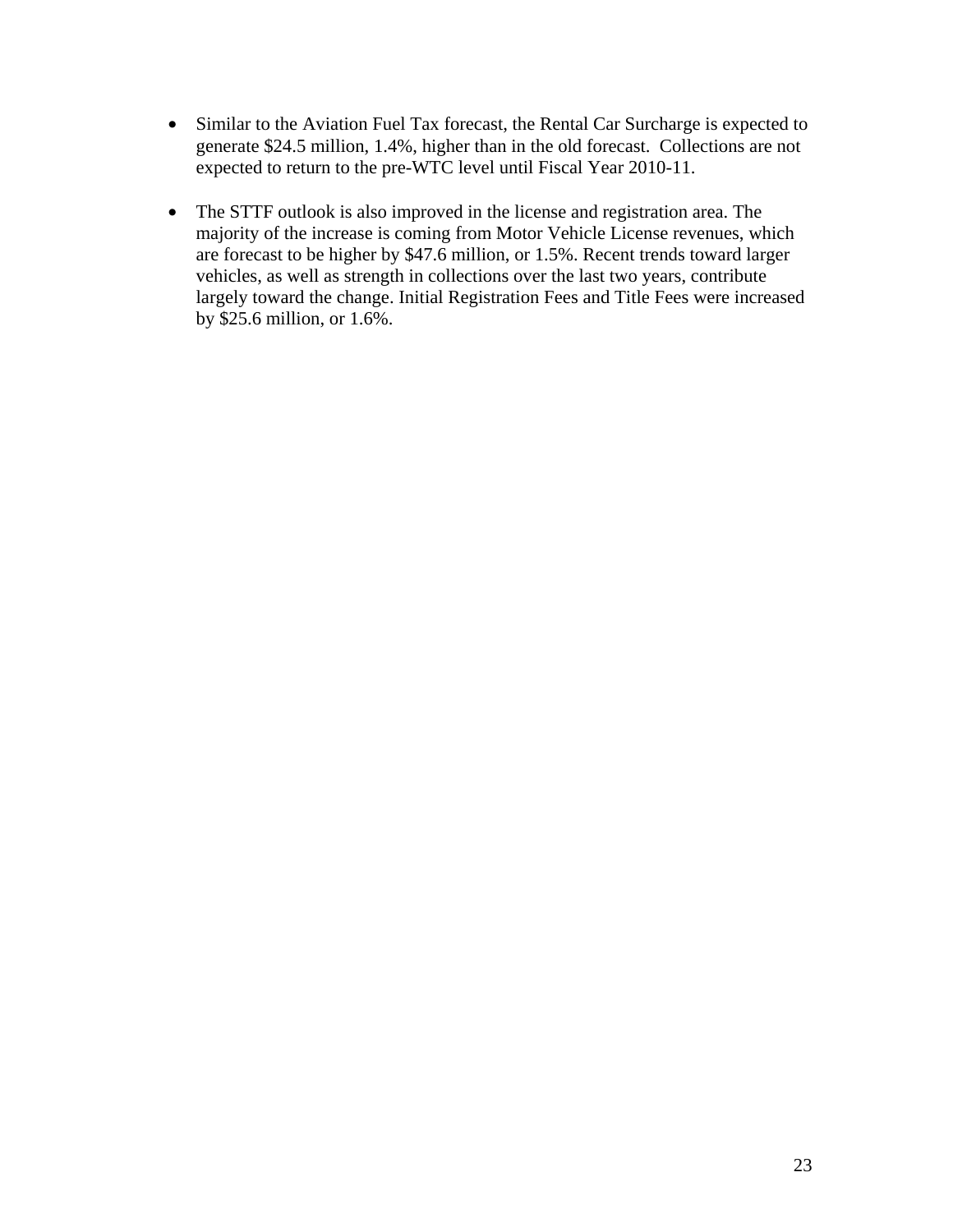# *FLORIDA DEBT ANALYSIS*

Florida law requires an ongoing analysis of the state's actual debt position. This requirement enables lawmakers to consider the impact of future bond issuances on the state's credit rating during the decision-making process. If the state has too much debt relative to its expected revenues, any additional debt financings become very costly. In this regard, the statutes set up a 6% target, as well as a 7% maximum cap. To exceed the target, the Legislature must determine that the additional debt is in the best interests of the state. To exceed the cap, a declaration of critical state emergency must be made. The discussion below reflects the key points of the 2004 Debt Affordability Report prepared by the Division of Bond Finance.

#### *Debt Outstanding:*

Total state debt outstanding on June 30, 2004 was \$21.2 billion, \$817 million more than at June 30, 2003. Net tax-supported debt totaled \$16.9 billion for programs supported by state tax revenues or tax-like revenues. The self-supporting debt totaled \$4.3 billion representing debt secured by revenues generated from operating facilities financed with bonds. In addition to the \$21.2 billion in state debt, indirect state debt on June 30, 2003 was \$6.3 billion. Indirect debt is debt that is not secured by traditional state revenues or debt that is the primary obligation of a legal entity other than the State of Florida, such as the Florida Housing Finance Corporation and Citizens Property Insurance Corporation.

#### *Debt Capacity:*

The debt capacity available within the 6% target is \$11.9 billion over the next ten years. However, very little of the debt capacity is actually available until 2009.

The debt capacity available within the 7% cap is approximately \$18 billion over the next ten years. However, only \$5.35 billion is available over the next five years. The Division believes that the debt capacity available within the 7% cap should be preserved and used as a cushion against downturns in the economy.

#### *Estimated Debt Issuance:*

Approximately \$9.5 billion of debt is expected to be issued over the next ten years for all of the State's financing programs currently authorized. This estimated issuance decreased \$1 billion compared to the previous projection of expected debt issuance. The decrease in expected debt issuance is due in large part to using cash in lieu of bonding for environmental programs and class size reduction in Fiscal Year 2004-05. The expected debt issuance does not include any additional bonding to implement the constitutional amendment for class size reduction because the final funding level is unknown at this time.

#### *Estimated Annual Debt Service Requirements:*

Annual debt service payments are estimated to grow from the existing \$1.5 billion to \$2.2 billion by Fiscal Year 2012-13, assuming projected bond issuance of \$9.5 billion.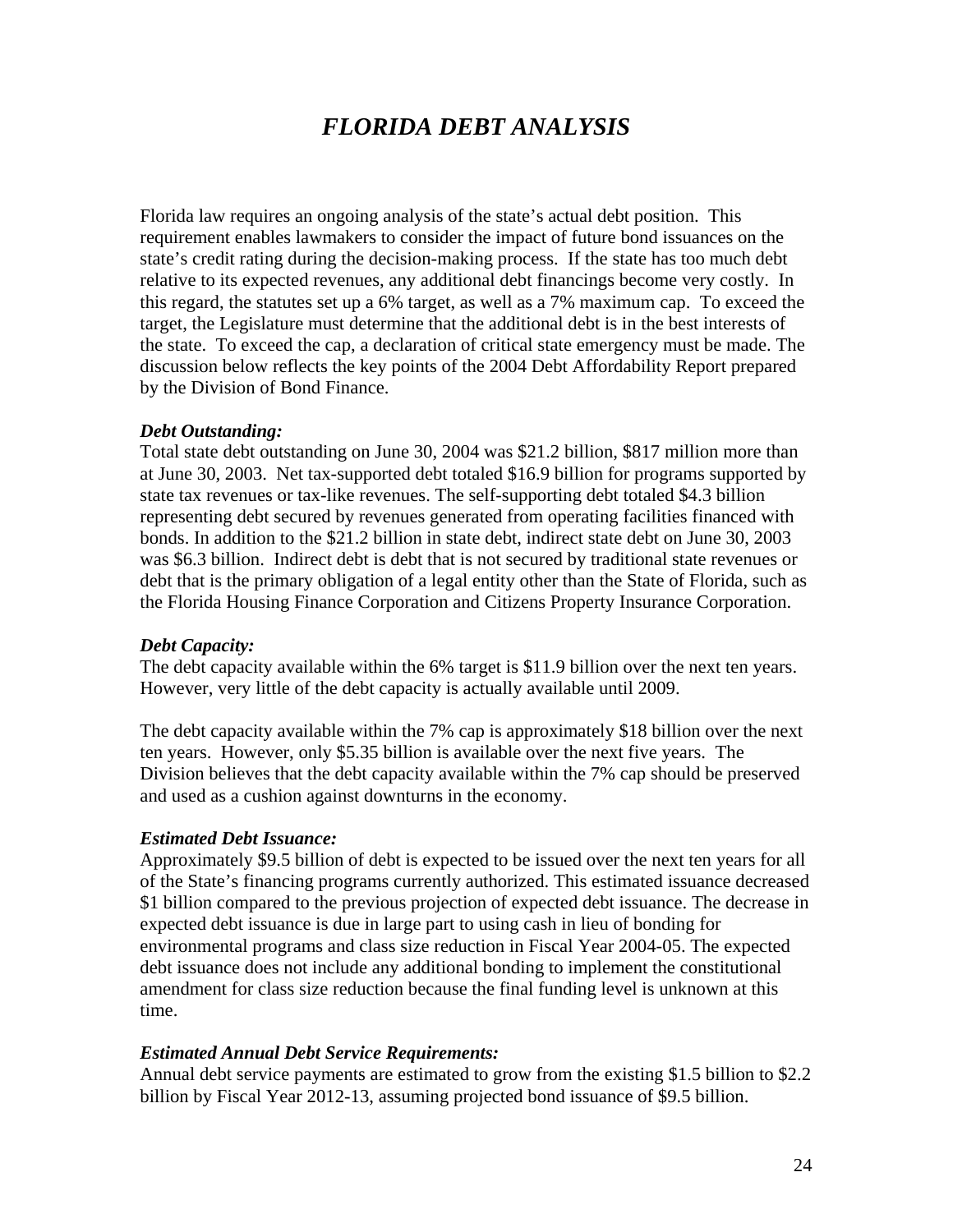#### *Overview of the State's Credit Ratings:*

The State's credit ratings have been maintained and may be enhanced by conservative financial management and the maintenance of reserves. Florida's ratings have remained strong and did not suffer due to the reduction in revenue growth and the weak economic environment experienced during the 2001-2003 economic recession. Additionally, Moody's Investors Service recently announced that they upgraded the State's general obligation bond rating from the previous Aa2 to Aa1, making future borrowing cheaper.

#### *Estimated Revenues:*

The current long-run revenue forecast is significantly higher than last year's forecast. The adjusted November 2004 revenue forecasts used in the debt analyses reflect an increase of \$2.3 billion or 8.9% more than last year's forecast for Fiscal Year 2004-05 and \$2.2 billion or a 7.5% increase for Fiscal Year 2005-06. The higher revenue forecast reflecting a strengthening economy has caused an improvement in the benchmark debt ratio.

#### *Debt Ratios:*

The State's benchmark debt ratio of debt service to revenues available to pay debt service has improved over the past year. The benchmark debt ratio dropped from 6.12% for Fiscal Year 2002-03 to 5.94% for Fiscal Year 2003-04. The improvement in the benchmark debt ratio is due to higher than expected revenues during Fiscal Year 2003- 04. The benchmark debt ratio is projected to remain reasonably consistent with the 6% target during the foreseeable future, based on expected debt issuance and the current revenue forecast. At this time, the expected debt issuance does not include any additional bonding to provide funding for class size reduction beyond the \$600 million authorized in 2003.

A comparison of 2003 ratios shows that Florida's debt ratios are generally higher than the national and Ten State Peer Group averages. Within the Peer Group, Florida has the second highest ratio for the benchmark ratio of debt service to revenues.

| 2003 Comparison of Florida to Peer Group and National Medians |                                                               |                                                       |                                                               |  |  |  |
|---------------------------------------------------------------|---------------------------------------------------------------|-------------------------------------------------------|---------------------------------------------------------------|--|--|--|
|                                                               | <b>Net Tax Supported</b><br>Debt as a % of<br><b>Revenues</b> | <b>Net Tax Supported</b><br><b>Debt</b><br>Per Capita | <b>Net Tax Supported</b><br>Debt as a % of Personal<br>Income |  |  |  |
|                                                               |                                                               |                                                       |                                                               |  |  |  |
| Florida                                                       | 612%                                                          | \$954                                                 | 3.21%                                                         |  |  |  |
| Peer Group                                                    |                                                               |                                                       |                                                               |  |  |  |
| Mean                                                          | 4.53%                                                         | \$1194                                                | 3.56%                                                         |  |  |  |
| National                                                      |                                                               |                                                       |                                                               |  |  |  |
| Median                                                        | Not Available                                                 | \$701                                                 | 2.40%                                                         |  |  |  |

Peer Group: New York, Ohio, Illinois, New Jersey, Pennsylvania, California, Georgia, Michigan, and Texas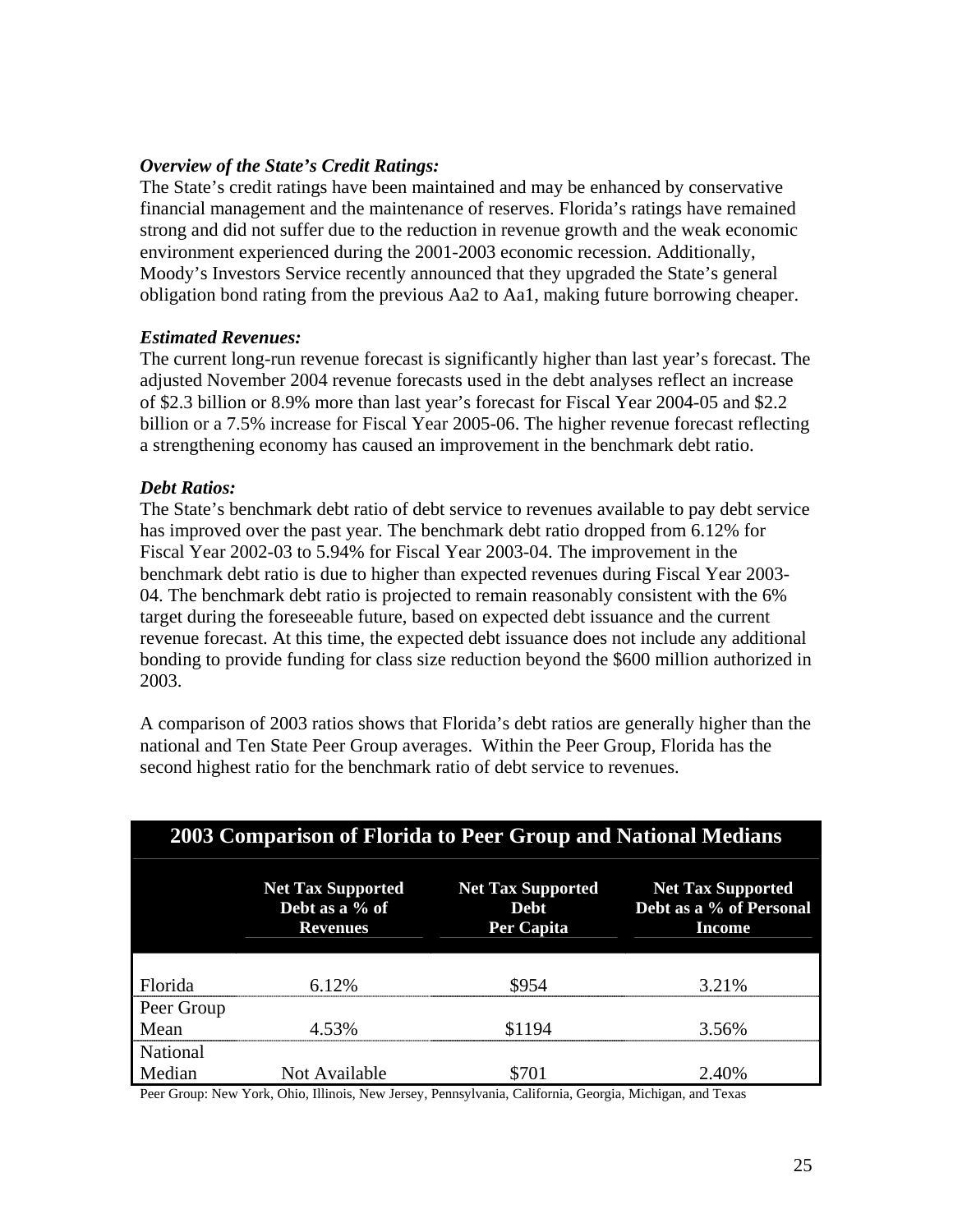### **Total State Appropriations**

### **Expenditure projections ( millions)**

| Recurring                         | 2004-05  | 2005-06  | 2006-07    | 2007-08  |
|-----------------------------------|----------|----------|------------|----------|
| <b>General Revenue</b>            | 22,573.6 | 24,720.4 | 26,452.9   | 28,254.0 |
| change                            |          | 2,146.8  | 1,732.5    | 1,801.1  |
| % change                          |          | 9.5%     | 7.0%       | 6.8%     |
| <b>Educational Enhancement TF</b> | 967.3    | 869.3    | 853.9      | 864.5    |
| change                            |          | $-98.0$  | $-15.4$    | 10.6     |
| % change                          |          | -10.1%   | $-1.8%$    | 1.2%     |
| <b>Tobacco Settlement TF</b>      | 411.5    | 411.5    | 411.5      | 411.5    |
| change                            |          | 0.0      | 0.0        | 0.0      |
| % change                          |          | 0.0%     | 0.0%       | 0.0%     |
| <b>Other Trust</b>                | 19,561.2 | 21,062.8 | 22,653.5   | 24,074.6 |
| change                            |          | 1,501.6  | 1,590.7    | 1,421.1  |
| % change                          |          | 7.7%     | 7.6%       | 6.3%     |
| TOTAL                             | 43,513.6 | 47,064.0 | 50,371.8   | 53,604.6 |
| change                            |          | 3,550.4  | 3,307.8    | 3,232.7  |
| % change                          |          | 8.2%     | 7.0%       | 6.4%     |
| <b>Nonrecurring</b>               | 2004-05  | 2005-06  | 2006-07    | 2007-08  |
| <b>General Revenue</b>            | 902.5    | 468.1    | 325.8      | 310.0    |
| change                            |          | $-434.4$ | $-142.3$   | $-15.8$  |
| <b>Educational Enhancement TF</b> | 0.0      | 0.0      | 0.0        | 0.0      |
| change                            |          | 0.0      | 0.0        | 0.0      |
| Tobacco Settlement TF             | 0.0      | 0.0      | 0.0        | 0.0      |
| change                            |          | 0.0      | 0.0        | 0.0      |
| <b>Other Trust</b>                | 7,589.0  | 7,353.5  | 6,240.4    | 6,081.6  |
| change                            |          | $-235.5$ | $-1,113.1$ | $-158.8$ |
| <b>TOTAL</b>                      | 8,491.5  | 7,821.6  | 6,566.2    | 6,391.6  |
| change                            |          | $-669.9$ | $-1,255.4$ | $-174.6$ |
| <u>TOTAL</u>                      | 2004-05  | 2005-06  | 2006-07    | 2007-08  |
| <b>General Revenue</b>            | 23,476.1 | 25,188.5 | 26,778.7   | 28,564.0 |
| change                            |          | 1,712.4  | 1,590.2    | 1,785.3  |
| % change                          |          | 7.3%     | 6.3%       | 6.7%     |
| <b>Educational Enhancement TF</b> | 967.3    | 869.3    | 853.9      | 864.5    |
| change                            |          | $-98.0$  | $-15.4$    | 10.6     |
| % change                          |          | $-10.1%$ | $-1.8%$    | 1.2%     |
| <b>Tobacco Settlement TF</b>      | 411.5    | 411.5    | 411.5      | 411.5    |
| change                            |          | 0.0      | 0.0        | 0.0      |
| % change                          |          | 0.0%     | 0.0%       | 0.0%     |
| <b>Other Trust</b>                | 27,150.2 | 28,416.3 | 28,894.0   | 30,156.2 |
| change                            |          | 1,266.1  | 477.6      | 1,262.3  |
| % change                          |          | 4.7%     | 1.7%       | 4.4%     |
| TOTAL                             | 52005.1  | 54885.6  | 56938.1    | 59996.2  |
| change                            |          | 2880.5   | 2052.5     | 3058.1   |
| % change                          |          | 5.5%     | 3.7%       | 5.4%     |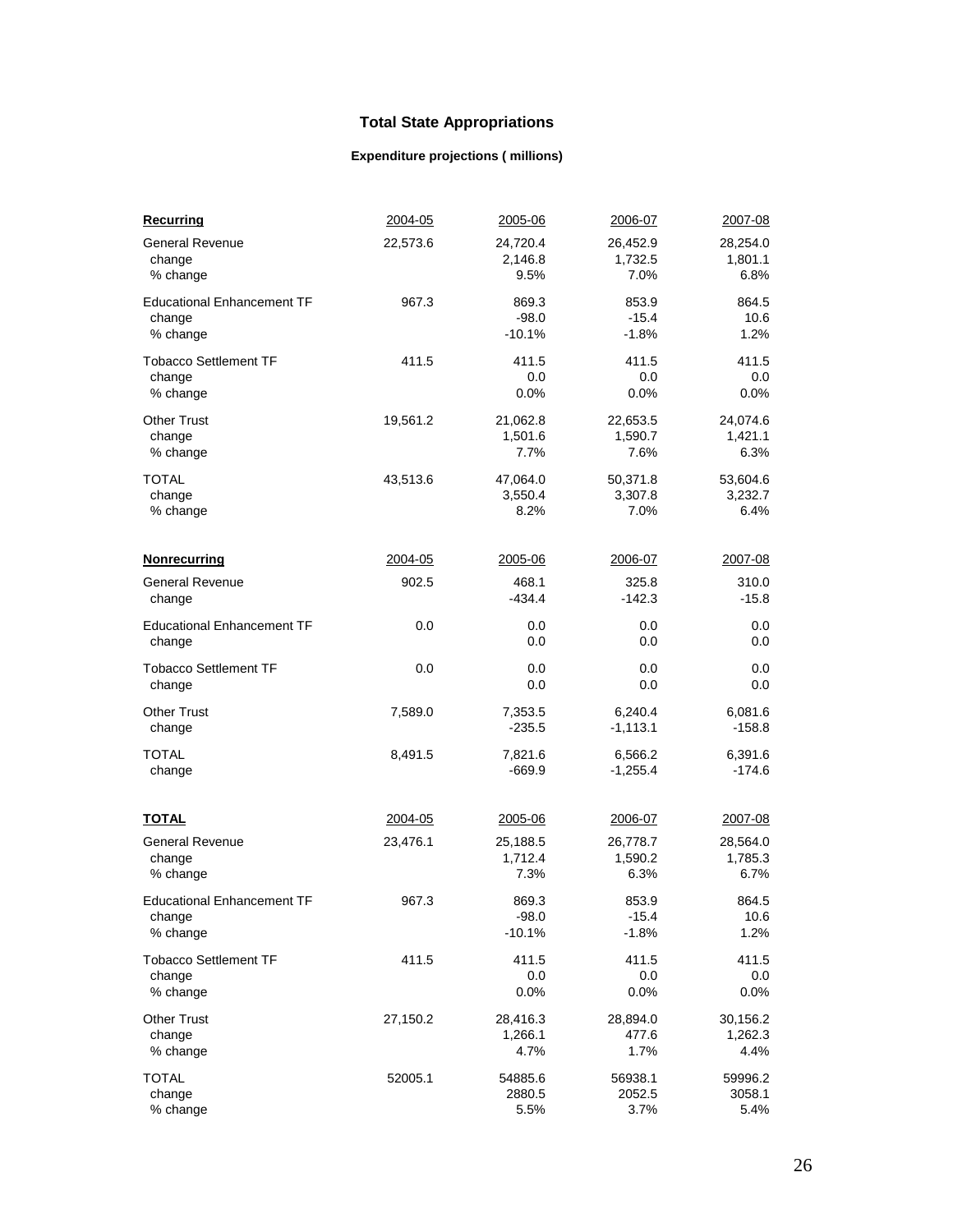#### **Health & Human Services**

#### **Expenditure projections (\$ millions)**

| <b>Recurring</b>             | 2004-05  | 2005-06  | 2006-07  | 2007-08  |
|------------------------------|----------|----------|----------|----------|
| <b>General Revenue</b>       | 6,197.6  | 7,077.1  | 7,665.1  | 8,378.8  |
| change                       |          | 879.5    | 588.0    | 713.7    |
| % change                     |          | 14.2%    | 8.3%     | 9.3%     |
| <b>Tobacco Settlement TF</b> | 411.5    | 411.5    | 411.5    | 411.5    |
| change                       |          | 0.0      | 0.0      | 0.0      |
| % change                     |          | 0.0%     | 0.0%     | 0.0%     |
| <b>Other Trust</b>           | 14,028.4 | 15,128.6 | 16,531.6 | 17,762.9 |
| change                       |          | 1,100.2  | 1,403.0  | 1,231.3  |
| % change                     |          | 7.8%     | 9.3%     | 7.4%     |
| <b>TOTAL</b>                 | 20,637.5 | 22,617.2 | 24,608.2 | 26,553.2 |
| change                       |          | 1,979.7  | 1,991.0  | 1,945.0  |
| % change                     |          | 9.6%     | 8.8%     | 7.9%     |
| <b>Nonrecurring</b>          | 2004-05  | 2005-06  | 2006-07  | 2007-08  |
| <b>General Revenue</b>       | 201.8    | 167.3    | 3.3      | 3.3      |
| change                       |          | $-34.5$  | $-164.0$ | 0.0      |
| <b>Tobacco Settlement TF</b> | 0.0      | 0.0      | 0.0      | 0.0      |
| change                       |          | 0.0      | 0.0      | $0.0\,$  |
| <b>Other Trust</b>           | 378.5    | 255.2    | 0.0      | 0.0      |
| change                       |          | $-123.3$ | $-255.2$ | 0.0      |
| <b>TOTAL</b>                 | 580.3    | 422.5    | 3.3      | 3.3      |
| change                       |          | $-157.8$ | $-419.2$ | 0.0      |
| <b>TOTAL</b>                 | 2004-05  | 2005-06  | 2006-07  | 2007-08  |
| <b>General Revenue</b>       | 6,399.4  | 7,244.4  | 7,668.4  | 8,382.1  |
| change                       |          | 845.0    | 424.0    | 713.7    |
| % change                     |          | 13.2%    | 5.9%     | 9.3%     |
| <b>Tobacco Settlement TF</b> | 411.5    | 411.5    | 411.5    | 411.5    |
| change                       |          | 0.0      | 0.0      | 0.0      |
| % change                     |          | 0.0%     | 0.0%     | 0.0%     |
| <b>Other Trust</b>           | 14,406.9 | 15,383.8 | 16,531.6 | 17,762.9 |
| change                       |          | 976.9    | 1,147.8  | 1,231.3  |
| % change                     |          | 6.8%     | 7.5%     | 7.4%     |
| <b>TOTAL</b>                 | 21,217.8 | 23,039.7 | 24,611.5 | 26,556.5 |
| change                       |          | 1,821.9  | 1,571.8  | 1,945.0  |
| % change                     |          | 8.6%     | 6.8%     | 7.9%     |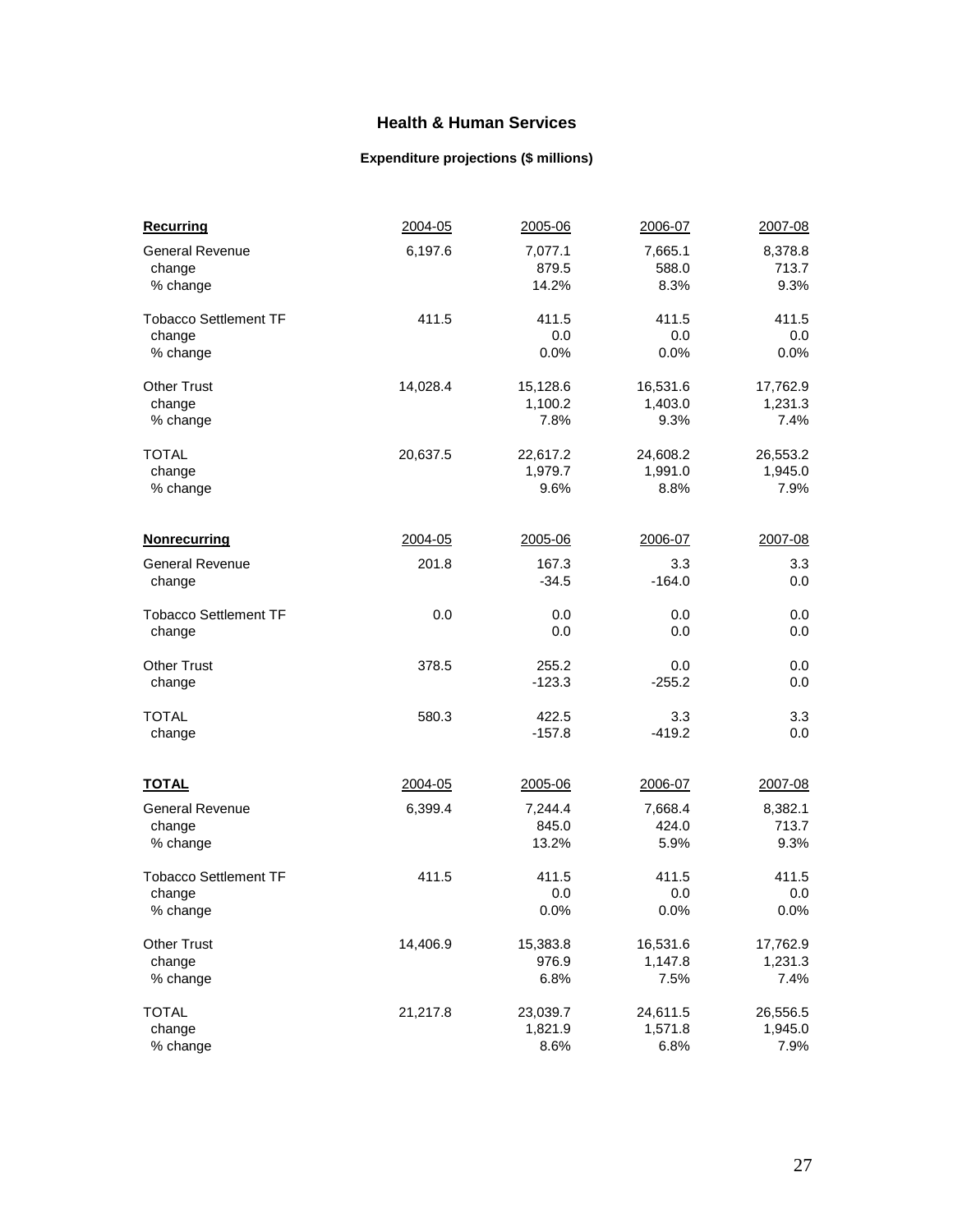# *Health and Human Services Budget Projections*

#### **SUMMARY**

The budgets under the purview of Health and Human Services Appropriations are comprised of a combination of state general revenue and tobacco funds, federal funds, private grants, and state trust funds. Many health and human services programs are eligible to earn federal matching funds. Maximization of federal funds has been a state priority for many years, however, it is important to note that most federal funding requires state matching funds and therefore, total federal receipts vary based on the availability of state match. Of the \$21.2 billion total budget for this committee for Fiscal Year 2004-05, \$6.4 billion is funded from state general revenue, \$411.5 million is from the Tobacco Settlement Trust Fund, \$2.8 billion is from other state trust funds and \$11.6 billion is from federal trust funds. Budgetary requirements for the Medicaid Program, the KidCare Program and public assistance programs are determined annually through formal estimating conferences, which project caseloads and program costs.

Health and human services general revenue budget requirements above the base are projected to grow by \$1,046.8 million in Fiscal Year 2005-06, \$591.3 million in Fiscal Year 2006-07 and \$717.0 million in Fiscal Year 2007-08. The majority of this increase is directly related to Medicaid workload and price level increases required to continue the current program. The increase required for the Medicaid program is: \$945.1 million in Fiscal Year 2005-06 (90% of total increased need) of which \$781.1 million is for Fiscal Year 2005-06 and \$164 million is to fund a current year deficit in Fiscal Year 2004-05; \$477.2 million in Fiscal Year 2006-07 (81% of total increased need); and \$575.4 million in Fiscal Year 2007-08 (82% of total increased need).

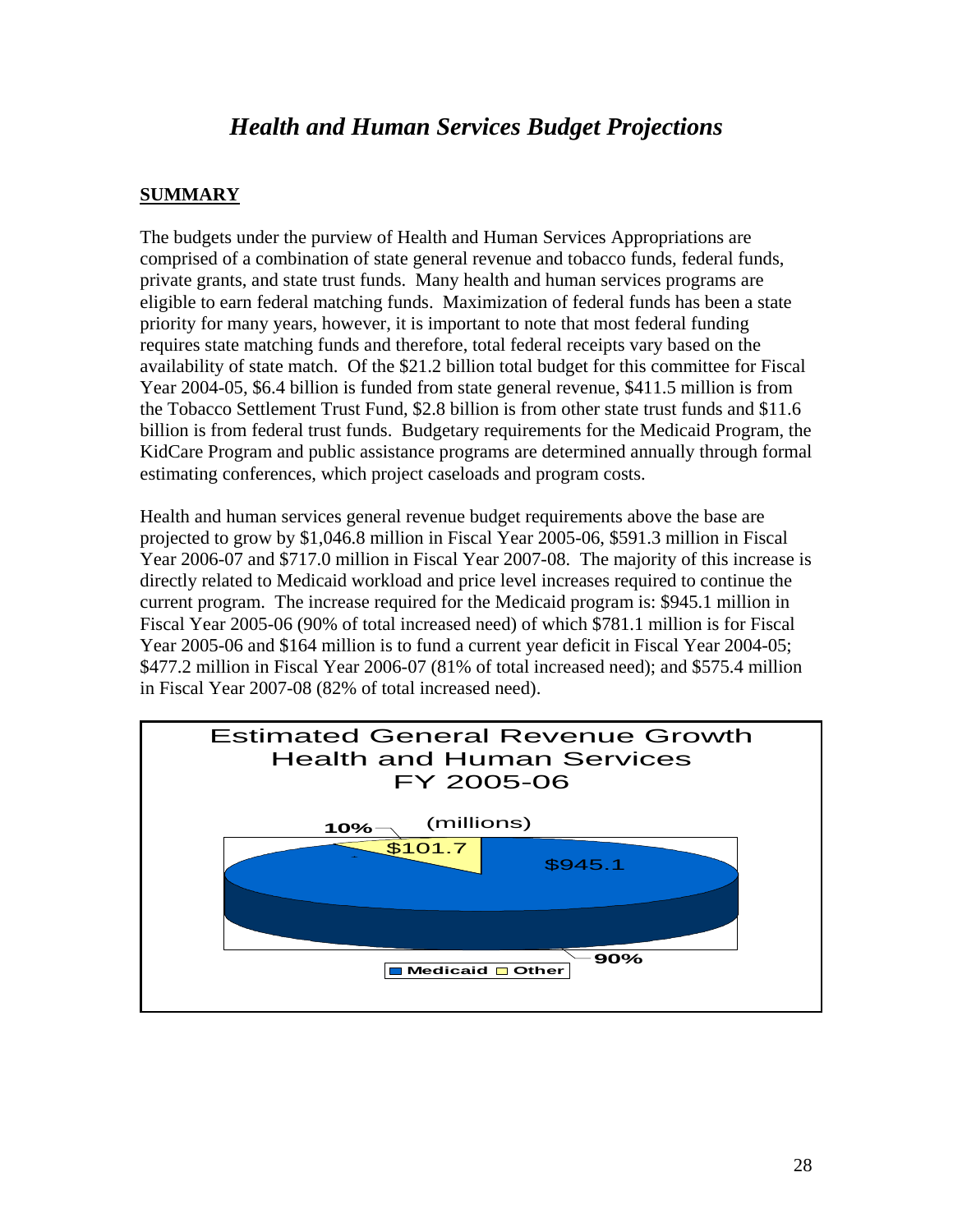**Medicaid -** Medicaid is the second largest single program in the state budget behind public education, requiring about 16% of state general revenue funds annually, and is the largest source of federal funding for the state. Since Fiscal Year 1999-00, the number of clients receiving Medicaid services has grown from 1.6 million to an estimated 2.2 million in Fiscal Year 2004-05, a 7% average annual increase. The current enrollment growth can be attributed to an increase in the number of low-income persons newly eligible for Medicaid, especially children and elders, resulting partially from the most recent economic downturn.



Expenditures in the Medicaid program grew at an average annual rate of 13% between Fiscal Year 1999-00 and Fiscal Year 2004-05. The primary factors contributing to expenditure growth are prescription drug costs, increasing costs of medical services, long term care, and enrollment growth. This growth has persisted despite legislative efforts to implement new Medicaid cost control measures. In Fiscal Year 2005-06, the Medicaid program is estimated to spend about \$15.3 billion representing a 7% increase over prior year estimated expenditures. These projections do not include costs associated with continuing the Medically Needy program (except for prescribed drugs), the expansion coverage for pregnant women from 150% to 185% of the federal poverty level, or adult dentures.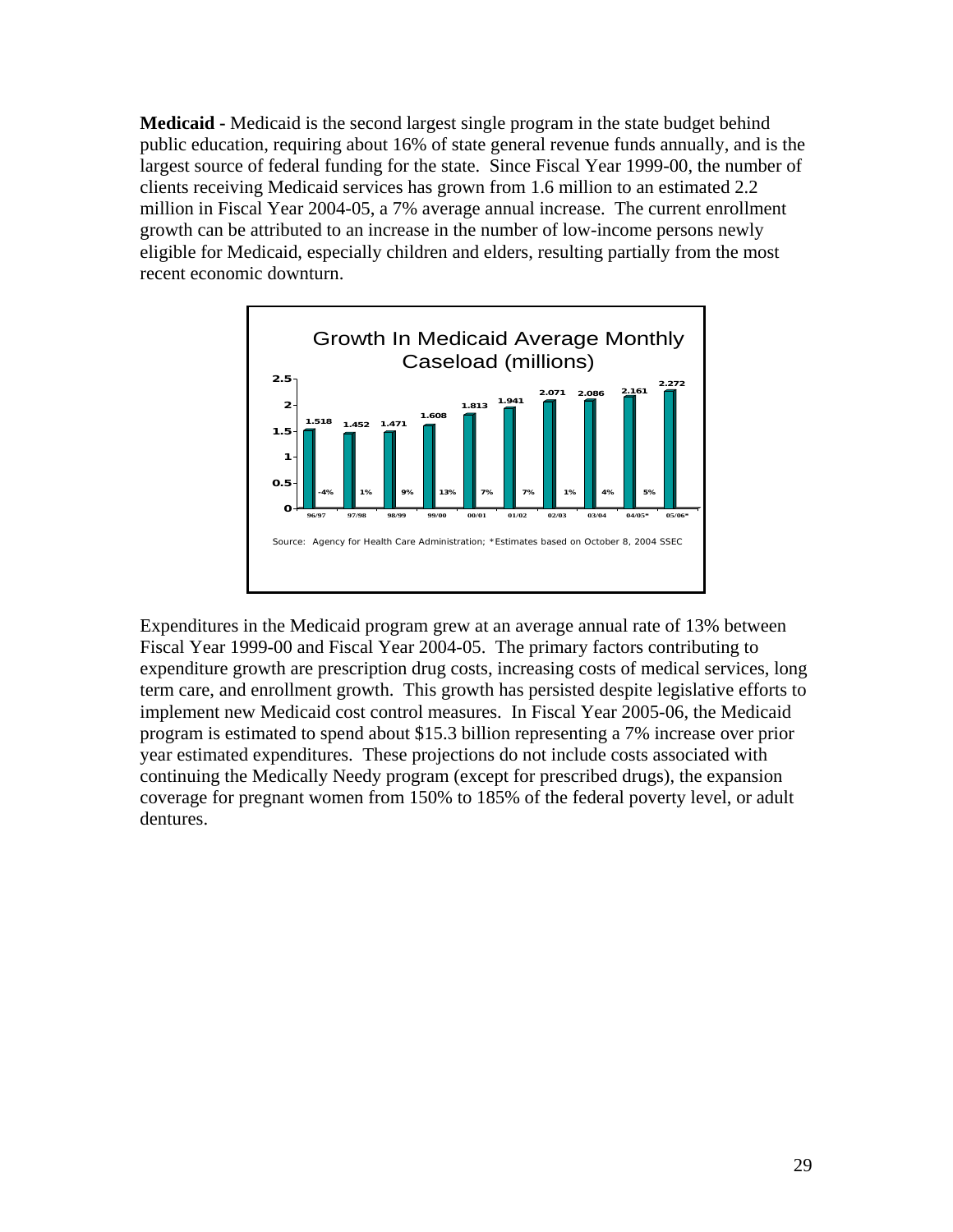

**KidCare -** The KidCare program provides health insurance to low-income children and is funded at \$531.3 million (\$160.1 million in state funds). The Legislature appropriated an additional \$131.3 million (\$36.9 million general revenue) in Fiscal Year 2004-05 to annualize costs and to fund the 90,000 wait list. The program is estimated to need additional general revenue of \$7.4 million in Fiscal Year 2005-06, \$14.0 million in Fiscal Year 2006-07, and \$14.5 million in Fiscal Year 2007-08. This projected expenditure growth is related to increases in average health insurance premiums. A maximum Title XXI caseload of 389,515 was established at the November 2004 estimating conference in order to remain within federal funding allocations through Federal Fiscal Year 2007. The current Title XXI caseload as of November 2004 is 317,070. Open enrollments may occur to the extent that slots are available up to the maximum caseload.



**Other Public Assistance -** The Department of Children and Family Services is projected to need an additional \$82.0 million in Fiscal Year 2005-06, \$88.8 million in Fiscal Year 2006-07, and \$100.7 million in Fiscal Year 2007-08 to fund child welfare, mental health and substance abuse programs. The Department of Health is projected to need an additional \$3 million related to AIDS insurance and drug assistance programs, as well as the pharmacy assistance program because of projected caseload increases. The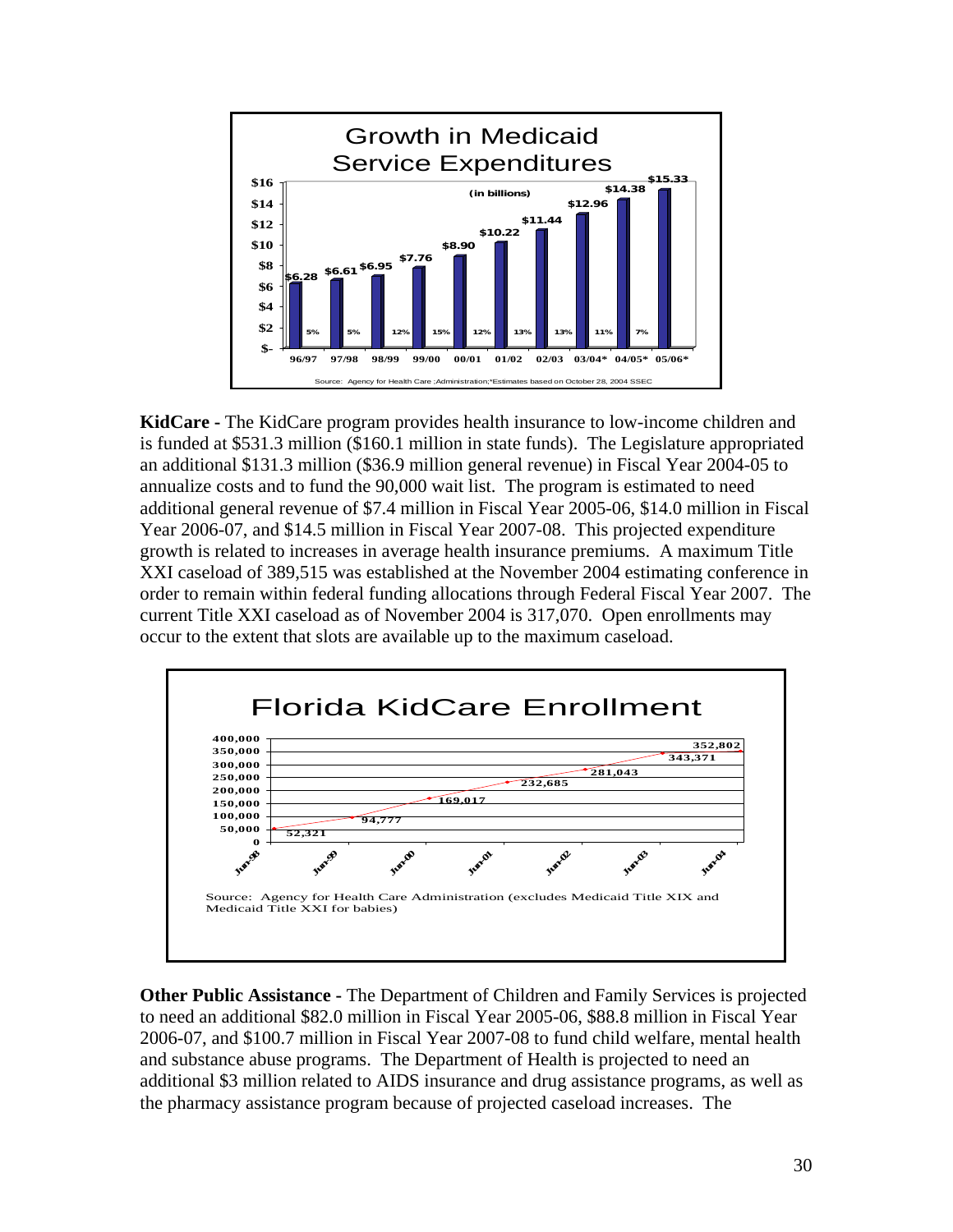Department of Elder Affairs is projected to need an additional \$5 million for the aged/adult home and community-based waiver and \$3.3 million for local services programs due to increased enrollment in these programs. The Department of Veteran's Affairs is projected to need \$1 million in Fiscal Year 2005-06 to comply with increased nursing home staffing ratios.

#### **ASSUMPTIONS AND DISCUSSION**

Projected health and human services budget requirements from general revenue and other state and federal trust funds have been developed for the 2005-06, 2006-07, and 2007-08 fiscal years by adjusting the Fiscal Year 2004-05 funding levels based on workload assumptions and other factors. Issues funded from non-recurring funds in Fiscal Year 2004-05 have not been continued unless specifically added back as new issues. The projections and major policy assumptions are described below:

**Medicaid Workload/Price Level** - The estimated costs for caseload growth, utilization, inflation, and the consumer price index for medical services were projected based on historical trends and methodologies used by the October 28, 2004 Medicaid Social Services Estimating Conference. The Federal Medical Assistance Percentage (FMAP) is 58.90% for Fiscal Year 2004-05 and 58.89% for Fiscal Year 2005-06, and is assumed to be 58.89% in Fiscal Year 2006-07 and Fiscal Year 2007-08.

**Medicare Prescription Drug Program** – This estimate includes the impact related to the Medicare/Medicaid dually eligibles receiving prescription drug benefits under the recently enacted Medicare Part D program effective January 1, 2006. The following assumptions were made at the October 28, 2004 Social Services Estimating Conference: the state would pay \$258 million for the first six months of implementation; no prescriptions covered by Part D would be paid by Medicaid for all full-dual eligibles; non-covered Part D drugs will be denied by Medicaid for all full-dual eligibles; the Silver Saver program will be discontinued as of December 31, 2005; and dual eligibles in the Medically Needy program will receive benefits through Medicare Part D.

**Medically Needy Program** – The estimated costs assume a **prescribed drug program only** for medically needy eligibles effective July 1, 2005 in accordance with Chapter 2004-344, Laws of Florida. Non-recurring funds in the amount of \$292.8 million (\$120.2 million general revenue) were provided in Fiscal Year 2004-05 to fund the nonpharmacy services. The cost to continue the non-pharmacy services in Fiscal Year 2005- 06 would be \$366.5 million (\$154.1 million general revenue) based on the October 28, 2004 Social Services Estimating Conference.

**Pregnant Women 150% to 185% of FPL** – The estimated costs assume **no funding** for pregnant women from 150% to 185% of the federal poverty level (FPL) effective July 1, 2005 in accordance with Chapter 2004-344, Laws of Florida. Non-recurring funds in the amount of \$51.2 million (\$20.8 million general revenue) were used to fund this program in Fiscal Year 2004-05. The cost to continue this program in Fiscal Year 2005-06 would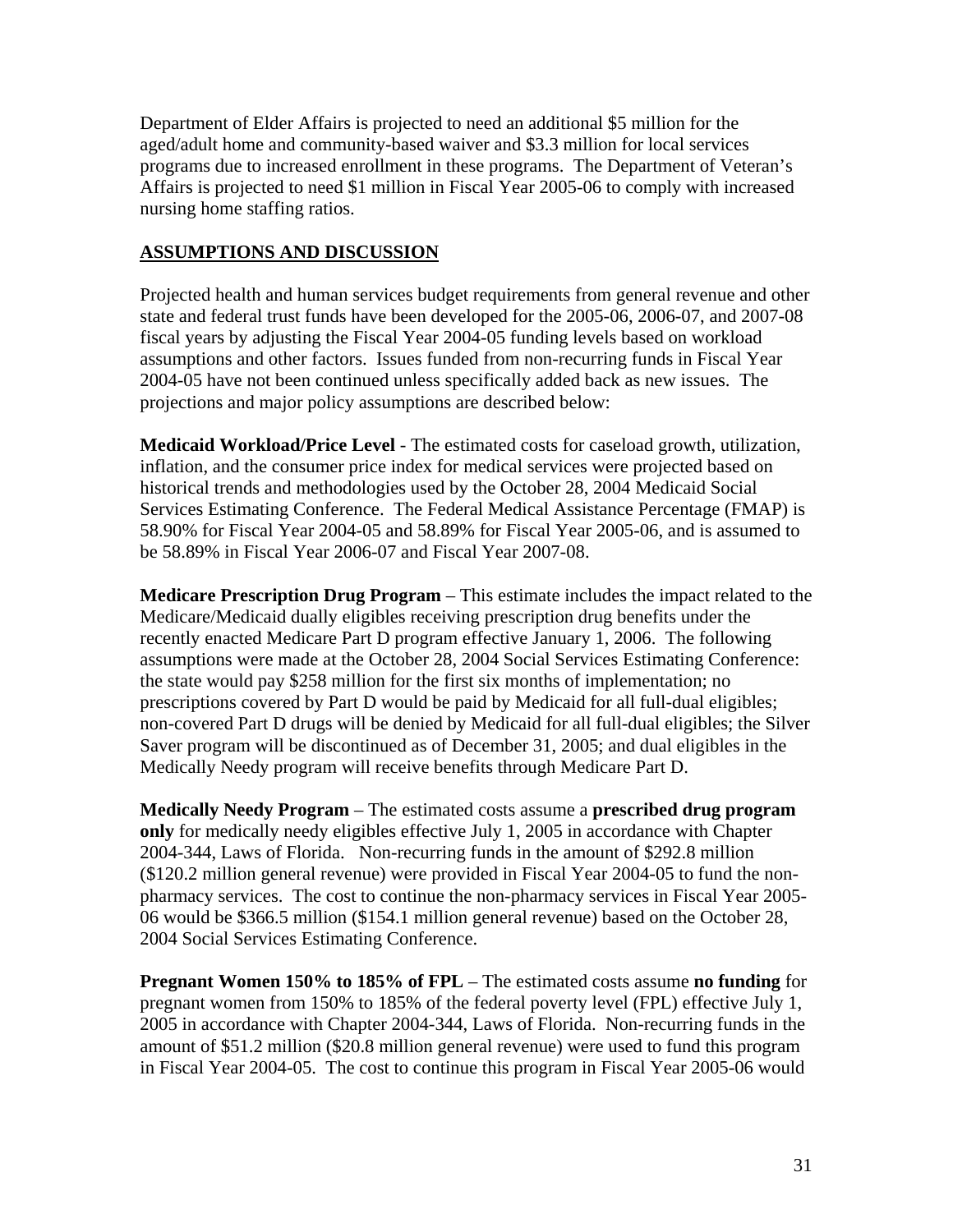be \$57.4 million (\$23.2 million general revenue) based on the October 28, 2004 Social Services Estimating Conference.

**Adult Denture Program** - The estimated costs assume **no funding** for the Medicaid Adult Denture program effective July 1, 2005 in accordance with Chapter 2004-344, L.O.F. Non-recurring funds in the amount of \$9.5 million (\$3.8 million general revenue) were restored in Fiscal Year 2004-05 for six months from January 1, 2005 through June 30, 2005. The cost to continue this program in Fiscal Year 2005-06 would be \$19.4 million (\$7.9 million general revenue) based on the October 28, 2004 Social Services Estimating Conference.

**Nursing Home Staffing Ratio** – The estimated costs assume a **nursing home staffing level of 2.9 hours of direct care per resident** per day effective July 1, 2005. Chapter 2004-344, L.O.F., delayed the effective date of the increase from 2.6 to 2.9 hours from May 1, 2005 to July 1, 2005. The amount of \$64.6 million (\$26.5 million general revenue) is included in the Medicaid workload estimate based on the October 28, 2004 Social Services Estimating Conference.

**KidCare Program** – The estimated costs are based on the November 10, 2004 KidCare estimating conference. Estimated expenditures assume the Fiscal Year 2004-05 health insurance premium costs inflated by a price level increase. Administrative costs are based on current caseload and inflated by a price level increase. The estimates assume the current mix of eligibility groups remains constant over all years and there is **no caseload growth**. Caseload has not been increased in order to preserve the federal funds through federal fiscal year 2007 (the year Congress must reauthorize the program). Open enrollments may occur to the extent that slots are available up to the maximum cap resulting from natural attrition and closures due to noncompliance with renewal requirements.

**Public Health Needs** – The number of HIV/AIDS patients in Florida continues to rise each year and the demand for treatment services is increasing. These projections are minimal amounts to provide assurance that services will be available and that federal matching requirements will be met.

**Department of Children and Families Programs** – Projected costs assume an increase to achieve equity to community-based care providers for child protection. Projected costs assume caseload growth rates are based on historical trends for mental health and substance abuse programs.

**Agency for Persons With Disabilities** – The number of persons requesting developmental services for the first time in Florida continues to rise each year. The demand for additional services from those currently receiving services is also rising. These projections reflect the minimal amount necessary to prevent the waitlist for services from increasing and is based on historical trends.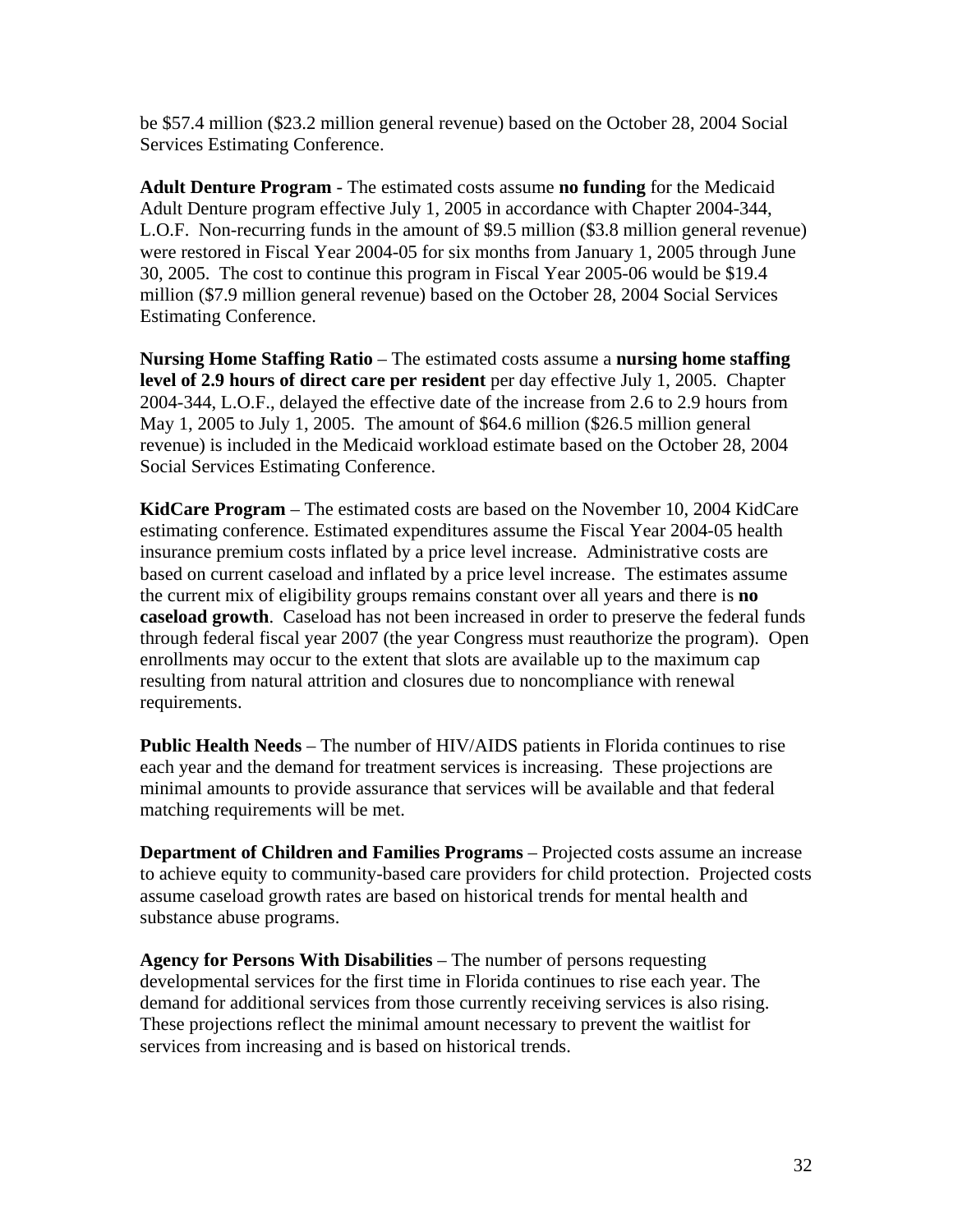**Department of Elder Affairs** – The number of elders needing home and communitybased services continues to rise each year. This is a cost effective alternative to nursing home care. These projections provide the minimal amounts necessary to allow for program expansion of \$12.2 million (\$5 million general revenue) in the Aged and Disabled Adult home and community-based Medicaid waiver.

**Department of Veterans' Affairs** – Projected cost increases in the department are minimal. Costs have been increased due to the nursing home staffing ratio change to 2.9 hours of direct care per resident per day effective July 1, 2005.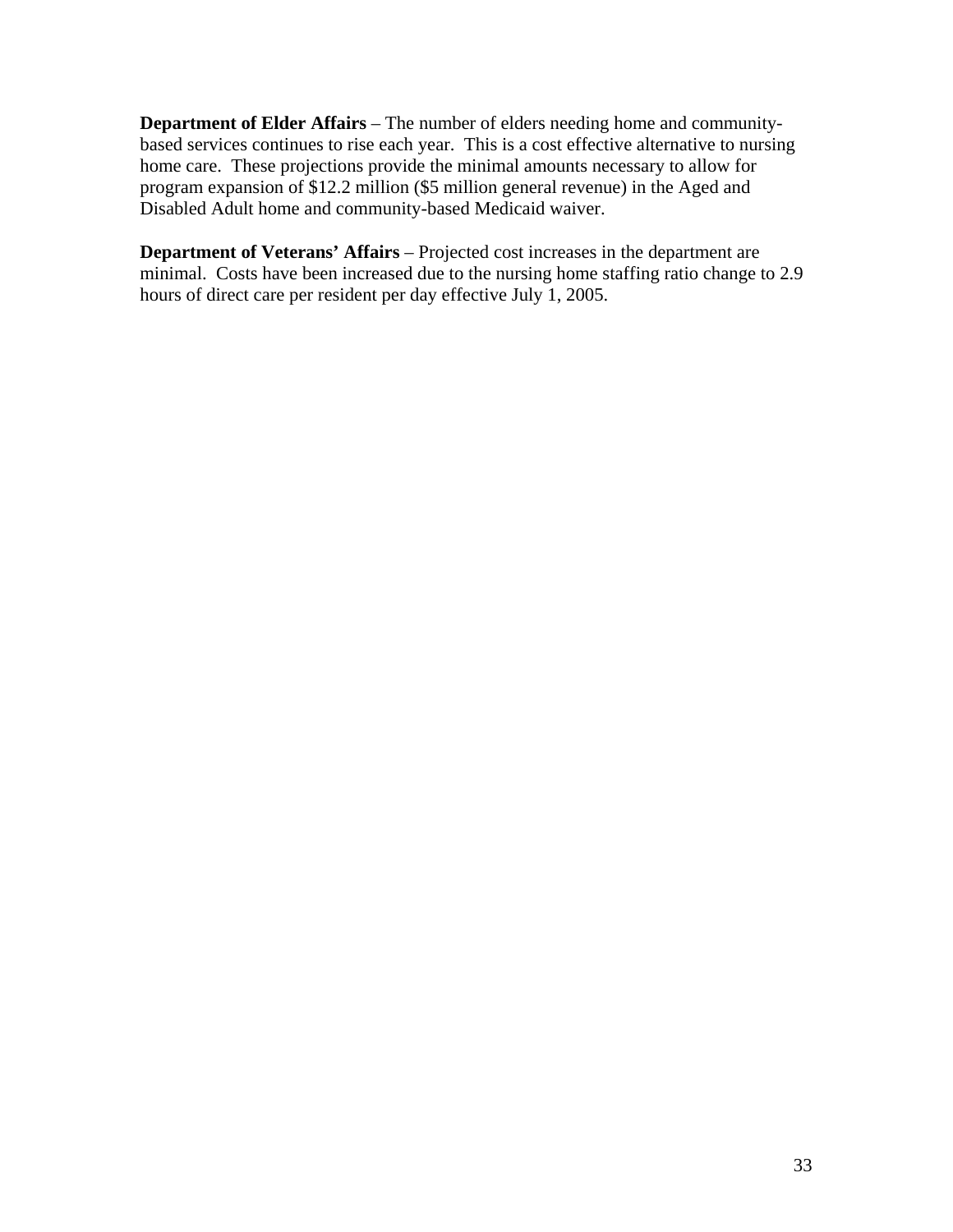#### **Education**

#### **Expenditure projections (\$ millions)**

| <b>Recurring</b>                  | 2004-05  | 2005-06  | 2006-07  | 2007-08  |
|-----------------------------------|----------|----------|----------|----------|
| <b>General Revenue</b>            | 12,108.1 | 12,982.1 | 13,730.8 | 14,402.4 |
| change                            |          | 874.0    | 748.7    | 671.6    |
| % change                          |          | 7.2%     | 5.8%     | 4.9%     |
| <b>Educational Enhancement TF</b> | 967.3    | 869.3    | 853.9    | 864.5    |
| change                            |          | $-98.0$  | $-15.4$  | 10.6     |
| % change                          |          | $-10.1%$ | $-1.8%$  | 1.2%     |
| <b>Other Trust</b>                | 90.9     | 84.7     | 75.7     | 77.6     |
| change                            |          | $-6.2$   | $-9.0$   | 1.9      |
| % change                          |          | $-6.8%$  | $-10.6%$ | 2.5%     |
| <b>TOTAL</b>                      | 13,166.3 | 13,936.1 | 14,660.4 | 15,344.5 |
| change                            |          | 769.8    | 724.3    | 684.1    |
| % change                          |          | 5.8%     | 5.2%     | 4.7%     |
| Nonrecurring                      | 2004-05  | 2005-06  | 2006-07  | 2007-08  |
| <b>General Revenue</b>            | 0.0      | 0.0      | 0.0      | 0.0      |
| change                            |          | 0.0      | 0.0      | 0.0      |
| <b>Educational Enhancement TF</b> | 0.0      | 0.0      | 0.0      | 0.0      |
| change                            |          | 0.0      | 0.0      | 0.0      |
| <b>Other Trust</b>                | 0.0      | 0.0      | 0.0      | 0.0      |
| change                            |          | 0.0      | 0.0      | 0.0      |
| <b>TOTAL</b>                      | 0.0      | 0.0      | 0.0      | 0.0      |
| change                            |          | 0.0      | 0.0      | 0.0      |
| <b>TOTAL</b>                      | 2004-05  | 2005-06  | 2006-07  | 2007-08  |
| <b>General Revenue</b>            | 12,108.1 | 12,982.1 | 13,730.8 | 14,402.4 |
| change                            |          | 874.0    | 748.7    | 671.6    |
| % change                          |          | 7.2%     | 5.8%     | 4.9%     |
| <b>Educational Enhancement TF</b> | 967.3    | 869.3    | 853.9    | 864.5    |
| change                            |          | $-98.0$  | $-15.4$  | 10.6     |
| % change                          |          | $-10.1%$ | $-1.8%$  | 1.2%     |
| <b>Other Trust</b>                | 90.9     | 84.7     | 75.7     | 77.6     |
| change                            |          | $-6.2$   | $-9.0$   | 1.9      |
| % change                          |          | $-6.8%$  | $-10.6%$ | 2.5%     |
| <b>TOTAL</b>                      | 13,166.3 | 13,936.1 | 14,660.4 | 15,344.5 |
| change                            |          | 769.8    | 724.3    | 684.1    |
| % change                          |          | 5.8%     | 5.2%     | 4.7%     |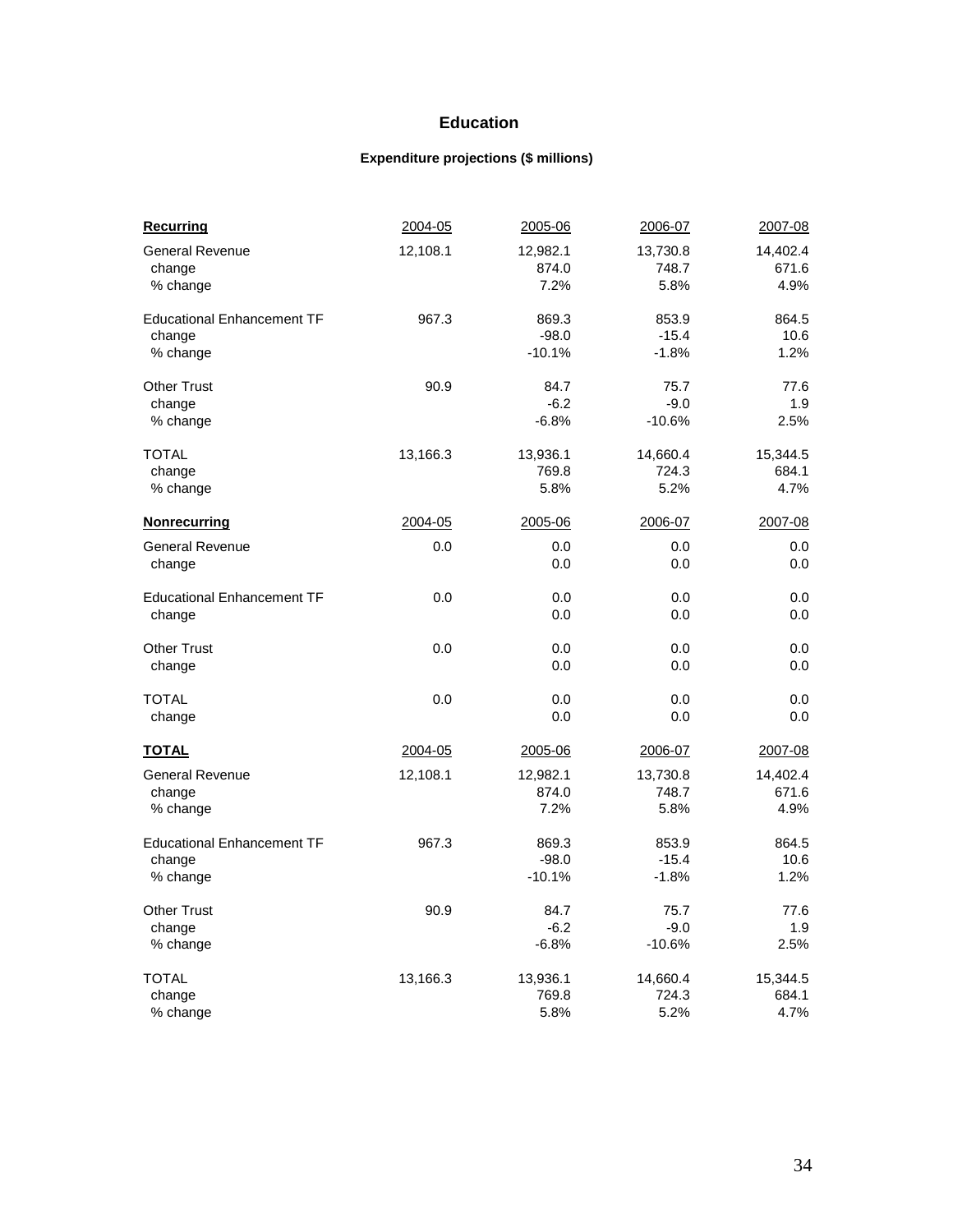#### **EDUCATION - 3 YEAR PROJECTIONS**

**Updated January 2005 - PSEC Conf [December 10] / Ad Valorem Conf October 2004 / Principal State School TF November 2004 / Lottery Long-Run October 2004 / Bright Futures Conf November 04 with EDR model projections / Tuition Policy 7.5% U / 6.0% CC**

| Summary of Annual Appropriations - FY 04/05 thru FY 07/08 |                |                |                |                      |                   |                |
|-----------------------------------------------------------|----------------|----------------|----------------|----------------------|-------------------|----------------|
|                                                           |                |                | <b>OTHER</b>   |                      | <b>STUDENT</b>    |                |
|                                                           |                |                | <b>TRUST</b>   | <b>SUBTOTAL:</b>     | <b>FEES/LOCAL</b> |                |
| FΥ                                                        | <b>GR</b>      | <b>LOTTERY</b> | <b>FUNDS</b>   | <b>STATE FUNDING</b> | <b>FUNDS</b>      | <b>Total</b>   |
|                                                           |                |                |                |                      |                   |                |
| 2004/05                                                   |                |                |                |                      |                   |                |
| <b>Public Schools</b>                                     | 8,918,529,724  | 437,136,968    | 90,900,000     | 9,446,566,692        | 6,268,097,451     | 15,714,664,143 |
| <b>Community Colleges</b>                                 | 919,300,000    | 98,900,000     |                | 1,018,200,000        | 458,012,034       | 1,476,212,034  |
| <b>Universities</b>                                       | 1,945,250,000  | 129,771,266    |                | 2,075,021,266        | 780,403,788       | 2,855,425,054  |
| <b>Education -Other</b>                                   | 325,065,399    | 301,451,153    | $\overline{0}$ | 626,516,552          |                   | 626,516,552    |
| <b>Total - DOE</b>                                        | 12.108.145.123 | 967.259.387    | 90.900.000     | 13,166,304,510       | 7,506,513,273     | 20.672.817.783 |
|                                                           |                |                |                |                      |                   |                |
| 22005/06                                                  |                |                |                |                      |                   |                |
| <b>Public Schools</b>                                     | 9,389,394,723  | 320,140,000    | 84,700,000     | 9,794,234,723        | 6,921,321,648     | 16,715,556,371 |
| <b>Community Colleges</b>                                 | 911,744,063    | 117,680,000    |                | 1,029,424,063        | 498,050,671       | 1,527,474,734  |
| <b>Universities</b>                                       | 1,932,921,106  | 117,680,000    |                | 2,050,601,106        | 870,535,146       | 2,921,136,252  |
| Education -Other                                          | 748.080.784    | 313,800,000    | $\Omega$       | 1.061.880.784        |                   | 1.061.880.784  |
| <b>Total - DOE</b>                                        | 12,982,140,676 | 869,300,000    | 84,700,000     | 13,936,140,676       | 8,289,907,465     | 22,226,048,141 |
|                                                           |                |                |                |                      |                   |                |
| 3 2006/07                                                 |                |                |                |                      |                   |                |
| <b>Public Schools</b>                                     | 10,016,843,354 | 282,290,000    | 75,700,000     | 10,374,833,354       | 7,412,979,651     | 17,787,813,005 |
| <b>Community Colleges</b>                                 | 957,286,163    | 109,550,000    |                | 1,066,836,163        | 540,900,247       | 1,607,736,410  |
| <b>Universities</b>                                       | 2,000,826,322  | 109,550,000    |                | 2,110,376,322        | 965,307,154       | 3,075,683,476  |
| <b>Education -Other</b>                                   | 755,813,925    | 352,500,000    | $\overline{0}$ | 1,108,313,925        |                   | 1,108,313,925  |
| <b>Total - DOE</b>                                        | 13.730.769.764 | 853.890.000    | 75.700.000     | 14.660.359.764       | 8.919.187.052     | 23.579.546.816 |
|                                                           |                |                |                |                      |                   |                |
| 4 2007/08                                                 |                |                |                |                      |                   |                |
| <b>Public Schools</b>                                     | 10,600,328,362 | 265,340,000    | 77,600,000     | 10,943,268,362       | 7,963,701,033     | 18,906,969,395 |
| <b>Community Colleges</b>                                 | 984,084,413    | 105,930,000    |                | 1,090,014,413        | 578,974,531       | 1,668,988,944  |
| <b>Universities</b>                                       | 2,054,996,379  | 105,930,000    |                | 2,160,926,379        | 1,071,930,819     | 3,232,857,198  |
| <b>Education -Other</b>                                   | 763,032,730    | 387,300,000    | 0              | 1,150,332,730        |                   | 1,150,332,730  |
| <b>Total - DOE</b>                                        | 14,402,441,884 | 864,500,000    | 77,600,000     | 15,344,541,884       | 9,614,606,383     | 24,959,148,267 |
|                                                           |                |                |                |                      |                   |                |
|                                                           |                |                |                |                      |                   |                |
|                                                           |                |                |                |                      |                   |                |
|                                                           |                |                |                |                      |                   |                |
|                                                           |                |                |                |                      |                   |                |
|                                                           |                |                |                |                      |                   |                |
|                                                           |                |                |                |                      |                   |                |
|                                                           |                |                |                |                      |                   |                |

#### **Major Assumptions:**

- Bright Futures was increased pursuant to the estimate based on the November 04 Financial Aid Estimating Conference. Tuition increases for the 3 forecast years were estimated at 7.5% for Universites and 6.0% for Community Colleges.
- No FRAG increase was provided, keeping the program level.
- Lottery proceeds, after Bright Futures, were distributed on a 70/15/15 basis to public schools/cc's/universities. Lottery funds to EETF are based on the October 2004 Long-run Lottery forecast.
- No funds specifically provided for employee pay adjustments, and increased Health insurance costs. FRS contribution increases were reflected in public schools and community colleges.
- Community college and adult education enrollment projections were developed by EDR, based on demographics. University enrollments were based on the 5 Year Enrollment Plan.
- Not reflected in the above totals is Debt Service for Lottery-backed bonds used for school construction for Classrooms First (\$169,000,000) and Class Size Reduction (\$60,000,000). Sufficient projected Lottery revenues have been held back in these projections to fully fund these Debt Service requirements.
- In Public Schools, Class Size Reduction funds are increased each year to meet the constitutional mandate.
- In Public Schools, long-run forecast from EDR, based on the December 10, 2004 Public Schools Enrollment Estimating Conference, was used, together with the October 2004 Ad Valorem Estimating Conference forecast.
- Funding is provided for Voluntary Pre-K in these projections.
- Fixed Capital Outlay is not included in these projections.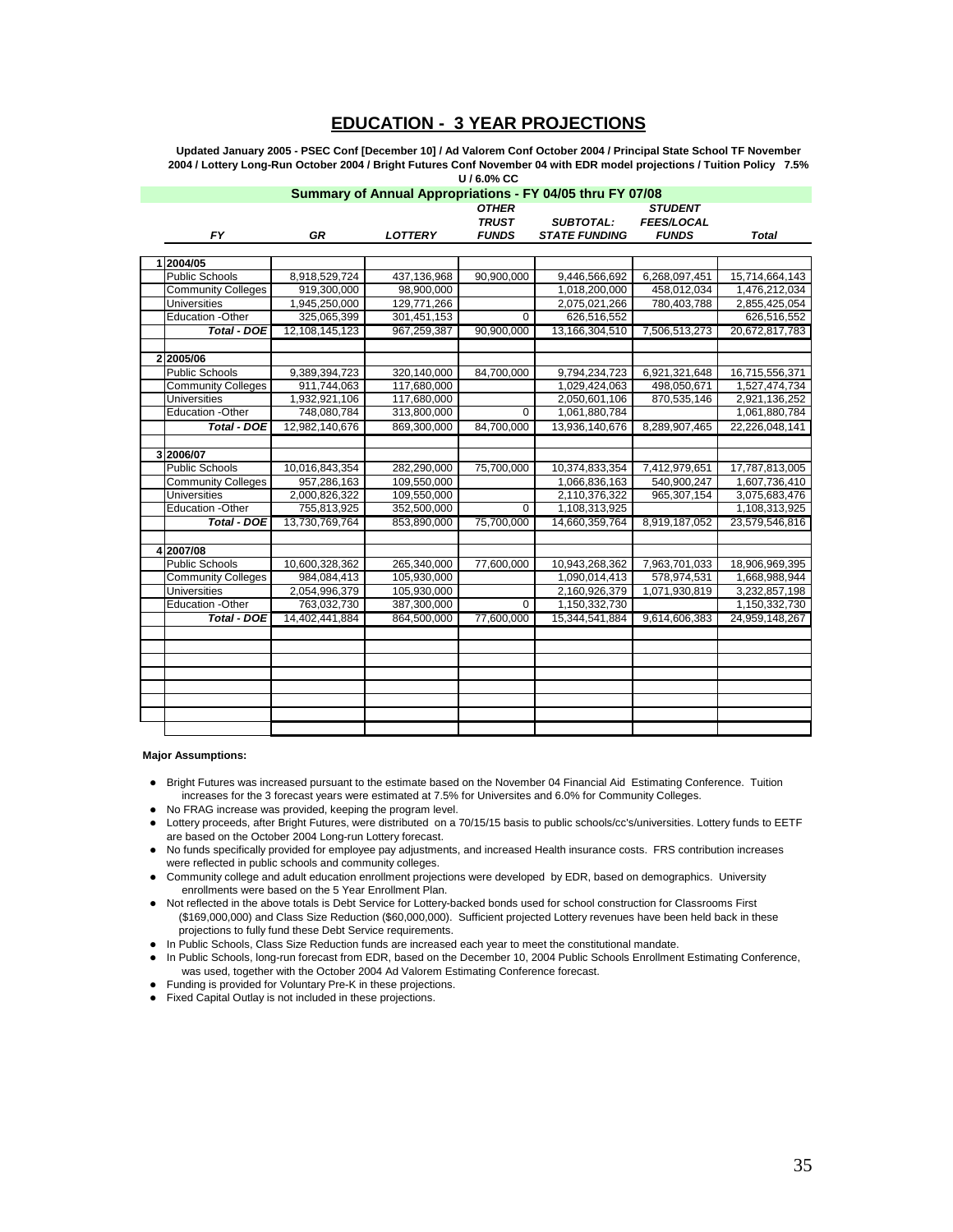# *Education Budget Projections*

#### **Summary**

Recurring expenditures from all funds above the current (Fiscal Year 2004-05) level for education, exclusive of fixed capital outlay, are projected to increase by \$4.3 billion, or 21%, by Fiscal Year 2007-08. Seventy five percent of this amount will be for costs associated with public schools, nine percent for state universities, four percent for community colleges, and twelve percent for other education which includes \$415 million for voluntary pre-kindergarten.



#### **Assumptions and Discussion**

Projected education budget requirements from the General Revenue Fund, Lottery funds, the Principal State School Trust Fund, postsecondary student fees, and ad valorem revenues for public school operations have been developed for the 2005-06, 2006-07, and 2007-08 fiscal years by making adjustments to Fiscal Year 2004-05 education funding levels based on workload assumptions and other factors. Items designated as nonrecurring in Fiscal Year 2004-05 have not been continued in the projections unless specifically added back as new issues (these are identified in the detail work papers developed for this document). The projections assume available trust funds will be fully utilized before budgeting additional general revenue funds. The projections and major policy assumptions are described below.

Assuming that the legislatively authorized millage rates remain unchanged throughout the 3 year forecast period, recurring ad valorem revenues are expected to increase by \$1.7 billion, or 27%, by Fiscal Year 2007-08 to support public school costs based on projected growth in the ad valorem tax roll. Assumed annual tuition increases of 6 percent for community colleges and 7.5 percent for state universities will produce an estimated increase in recurring fee revenues of \$412 million by Fiscal Year 2007-08. The balance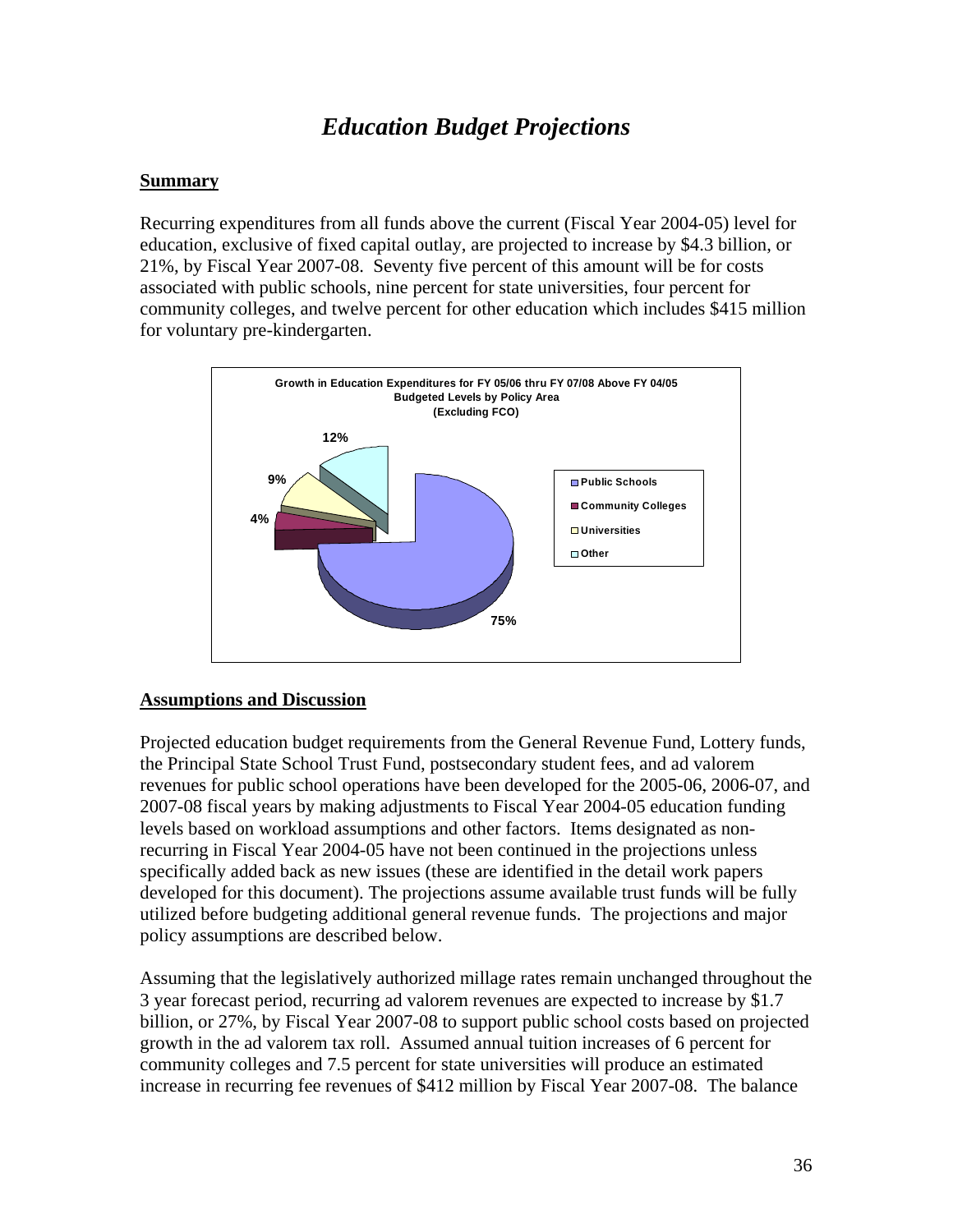of the projected growth in recurring expenditures over the three year forecast period is projected to come from state funds.



The growth in projected expenditures over the three year period is primarily attributable to four issues: increased student enrollment in public schools (167,810 students), community colleges (18,798 students), and state universities (27,896 students); continued phase-in of constitutionally mandated class size reduction requirements in public schools; increased requirements for employer contribution rates to the Florida Retirement System; and phase-in of the constitutionally mandated Voluntary Prekindergarten Program.



Additional recurring general revenue of \$1.72 billion by Fiscal Year 2007-08 is provided to reduce the statewide average public school class size by two students annually until the constitutionally mandated maximum class size allowances are achieved (the deadline for full compliance is Fiscal Year 2010-11). This is 75% of the total general revenue increase forecast for all education budgets for this 3-year projection. General revenue funds are also included in the forecast to replace Lottery funds which must be pulled from existing K-20 operating budgets to fund Bright Futures Scholarships. The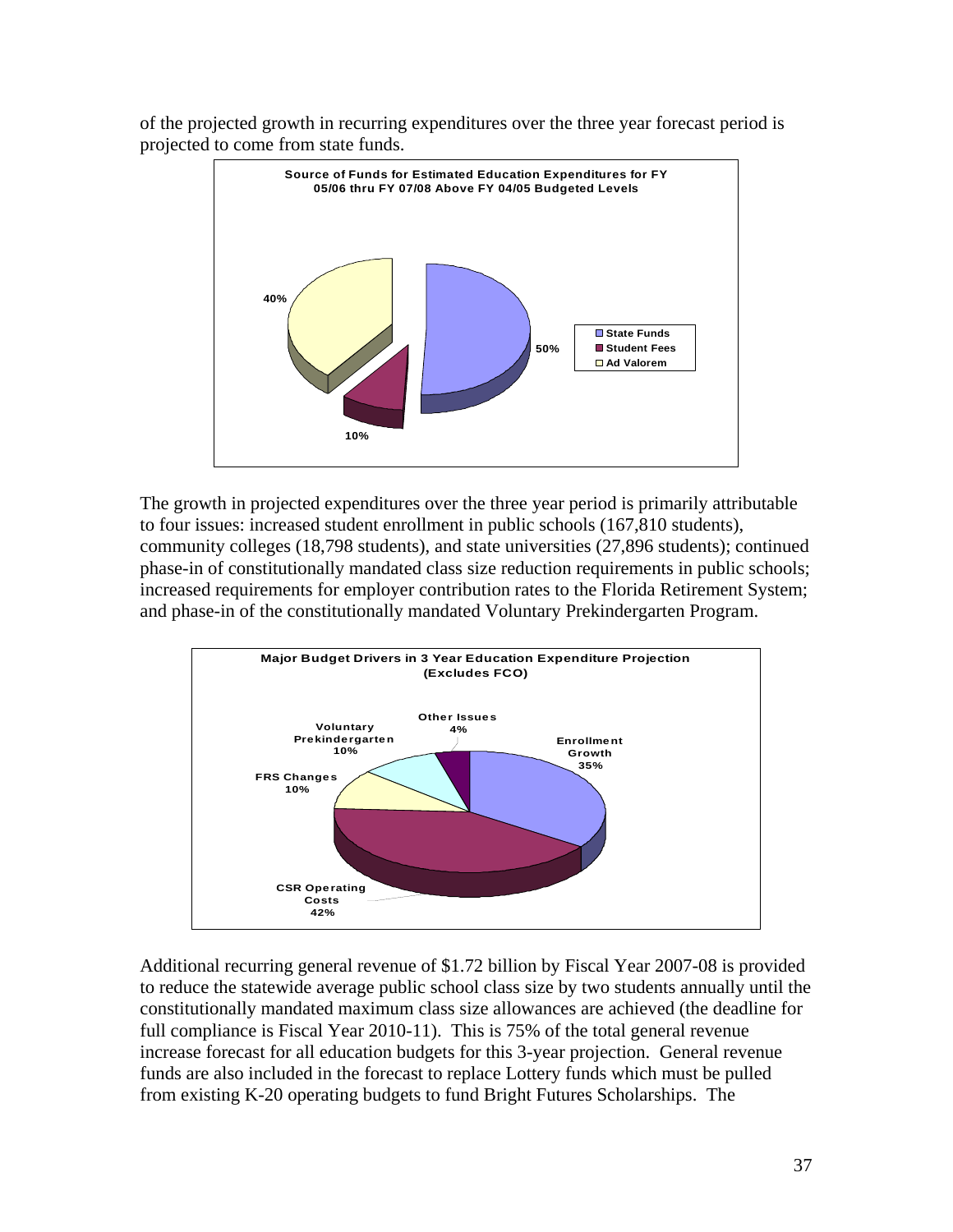replacement is necessary because Lottery proceeds available for education are not projected to increase during the forecast period sufficiently to address the growing cost of the Bright Futures program.

**Lottery Revenues –** Estimated total Lottery revenues available to support education for the forecast period are based on the Consensus Revenue Estimating Conference projections of October 2004. First, sufficient Lottery revenues were budgeted to fund Bright Futures Scholarship payments based on the number of eligible recipients projected by the November 2004 Financial Aid Estimating Conference and **annual tuition increases of 6% for community colleges and 7.5% for state universities**. These tuition increases are in line with past legislative actions, are within the actuarial assumptions for the Florida Prepaid Tuition Program, and will maintain Florida's tuition rates at levels below national and regional averages. After covering these requirements, remaining Lottery revenues were allocated to public schools (70%), community colleges (15%), and state universities (15%). Due to the increasing costs of the Bright Futures Program over the projected time period, future Lottery funds available to public schools, community colleges and state universities are expected to decline from current levels. The cost of the Bright Futures Program is projected to increase based on the growing number of eligible students and rising tuition rates. For the purpose of these projections, general revenue funds have been used to replace the projected decline in Lottery appropriations to public schools, community colleges, and state universities.



**Public School Operating Costs –** Ad valorem revenues projected to be available to support public schools were forecasted by applying the **current required local effort (RLE) millage rate** to the projected tax roll for each of the forecast years. The tax rolls for 2005 through 2007 were projected by the Revenue Estimating Conference of October 2004. The education budget projections fully fund projected student enrollment growth and class size reduction phase-in requirements based on the December 2004 Public School Enrollment Estimating Conference. In addition, funds are included in the budget projections to continue a number of recurring programs which were funded from nonrecurring revenues in Fiscal Year 2004-05 (such as the Governor's Reading Initiative and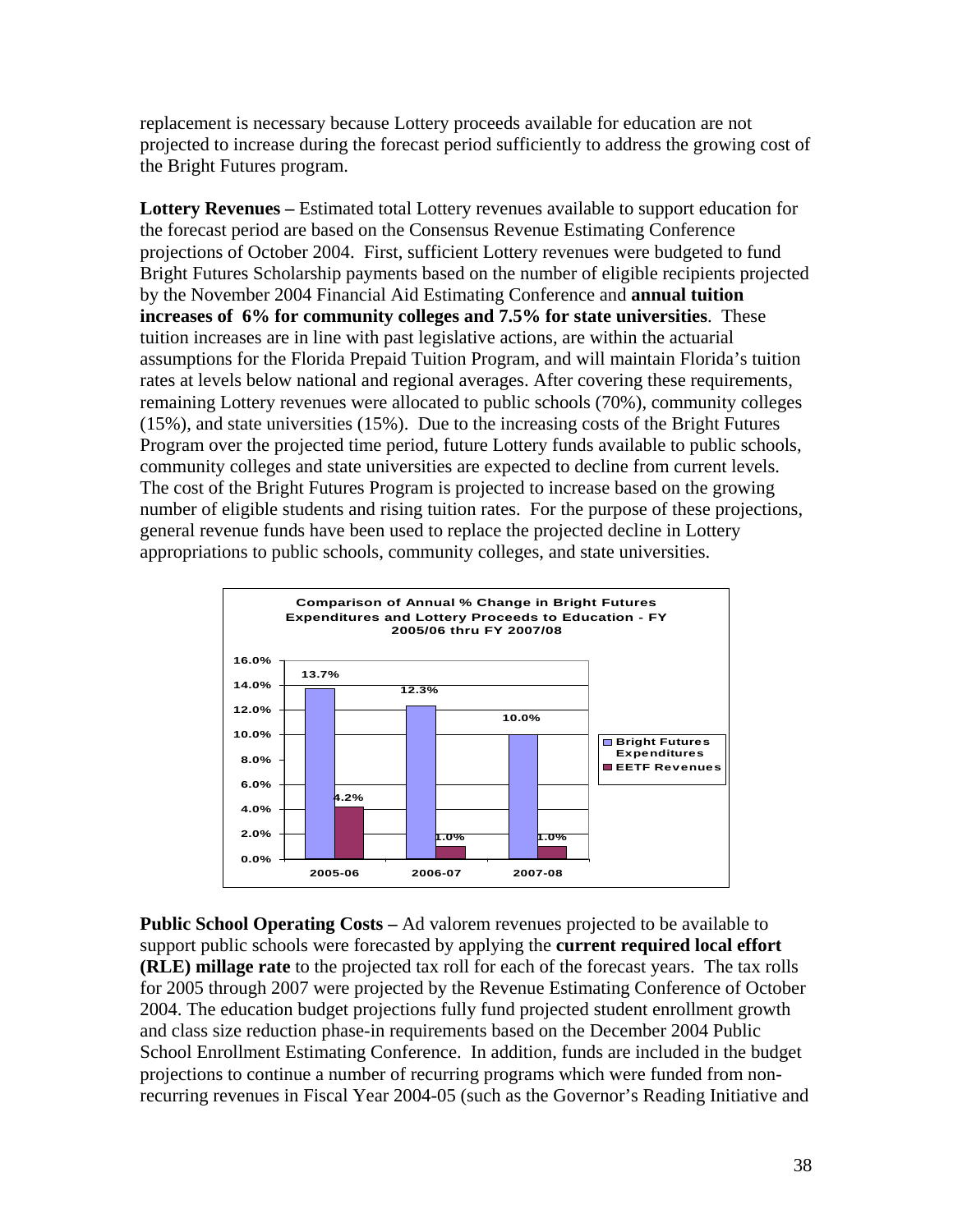Public School Mentoring programs). The forecast also includes funding for the projected increase in the required employer contribution rate to the Florida Retirement System. (A discussion of the Florida Retirement System issue is provided in the State Employee Salaries and Benefits section of this document.)



**Community Colleges –** Funds were provided to fund enrollment projections based on the Office of Economic and Demographic Research's demographic forecast. **The projection contemplates a 6.0% annual increase in student tuition.** Tuition associated with new students is used to fund costs associated with enrollment growth. Amounts are also provided for the phase-in of new physical space (approximately \$3.5 million annually), phase-in of baccalaureate programs, and funding for the projected increase in the required employer contribution rate to the Florida Retirement System. The amount of \$24 million is provided annually to match private donations through the challenge grant program, based on estimates provided by the Department of Education. Items identified as non-recurring in the Fiscal Year 2004-05 budget were not continued. No funding is specifically provided for salary increases, increased employee health insurance requirements, or other community college enhancements.

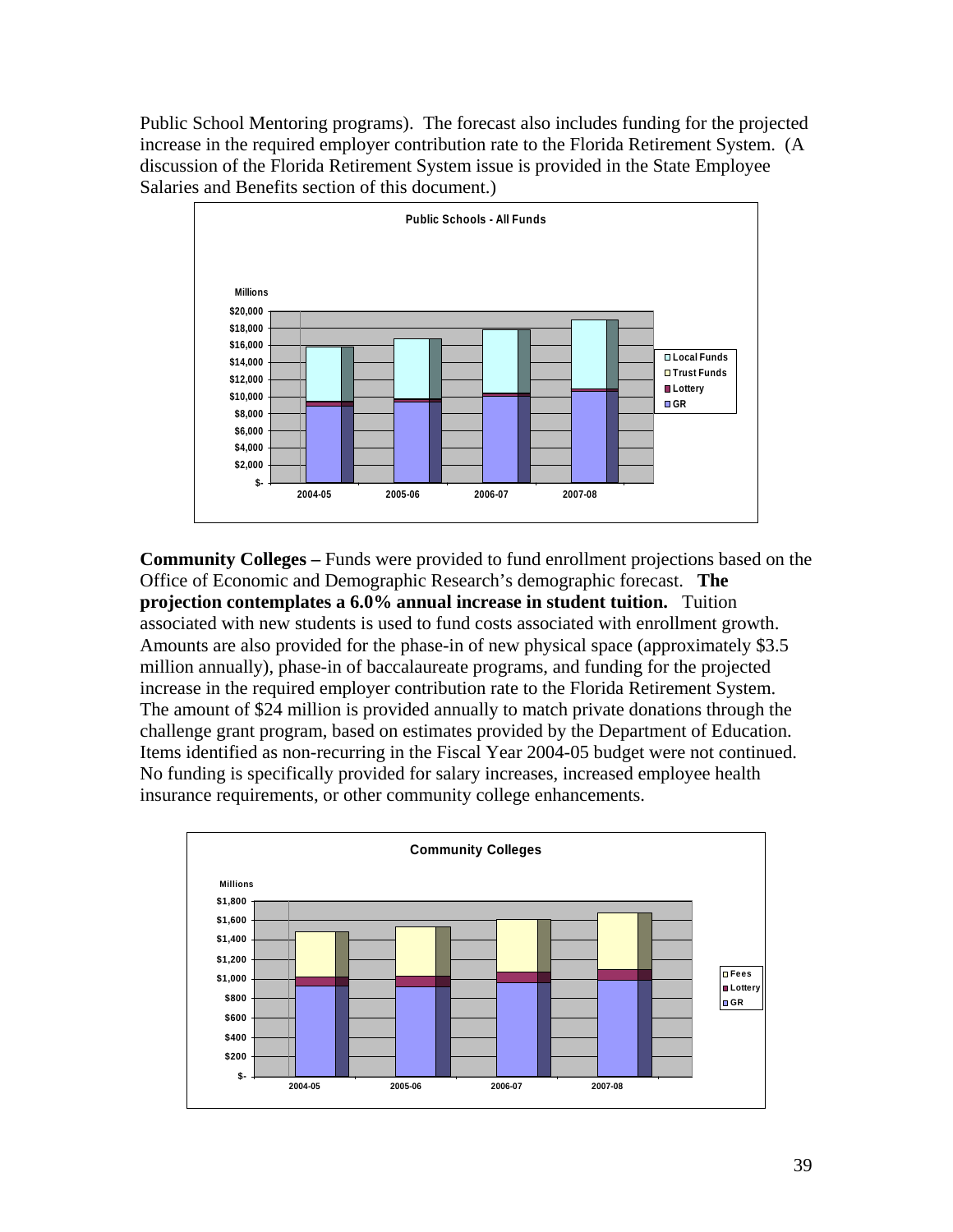**Other Education – Funding was provided for Bright Futures growth incorporating tuition increases of 6.0% for Community Colleges and 7.5% for Universities.** No FRAG increase was projected, keeping the program level with the Fiscal Year 2004-05 appropriation. The lottery within need-based financial aid (primarily non-recurring) was replaced with general revenue, keeping the program level with the Fiscal Year 2004-05 appropriation. The DOE Assessment and Evaluation category was kept level with the Fiscal Year 2004-05 appropriation.

**State Universities** – Funds were provided to fund the first three years of the updated 5 Year Enrollment Plan for State Universities adopted by the Board of Governors (BOG). The funding for this enrollment growth is based on the marginal cost enrollment funding model which has been used by the Legislature for the past 4 years. This model is more conservative than the new funding model which has been proposed by the BOG. **The projection contemplates a 7.5% annual increase in student tuition.** Tuition associated with new students is used to reduce the general revenue costs associated with funding enrollment growth. Tuition associated with current enrollment levels is not earmarked for any specific issue. New funding is provided to continue the phase-in of the FAMU law school, the FSU medical school, and new university construction. The amount of \$30 million is provided annually to match private donations through the challenge grant program (this is less than one third of the level of funding provided for the Major Gifts program in Fiscal Year 2004-05). Items identified as non-recurring in the Fiscal Year 2004-05 budget were not continued. No funding is specifically provided for salary increases, increased employee health insurance requirements, increased costs for FRS contributions (see State Employee Salaries and Benefits), or other university enhancements.



**Fixed Capital Outlay –** FCO funding for the projection includes only the \$229 million in Lottery funding currently authorized for the Classrooms First and Classrooms for Kids programs. There is no additional FCO funding provided for class size reduction in this forecast, because it is unclear whether the Legislature will choose to fund the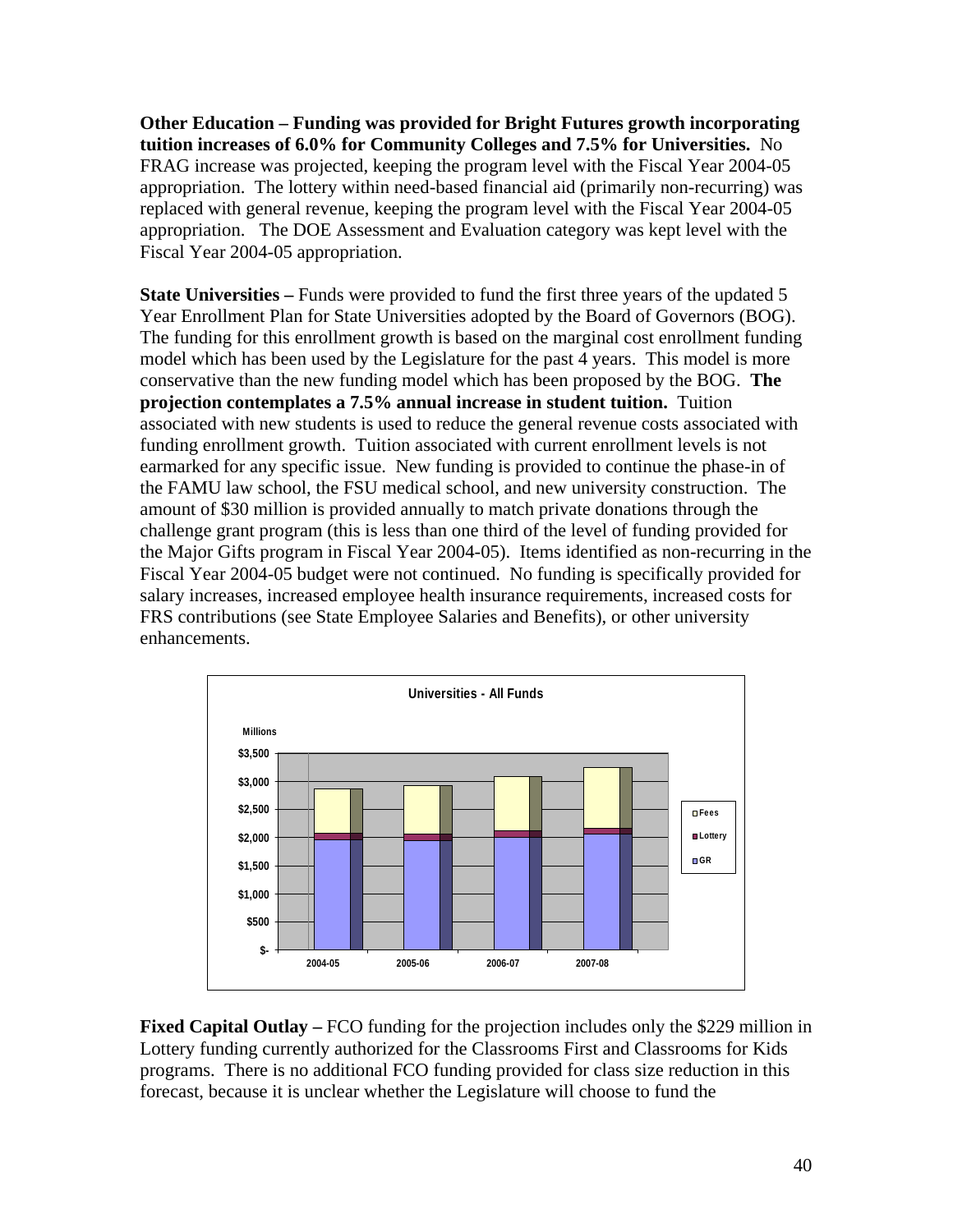construction of new classrooms or require districts to use existing facilities more efficiently to meet the constitutionally mandated class size levels. In addition, the projection includes no provision to mitigate the impact of declining Public Education Capital Outlay and Debt Service Trust Fund revenues available to support education capital outlay requirements.

**Universal Pre-Kindergarten for Four Year Olds –** Article IX, Section 1 of the State Constitution requires that "…every four-year old child in Florida shall be provided by the State a high quality pre-kindergarten learning opportunity in the form of an early childhood development and education program which shall be voluntary, high quality, free, and delivered according to professionally accepted standards…". The constitution requires that the program be implemented no later than the beginning of the 2005 school year.

During a Special Session in December, 2004, the Legislature passed implementing legislation for this new program, which the Governor signed into law on January 2, 2005 (Chapter 2004-484, Laws of Florida). These budget projections contemplate that 70% of all four-year olds will participate in this new program annually. The average annual funding is established at a rate of \$2,464 per participant, and an additional 5% per participant is included for administrative costs of the Early Learning Coalitions. Based on these assumptions, \$400 million from general revenue is included in this projection for Fiscal Year 2005-06. Due to the projected increase in the number of four-year olds, this amount increases to \$415 million in Fiscal Year 2007-08.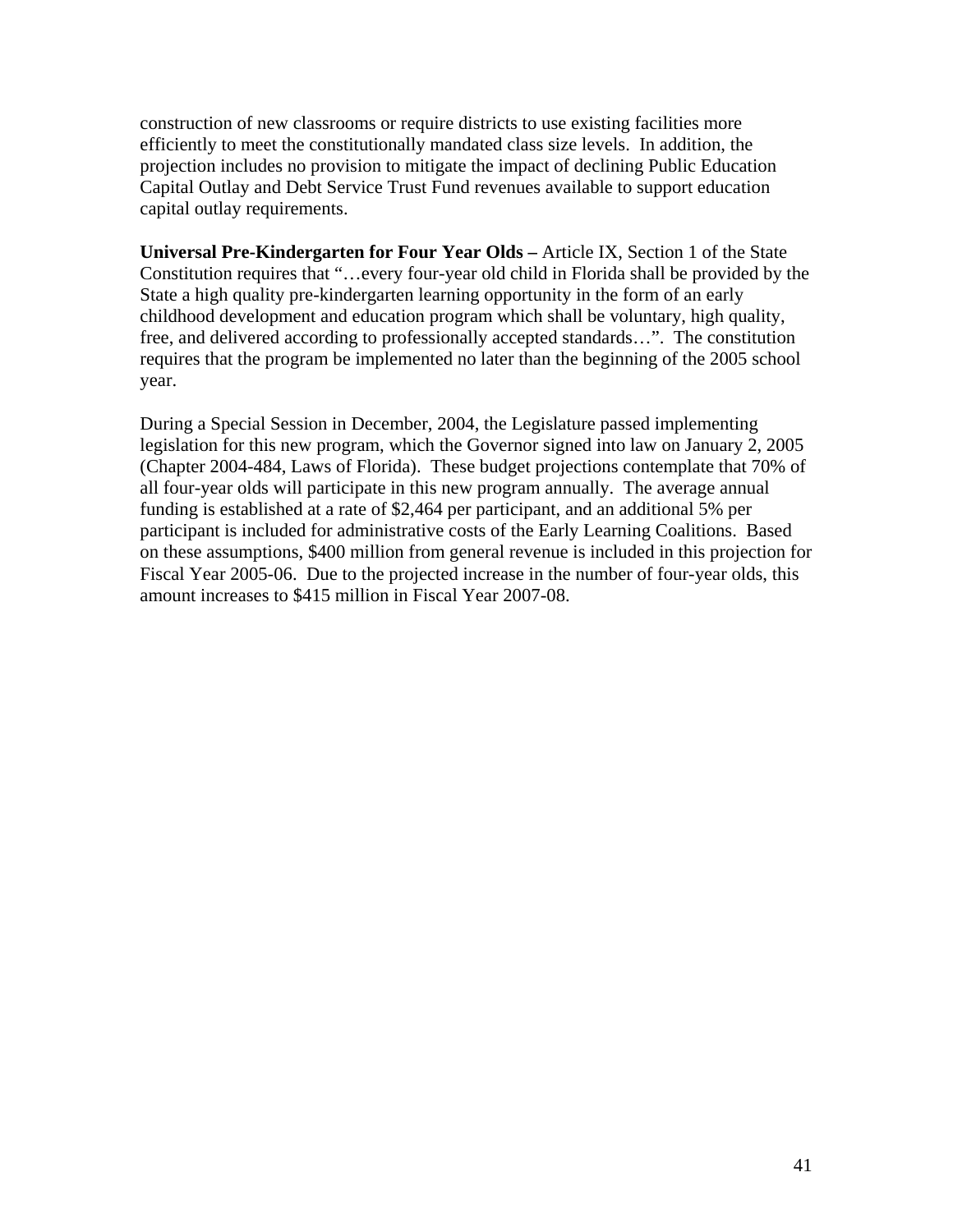## **Judiciary and Article V Implementation**

#### **Expenditure projections (\$ millions)**

| <b>Recurring</b>                 | 2004-05 | 2005-06       | 2006-07         | 2007-08         |
|----------------------------------|---------|---------------|-----------------|-----------------|
| <b>General Revenue</b><br>change | 960.5   | 985.7<br>25.2 | 1,002.2<br>16.5 | 1,019.5<br>17.3 |
| % change                         |         | 2.6%          | 1.7%            | 1.7%            |
| <b>Other Trust</b>               | 75.8    | 76.9          | 77.4            | 77.8            |
| change                           |         | 1.1           | 0.5             | 0.4             |
| % change                         |         | 1.5%          | 0.7%            | 0.5%            |
| <b>TOTAL</b>                     | 1,036.3 | 1,062.6       | 1,079.6         | 1,097.3         |
| change                           |         | 26.3          | 17.0            | 17.7            |
| % change                         |         | 2.5%          | 1.6%            | 1.6%            |
| <b>Nonrecurring</b>              | 2004-05 | 2005-06       | 2006-07         | 2007-08         |
| <b>General Revenue</b>           | 0.0     | 0.0           | 0.0             | 0.0             |
| change                           |         | 0.0           | 0.0             | 0.0             |
|                                  |         |               |                 |                 |
| <b>Other Trust</b>               | 0.0     | 0.0           | 0.0             | 0.0             |
| change                           |         | 0.0           | 0.0             | 0.0             |
| <b>TOTAL</b>                     | 0.0     | 0.0           | 0.0             | 0.0             |
| change                           |         | 0.0           | 0.0             | 0.0             |
| <b>TOTAL</b>                     | 2004-05 | 2005-06       | 2006-07         | 2007-08         |
| <b>General Revenue</b>           | 960.5   | 985.7         | 1,002.2         | 1,019.5         |
| change                           |         | 25.2          | 16.5            | 17.3            |
| % change                         |         | 2.6%          | 1.7%            | 1.7%            |
| <b>Other Trust</b>               |         |               | 77.4            |                 |
|                                  | 75.8    | 76.9<br>1.1   | 0.5             | 77.8<br>0.4     |
| change<br>% change               |         | 1.5%          | 0.7%            | 0.5%            |
|                                  |         |               |                 |                 |
| <b>TOTAL</b>                     | 1,036.3 | 1,062.6       | 1,079.6         | 1,097.3         |
| change                           |         | 26.3          | 17.0            | 17.7            |
| % change                         |         | 2.5%          | 1.6%            | 1.6%            |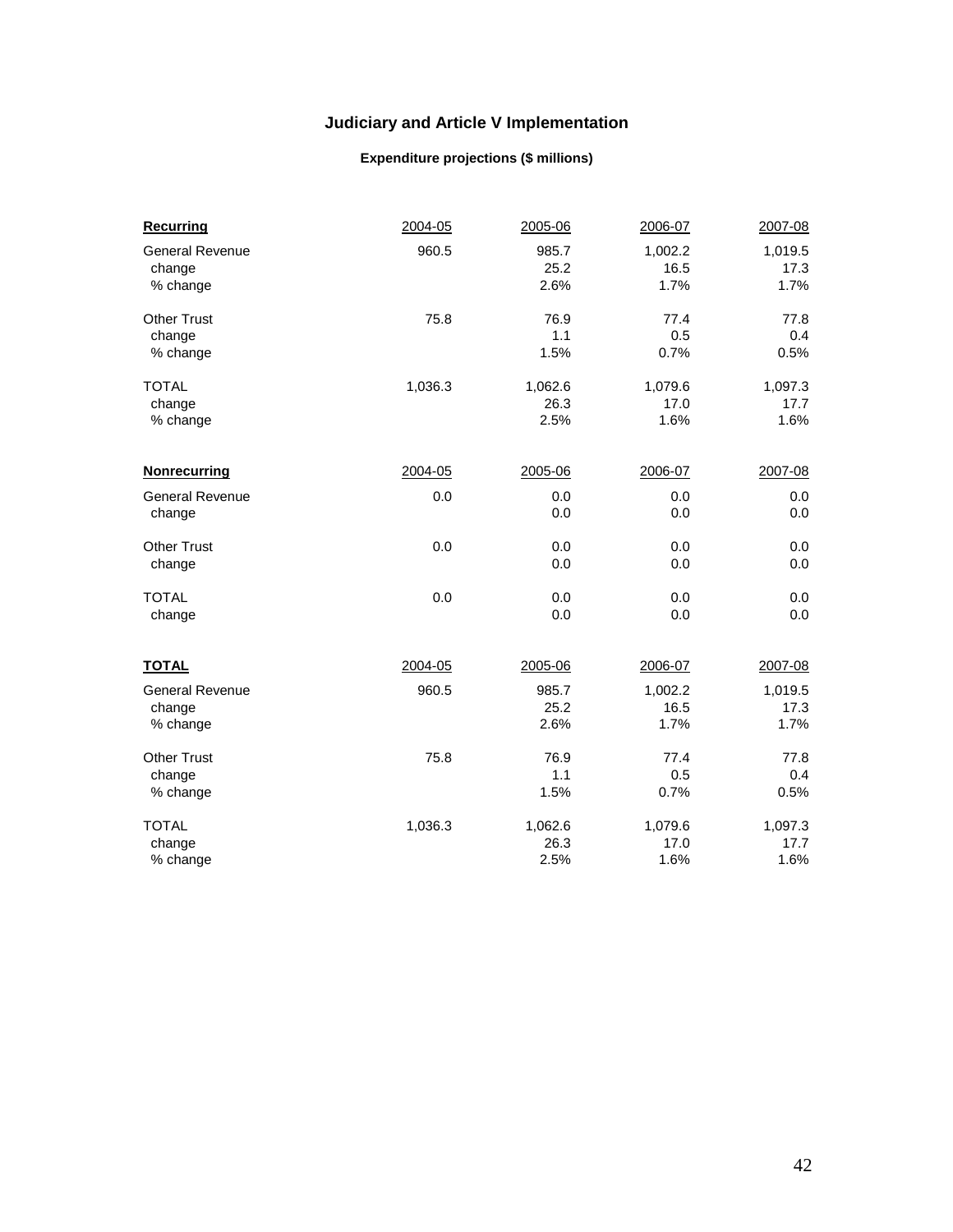# *Article V Implementation and Judiciary Budget Projections*

#### **SUMMARY**

The funding history shown in the tables that follow demonstrate two points relating to judicial branch funding. First, the increases in funding from one year to the next have historically been very unsteady and variable, making projections of funding increases in the short term more speculative than many other budgets. Since it is difficult to project the next three years increases with any degree of precision, the estimates shown in this document reflect relatively modest and similar growth in each of the three years. Second, the 32 percent increase in Fiscal Year 2004-05 demonstrates the magnitude of impact of implementing Revision 7 to Article V of the Florida Constitution. Since this is the first year for Revision 7 funding, the next three years growth is shown as small, steady increases but is in fact indeterminate until sufficient current year expenditure data becomes available for analysis.

#### **ASSUMPTIONS AND DISCUSSION**

**General -** The projected budget requirements for the judicial branch shown in this document are based largely on projected changes in the Consumer Price Index and reflect increases related to workload growth but not general salary increases. (Most of the judicial branch budget is comprised of state employee salaries (78 percent), and projections of future salary funding are reflected in the State Employee Salaries and Benefits section of this document.) This method has been chosen in lieu of estimating funding increases based on projected workload indices because historical appropriations have not been correlated with the various workload measures and formulas proposed by the courts, state attorneys and public defenders. In addition, a review of the annual rates of increase for the judicial branch show great variability from year to year, ranging from a 9.7 percent increase from Fiscal Year 1998-99 to Fiscal Year 1999-00 to a mere 0.5 percent increase from Fiscal Year 2000-01 to Fiscal Year 2001-02.

**New Judgeships -** Estimates of additional judgeship costs are based on judicial certification projections developed by the Office of the State Courts Administrator, adjusted to reflect the historical average percent of the certification actually funded by the Legislature. Although the law requires the Florida Supreme Court to employ specific models and follow certain procedures in recommending the need for new judgeships, the Legislature historically has authorized and funded only a portion of the court's certification of new judges needed. Since there has been significant variation from year to year in the percentage of the judicial certification actually funded, the additional judgeships that may be funded over the next three years could be significantly different from the estimates shown. During the past ten years, new judgeships were certified/requested in each year, but funded in part only in six of the past ten legislative sessions.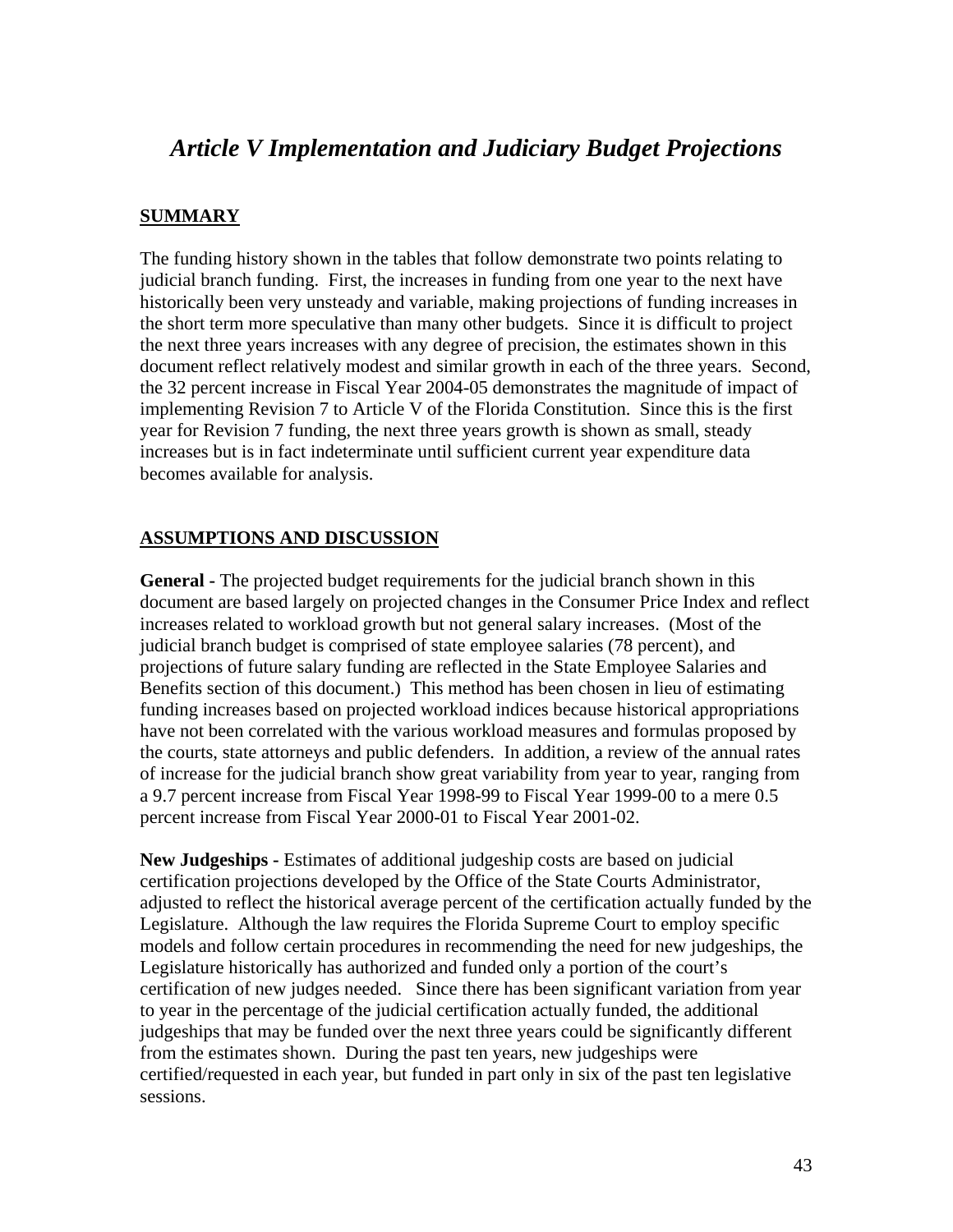

**State Attorneys and Public Defenders -** Workload growth for State Attorneys and Public Defenders is based on the historical average annual growth in recent years, but FTE's are not increased because increased salary funding for existing staff has been requested to improve retention of employees. This has been one of the highest priorities in recent years for the state attorneys and public defenders. In any case, while the FTE's may or may not increase each year, the projected total funds shown are likely to be the same whether pay equity or workload issues are funded. Actual funding in the projected years could vary significantly from what is shown in this document depending on both political pressures and budgetary constraints. Workload funding for State Attorneys and Public Defenders is typically minimal in tight budget years and will sometimes "catch up" when state revenues are more plentiful. In addition, workload funding for state attorneys and public defenders is often tied to whether or not new judgeships are funded, since every new judgeship requires more staffing by state attorneys and public defenders as more courtroom sessions are held.

**Article V -** The Fiscal Year 2004-05 budget is the first year of funding for Revision 7 to Article V (shown as a separate category in this document). The total \$234.2 million authorized for Fiscal Year 2004-05 was based on the best available prior year expenditure data reported by counties for court-related activities, and on projected caseload increases for due process services costs. However, these appropriations were made with the expectation that, due to the limitations of the data used, the actual funding requirements for the first year could vary significantly from the appropriated amounts. (In fact, special authorization to tap into the Working Capital Fund to meet shortfalls during the first year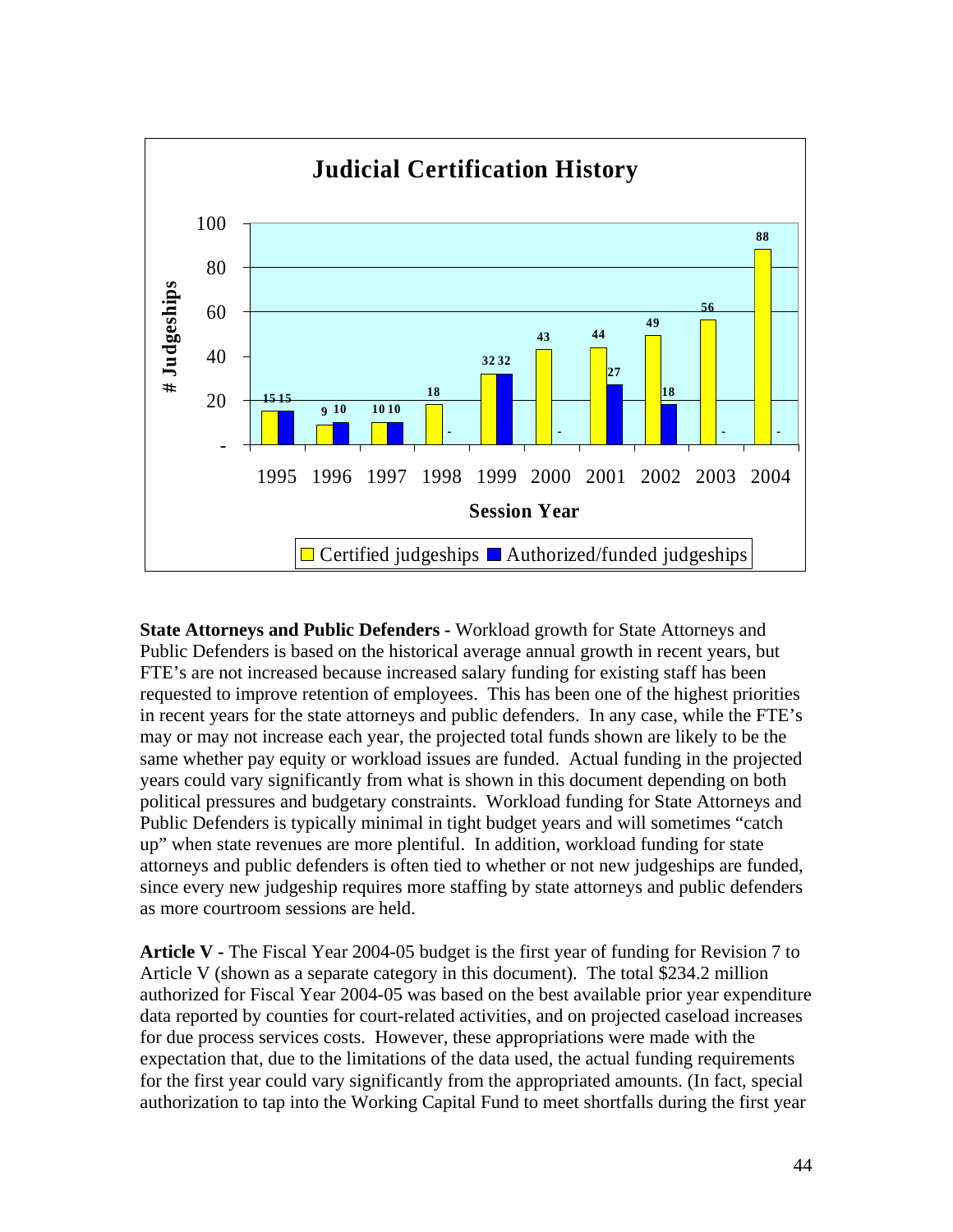was provided in the law. See Section 72 of Chapter 2004-269, Laws of Florida.) Hence, the actual funding decisions for Article V related issues to be made in the next three years could also be significantly different from the projections shown. The Article V funding in the budget is spread across all judicial branch entities in the General Appropriations Act (courts, state attorneys, public defenders, Justice Administrative Commission, etc.) but is shown as a unique section in this document so that the impact of Article V implementation can be understood apart from the funding history of each entity.



## **ARTICLE V IMPLEMENTATION FUNDING FOR FY 2004-05**

| <b>Due Process Services Costs</b>                                     |              |
|-----------------------------------------------------------------------|--------------|
| <b>State Courts - Court Reporting, Expert Witnesses, Interpreters</b> | \$39,204,633 |
| State Attorneys - Court Reporting, Expert Witnesses, Interpreters     | \$11,204,072 |
| Public Defenders - Criminal Conflict Counsel and Expenses             | \$37,436,867 |
| Public Defenders - Court Reporting, Expert Witnesses, Interpreters    | \$18,500,000 |
| <b>Child Dependency Court Appointed Counsel and Expenses</b>          | \$23,271,856 |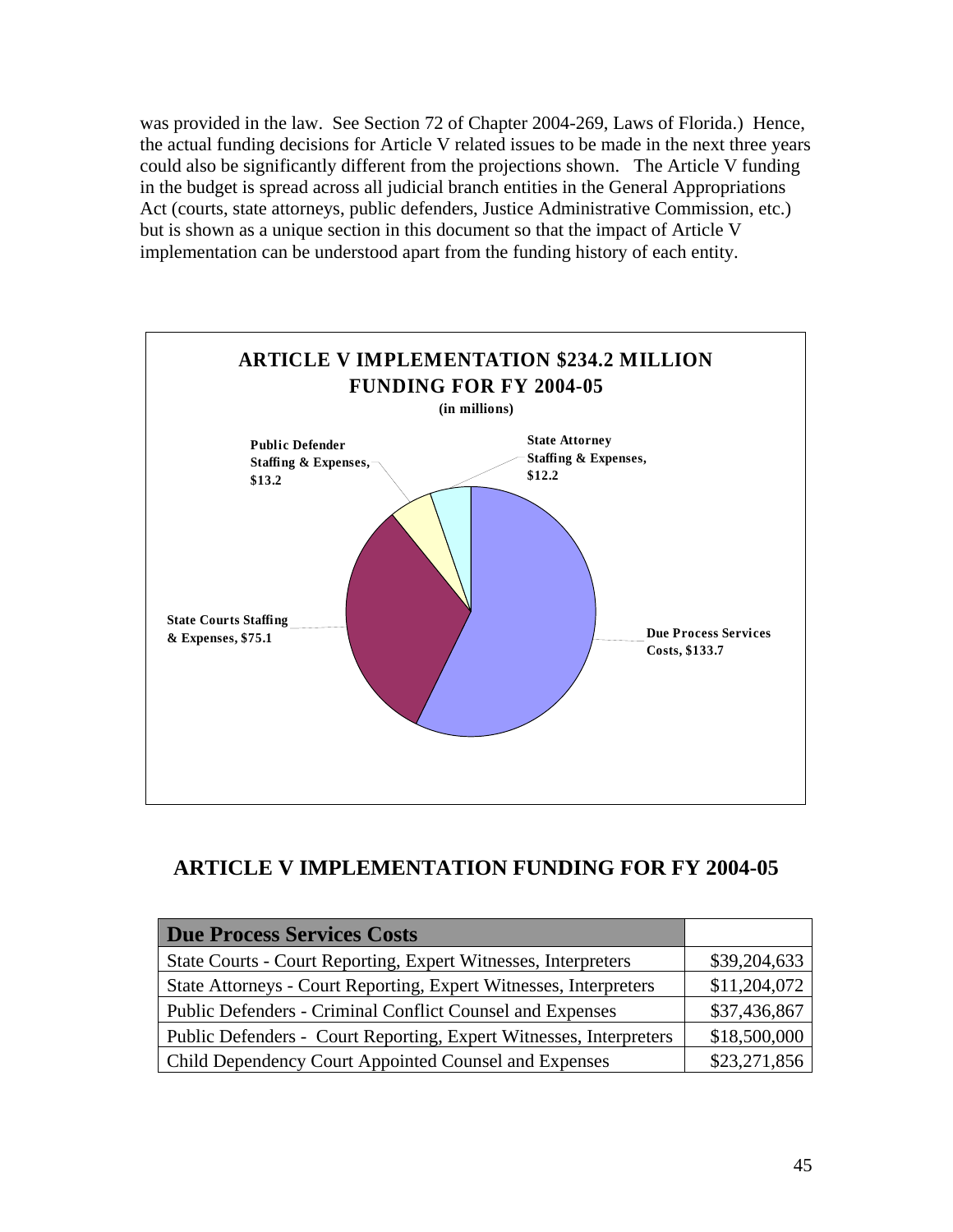| <b>Justice Administrative Commission Staffing for Due Process</b> |               |
|-------------------------------------------------------------------|---------------|
| <b>Services Invoice Processing</b>                                | \$3,087,525   |
| Contingency Fund for Due Process Services Costs                   | \$1,000,000   |
| Subtotal                                                          | \$133,704,953 |

| <b>State Courts Staffing &amp; Expenses</b>       |              |
|---------------------------------------------------|--------------|
| <b>Trial Court Administration Staffing</b>        | \$18,569,847 |
| Masters and Hearing Officers Staffing             | \$17,240,944 |
| <b>Case Management Staffing</b>                   | \$11,254,402 |
| <b>Mediation and Arbitration Costs</b>            | \$9,860,981  |
| Judge and Judicial Assistant Expenses             | \$9,553,784  |
| <b>Child Support Hearing Officers</b>             | \$3,624,376  |
| Contingency Fund                                  | \$3,412,200  |
| Office of the State Courts Administrator Staffing | \$1,570,943  |
| Subtotal                                          | \$75,087,477 |

| <b>Public Defender Staffing &amp; Expenses</b>         |              |
|--------------------------------------------------------|--------------|
| Workload Funding for Excessive Caseload Conflict Cases | \$5,722,488  |
| Witness Management Coordination & Operations Expenses  | \$7,436,028  |
| Subtotal                                               | \$13,158,516 |

| <b>State Attorney Staffing &amp; Expenses</b>         |              |
|-------------------------------------------------------|--------------|
| Witness Management Coordination & Operations Expenses | \$12,197,203 |

| <b>Other Costs</b>                                         |          |
|------------------------------------------------------------|----------|
| <b>Article V Indigent Services Advisory Board Expenses</b> | \$10,000 |

| <b>TOTAL ARTICLE V IMPLEMENTATION FUNDING</b> | \$234,158,149 |
|-----------------------------------------------|---------------|
|-----------------------------------------------|---------------|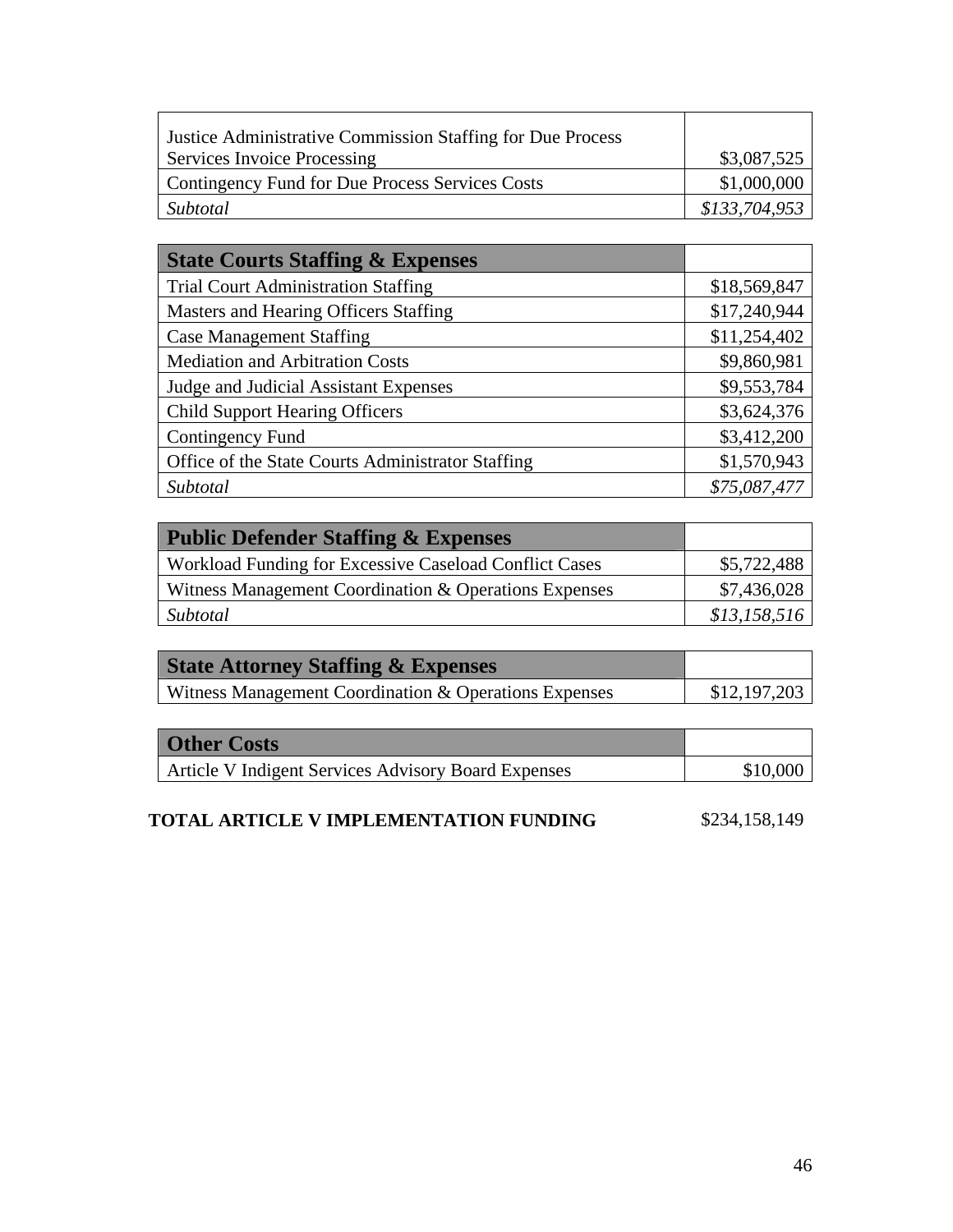#### **Criminal Justice**

#### **Expenditure projections (\$ millions)**

| <b>Recurring</b>       | 2004-05 | 2005-06 | 2006-07 | 2007-08 |
|------------------------|---------|---------|---------|---------|
| <b>General Revenue</b> | 2,455.0 | 2,582.1 | 2,680.7 | 2,785.5 |
| change                 |         | 127.1   | 98.5    | 104.9   |
| % change               |         | 5.2%    | 3.8%    | 3.9%    |
| <b>Other Trust</b>     | 524.7   | 560.3   | 584.4   | 609.7   |
| change                 |         | 35.6    | 24.1    | 25.3    |
| % change               |         | 6.8%    | 4.3%    | 4.3%    |
| <b>TOTAL</b>           | 2,979.7 | 3,142.4 | 3,265.1 | 3,395.2 |
| change                 |         | 162.7   | 122.6   | 130.1   |
| % change               |         | 5.5%    | 3.9%    | 4.0%    |
| <b>Nonrecurring</b>    |         |         |         |         |
| <b>General Revenue</b> | 107.0   | 47.9    | 72.9    | 72.9    |
| change                 |         | $-59.1$ | 25.0    | 0.0     |
| <b>Other Trust</b>     | 12.1    | 0.0     | 0.0     | 0.0     |
| change                 |         | $-12.1$ | 0.0     | 0.0     |
| <b>TOTAL</b>           | 119.1   | 47.9    | 72.9    | 72.9    |
| change                 |         | $-71.2$ | 25.0    | 0.0     |
| <b>TOTAL</b>           |         |         |         |         |
| <b>General Revenue</b> | 2,562.0 | 2,630.0 | 2,753.6 | 2,858.4 |
| change                 |         | 68.0    | 123.5   | 104.9   |
| % change               |         | 2.7%    | 4.7%    | 3.8%    |
| <b>Other Trust</b>     | 536.8   | 560.3   | 584.4   | 609.7   |
| change                 |         | 23.5    | 24.1    | 25.3    |
| % change               |         | 4.4%    | 4.3%    | 4.3%    |
| <b>TOTAL</b>           | 3,098.8 | 3,190.3 | 3,338.0 | 3,468.1 |
| change                 |         | 91.5    | 147.6   | 130.1   |
| % change               |         | 3.0%    | 4.6%    | 3.9%    |

Fixed capital outlay projections assume the completion of projects already authorized and any new construction that would be required to maintain sufficient bedspace to prevent early release.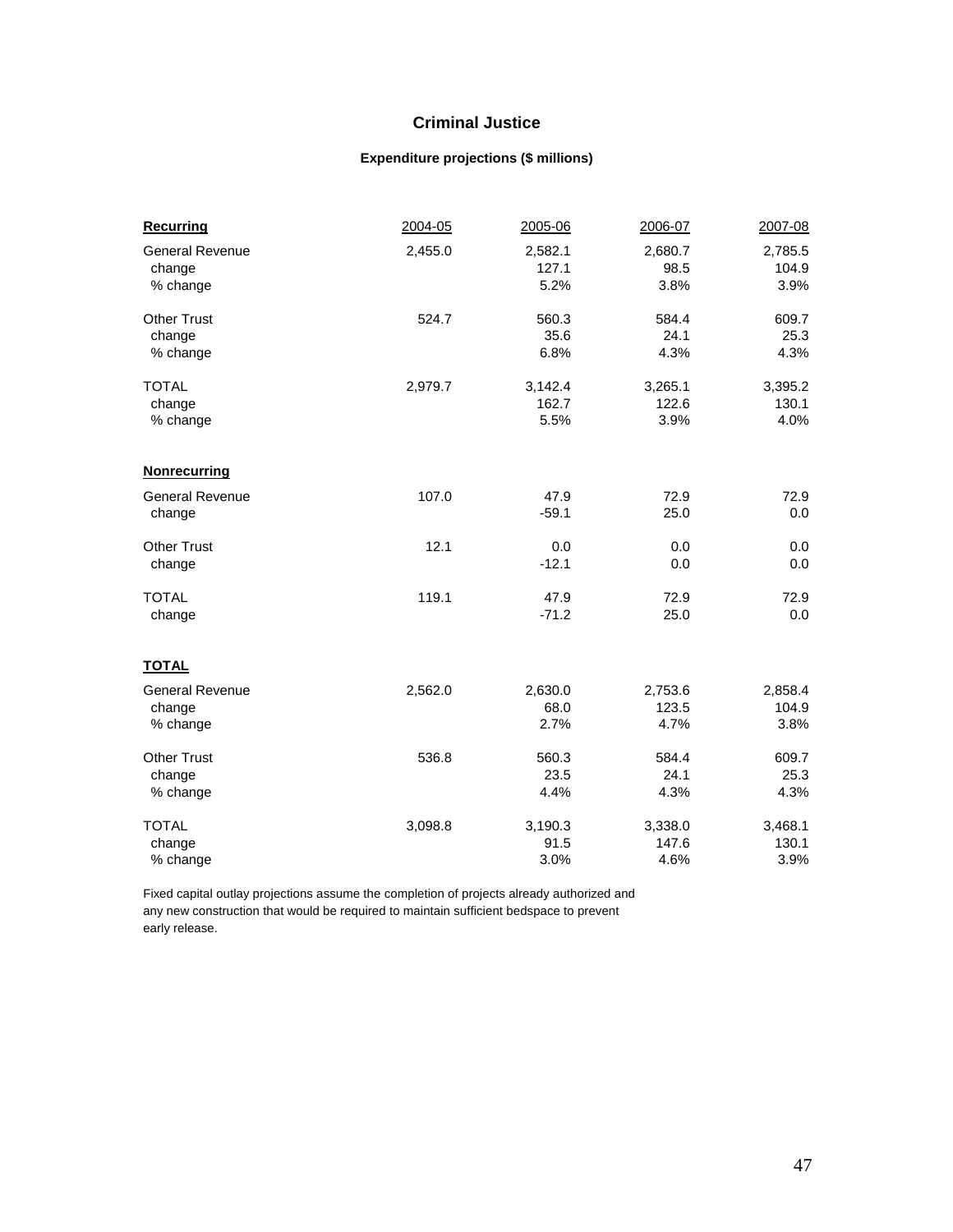# *Justice Budget Projections*

#### **SUMMARY**

The Justice Committee has jurisdiction over the Department of Corrections, the Department of Legal Affairs, the Department of Law Enforcement, the Department of Juvenile Justice, the Parole Commission, and now the State Courts System. The total budget for these agencies (excluding the State Courts System) is approximately \$3.1 billion dollars. The following chart displays the total appropriations for each agency for Fiscal Year 2004-05.



#### **ASSUMPTIONS AND DISCUSSION**

**General -** Projected criminal justice budget requirements from general revenue for public safety operations have been developed for Fiscal Years 2005-06, 2006-07, and 2007-08 by making adjustments to Fiscal Year 2004-05 criminal justice funding levels. Workload assumptions and other factors were considered in the projections. Items designated as non-recurring in Fiscal Year 2004-05 have not been continued in the projections unless specifically added back as new issues, which will be identified in the Committee on Justice Appropriations budget spreadsheet. The projected four percent increase in recurring expenditures in each of the next three fiscal years in criminal justice programs is based on the need to fund increased operational costs in the Department of Corrections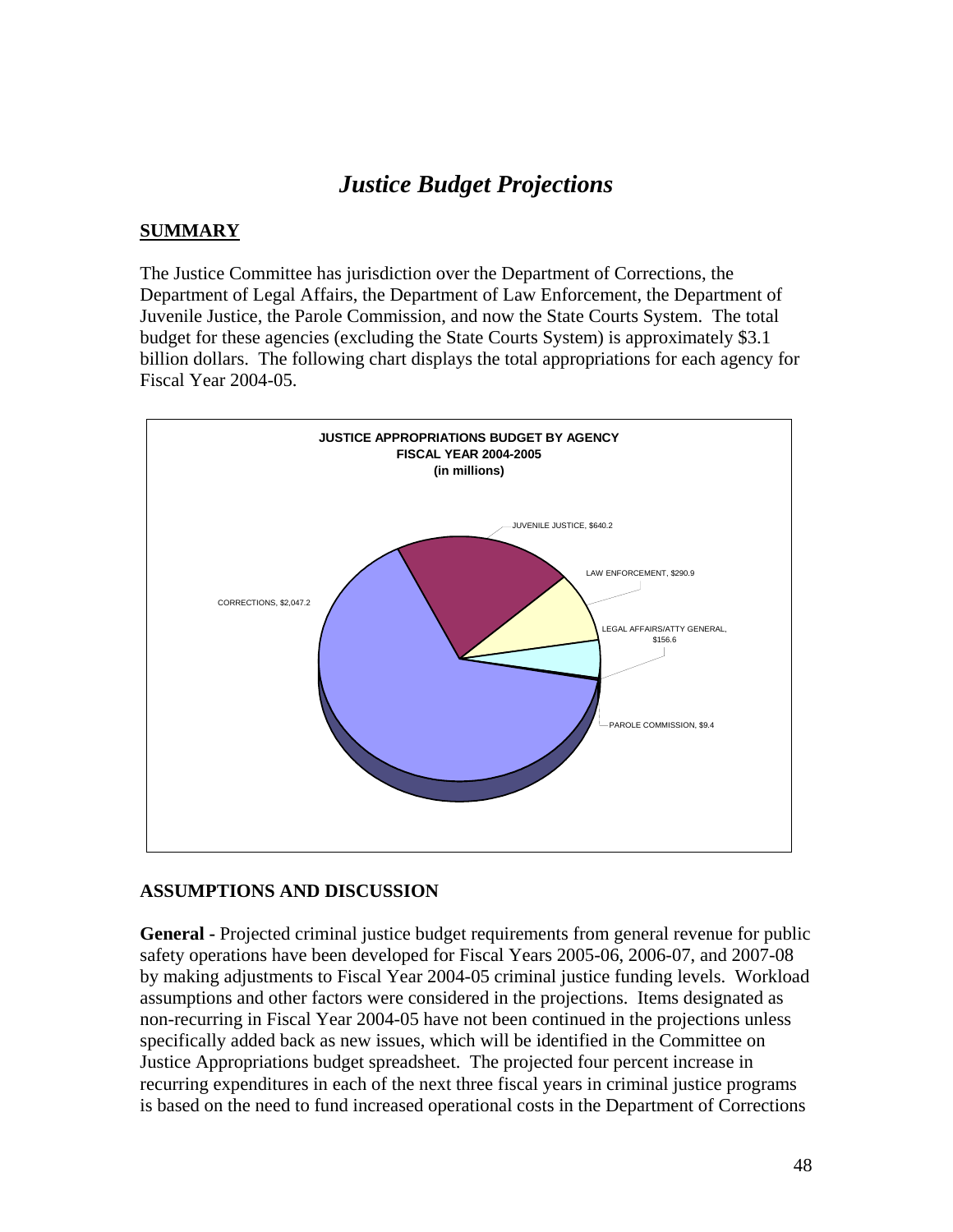(DOC). The increase is associated with the construction of new prison beds around the state to accommodate the projected increase in prison population. DOC will need additional budget to staff and operate new prisons. The projections and major policy assumptions are described below.

**Corrections** – Funds were provided for institutional operational increases based on the Criminal Justice Estimating Conference (CJEC) projected prison population increase over the next three years. The Community Corrections Programs forecast was increased each year by the projected Consumer Price Index (CPI), because this 3 year forecast does not anticipate any major policy changes. The CPI was used because it provides for a small cost-of-living inflationary increase each year.

**Juvenile Justice** – Funds provided for the Department of Juvenile Justice (DJJ) assume that the appropriations for the Juvenile Detention Program, Probation / Community Control Programs, and Residential Corrections will increase in each of the forecasted years by 50% of the CPI. These programs were only increased by 50% of the CPI, because the forecast only projected a small increase over the next three years. It also assumes that the appropriations for Prevention / Victim Services will increase at a rate equal to the CPI increase. The Prevention / Victim Services in DJJ are considered frontend services that are used to divert juveniles from deep-end services. There has been a push over the past several years, both inside and outside of DJJ, to increase these services, in order to reduce the need for more costly deep-end services in the future. The funds include \$1 million based on previous funding levels, for each of the forecasted fiscal years for general facility repairs and maintenance.

**Fixed Capital Outlay (FCO)** – The three year FCO funding projections for the Department of Corrections would include funding for four new prisons, debt service payments, and repair and maintenance of existing facilities.

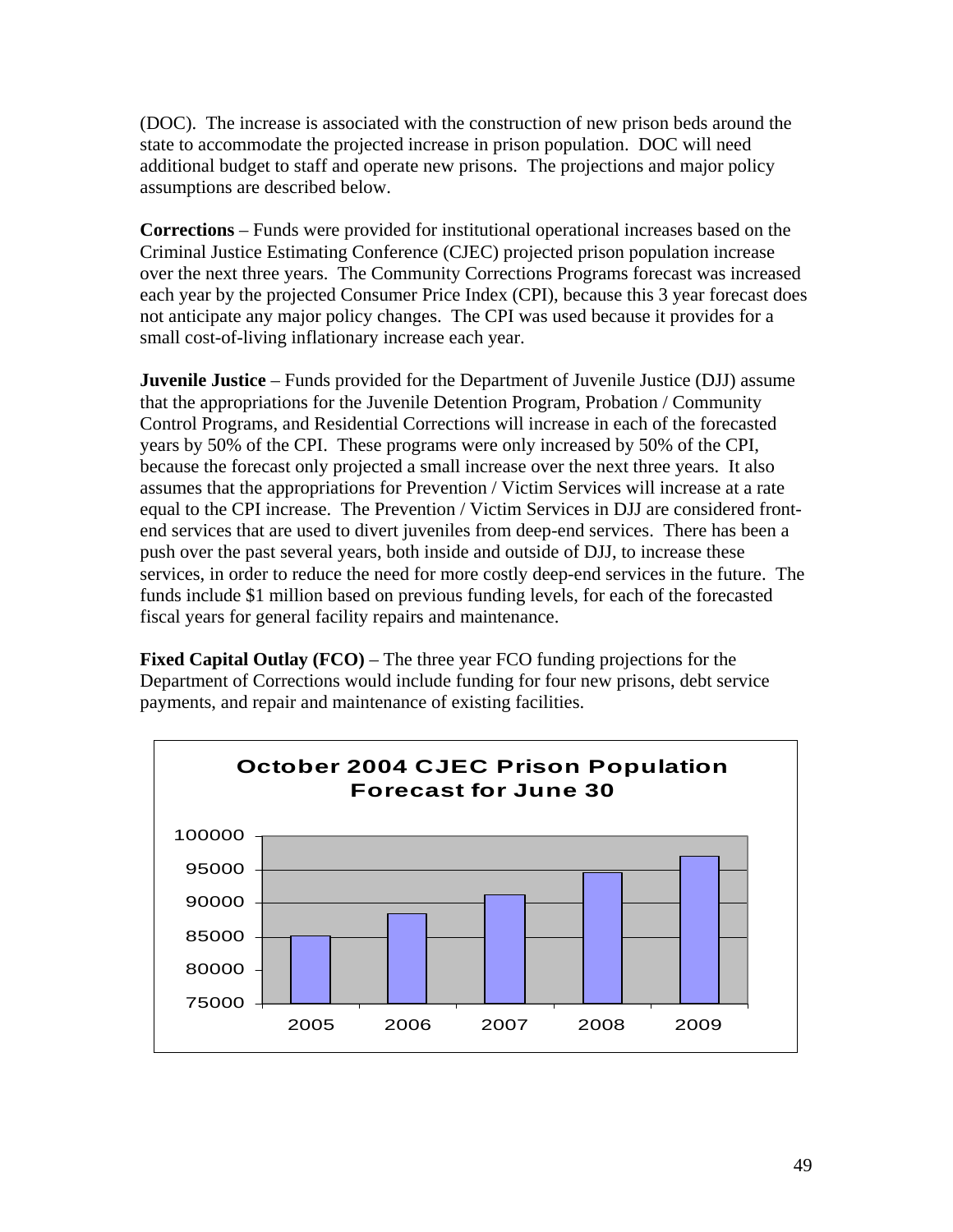FCO funding projection for Fiscal Year 2005-06 includes \$25 million to fund 50% of a 1,373-bed prison (Prison **A**) that will come on line Fiscal Year 2006-07. It includes \$2 million in planning funds for a 1,373-bed prison (Prison **B**) that will come on line in Fiscal Year 2007-08. It also includes \$14 million for debt service, and \$3 million for general repairs and maintenance.

FCO funding projection for Fiscal Year 2006-07 includes \$25 million for the remaining 50% of the funding for Prison **A** started the previous year; \$25 million funding for 50% of Prison **B**; and \$2 million in planning funds for Prison **C** that will come on line in Fiscal Year 2008-09. In addition, it includes \$14 million for debt service, and \$3 million for general repairs and maintenance.

FCO funding projection for Fiscal Year 2007-08 includes \$25 million for the remaining 50% of funding for Prison **B** started the previous year; \$25 million to fund 50% of Prison **C**; and \$2 million in planning funds for Prison **D** that will come on line in Fiscal Year 2009-10. In addition, it includes \$14 million for debt service, and \$3 million for general repairs and maintenance.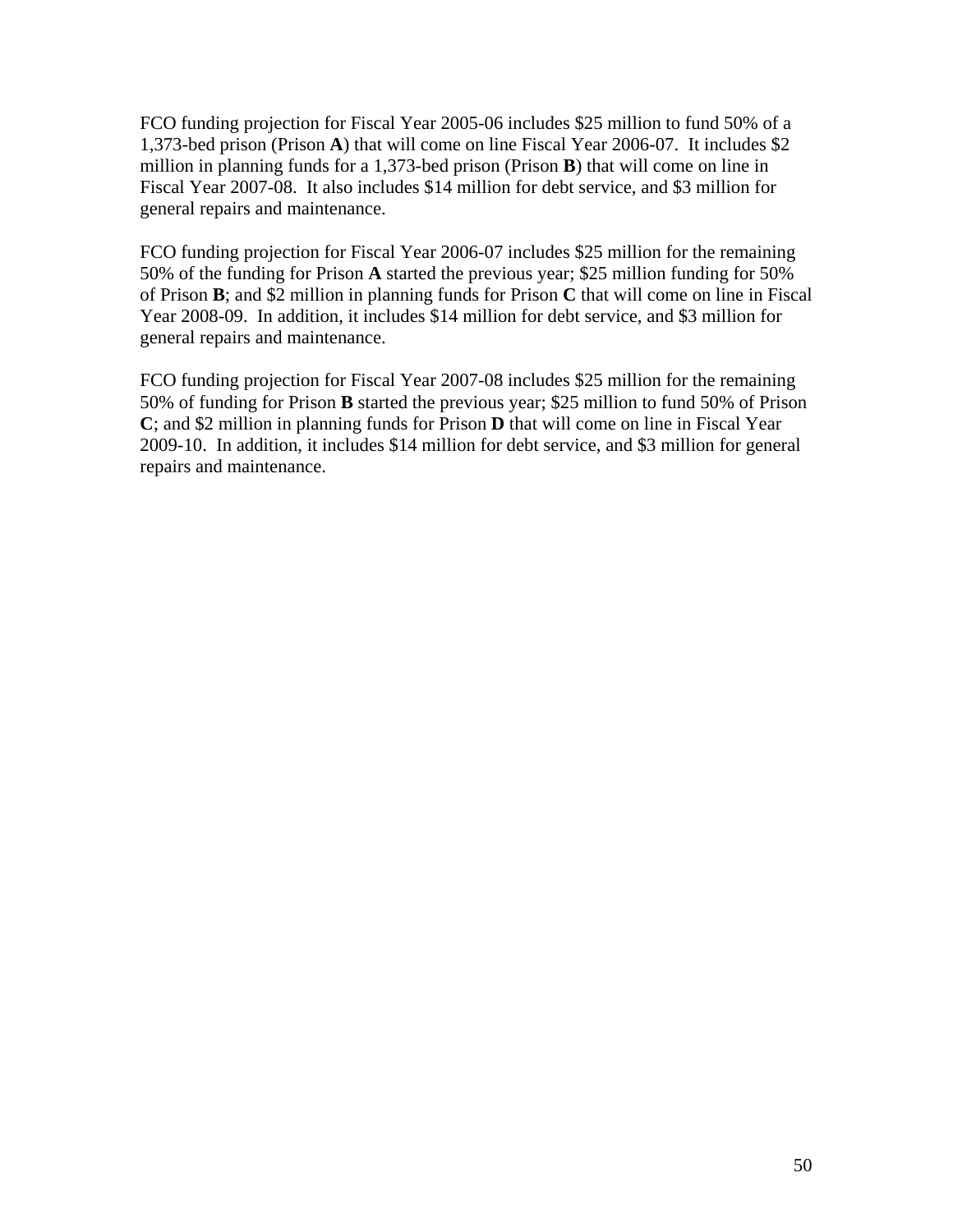#### **General Government**

#### **Expenditure projections (\$ millions)**

| <b>Recurring</b>       | 2004-05 | 2005-06  | 2006-07  | 2007-08 |
|------------------------|---------|----------|----------|---------|
| <b>General Revenue</b> | 434.0   | 447.5    | 485.4    | 522.7   |
| change                 |         | 13.5     | 37.9     | 37.3    |
| % change               |         | 3.1%     | 8.5%     | 7.7%    |
| <b>Other Trust</b>     | 2,488.9 | 2,535.8  | 2,542.5  | 2,544.2 |
| change                 |         | 46.9     | 6.7      | 1.7     |
| % change               |         | 1.9%     | 0.3%     | 0.1%    |
| <b>TOTAL</b>           | 2,922.9 | 2,983.3  | 3,027.9  | 3,066.9 |
| change                 |         | 60.4     | 44.6     | 39.0    |
| % change               |         | 2.1%     | 1.5%     | 1.3%    |
| <b>Nonrecurring</b>    | 2004-05 | 2005-06  | 2006-07  | 2007-08 |
| <b>General Revenue</b> | 406.1   | 114.6    | 111.3    | 95.5    |
| change                 |         | $-291.5$ | $-3.3$   | $-15.8$ |
| <b>Other Trust</b>     | 1,141.8 | 1,498.4  | 1,400.0  | 1,388.1 |
| change                 |         | 356.7    | $-98.4$  | $-11.9$ |
| <b>TOTAL</b>           | 1,547.9 | 1,613.0  | 1,511.3  | 1,483.6 |
| change                 |         | 65.1     | $-101.8$ | $-27.7$ |
| <b>TOTAL</b>           | 2004-05 | 2005-06  | 2006-07  | 2007-08 |
| <b>General Revenue</b> | 840.1   | 562.1    | 596.7    | 618.2   |
| change                 |         | $-278.0$ | 34.6     | 21.5    |
| % change               |         | $-33.1%$ | 6.2%     | 3.6%    |
| <b>Other Trust</b>     | 3,630.7 | 4,034.2  | 3,942.5  | 3,932.3 |
| change                 |         | 403.5    | $-91.7$  | $-10.2$ |
| % change               |         | 11.1%    | $-2.3%$  | $-0.3%$ |
| <b>TOTAL</b>           | 4,470.8 | 4,596.3  | 4,539.2  | 4,550.5 |
| change                 |         | 125.5    | $-57.1$  | 11.3    |
| % change               |         | 2.8%     | $-1.2%$  | 0.2%    |

Nonrecurring Trust includes purchases of environmentally sensitive lands funded from the sale of bonds.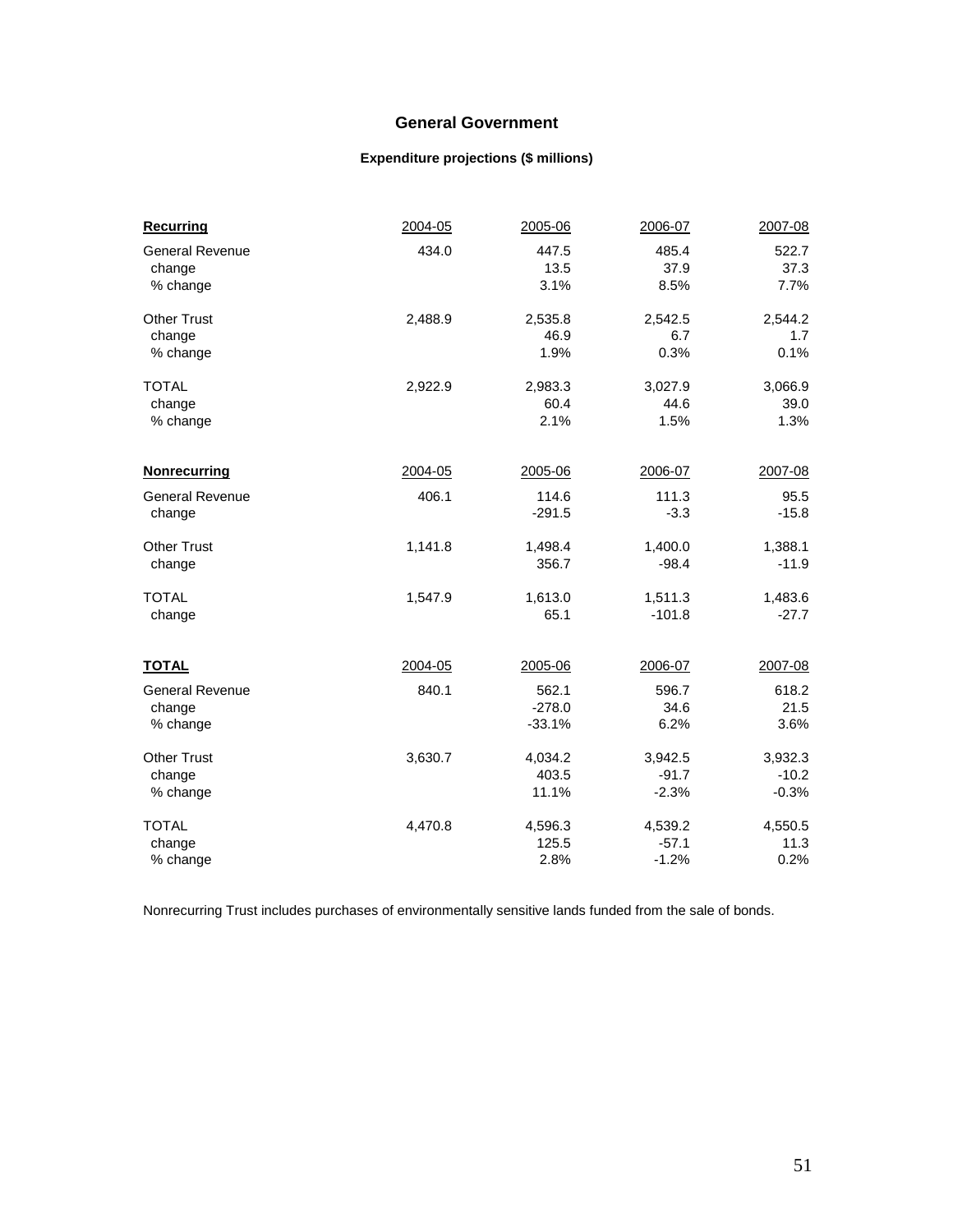# *GENERAL GOVERNMENT BUDGET PROJECTIONS*

#### **SUMMARY**

The agency budgets under the purview of the Committee on General Government Appropriations rely heavily on state trust fund dollars. For Fiscal Year 2004-05, of the \$4.5 billion total budget, over 81 percent or \$3.6 billion is funded from trust fund revenues and only 19 percent or \$840.1 million is from general revenue funds. The financial outlook budget projections fully utilize available trust fund balances before estimating the need for additional general revenue.

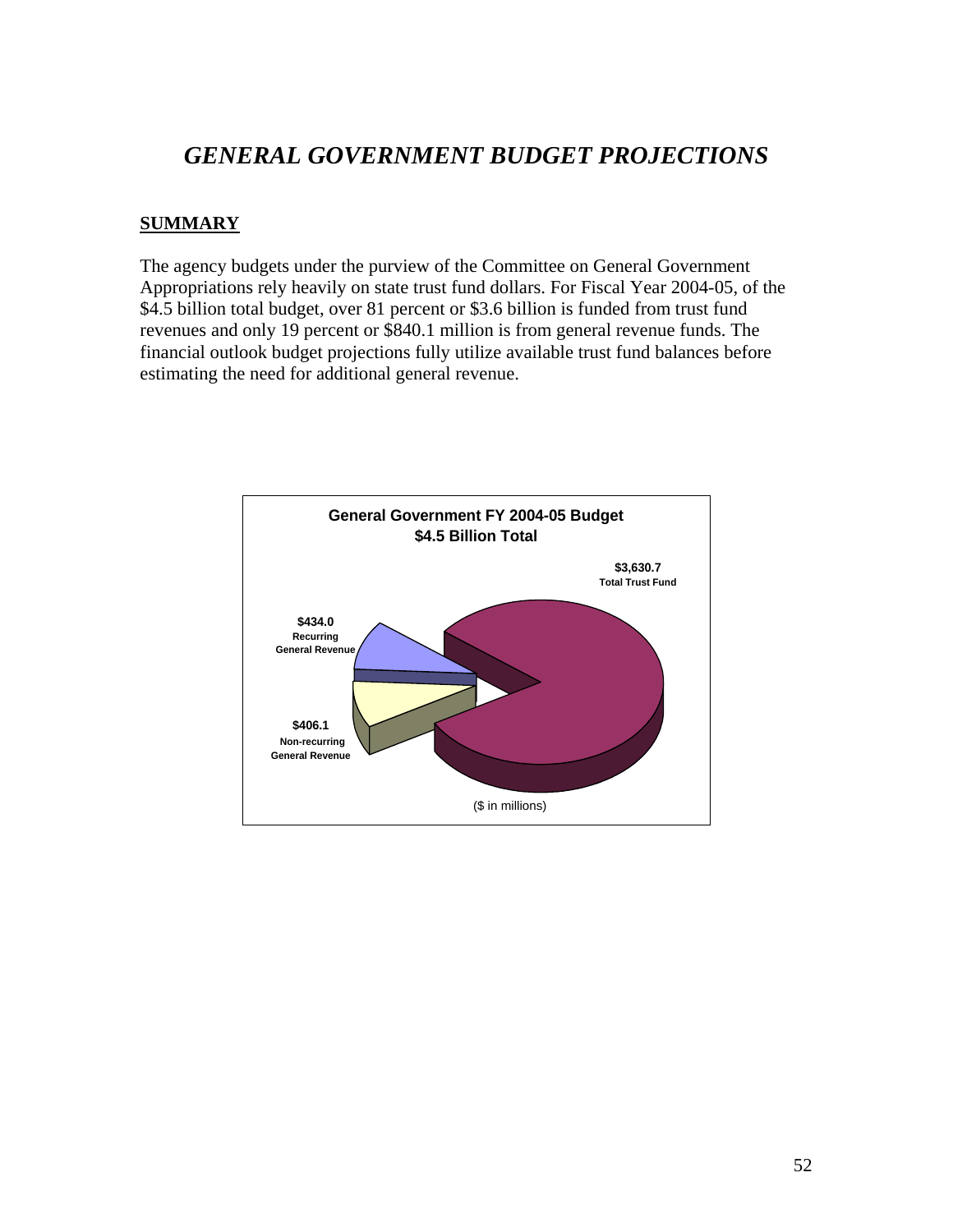

### **ASSUMPTIONS AND DISCUSSION**

A number of general government programs such as the Florida Recreational Development Assistance Program (FRDAP) and water projects are grant and aid to local governments and are funded with non-recurring sources. The costs for programs including FRDAP, Solid Waste Management Grants to Counties, state parks maintenance, water projects, and replacement of law enforcement and forestry equipment are based on historical five-year funding averages. The most recent financial data from agencies was used for estimating costs of unique issues which include Citrus Canker Eradication and the Mulberry/Piney Point Phosphate Cleanup. Land Reclamation costs are projected at the historical level of funding prior to the Piney Point Cleanup.

Federal funds were maximized with state general revenue as match for the Drinking and Wastewater Revolving Loan programs, Citrus Canker Eradication and the Citrus Tree Replacement programs.

The major policy assumptions are described below: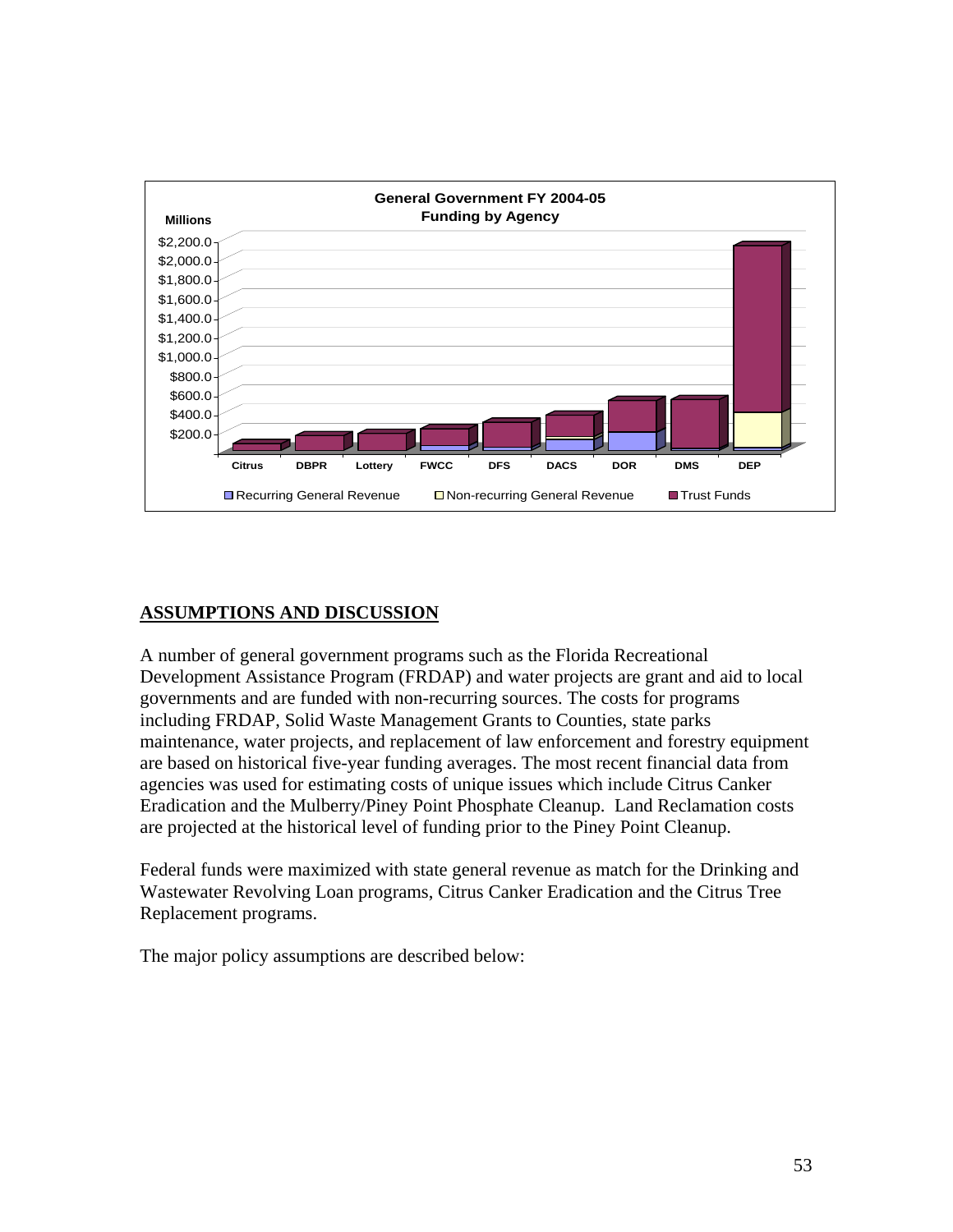**Documentary Stamp Tax Revenues** - Estimated documentary stamp tax revenues are based on the November 2004 Consensus Revenue Estimating Conference projections. Over the past few years, the various methodologies for appropriating program budgets supported by documentary stamp revenue have included using five year averages, current year level of funding, and the statutory distribution. Generally during this period, any balances of documentary stamp revenues remaining after funding the programs were transferred to general revenue. In contrast to the 2004-05 appropriations, the financial outlook is based on the current statutory distribution of this revenue to all programs supported by documentary stamp revenue, which include the Conservation and Recreation Lands (CARL), Ecosystems Management and Restoration and Water Quality Assurance, Land Acquisition, Water Management Lands, and Invasive Plant Control trust funds in the Department of Environmental Protection; the Marine Resources Conservation and State Game trust funds in the Fish and Wildlife Conservation Commission; and the General Inspection Trust Fund in the Department of Agriculture and Consumer Services. These revenues provide resources for land management and acquisition, beach restoration, manatee protection and environmental protection efforts, including non-point source pollution prevention in our state's water bodies. The revenues also provide resources for state park operations and maintenance, exotic and aquatic plant control, and lake restoration efforts.



*2004 Revenue Estimating Conference*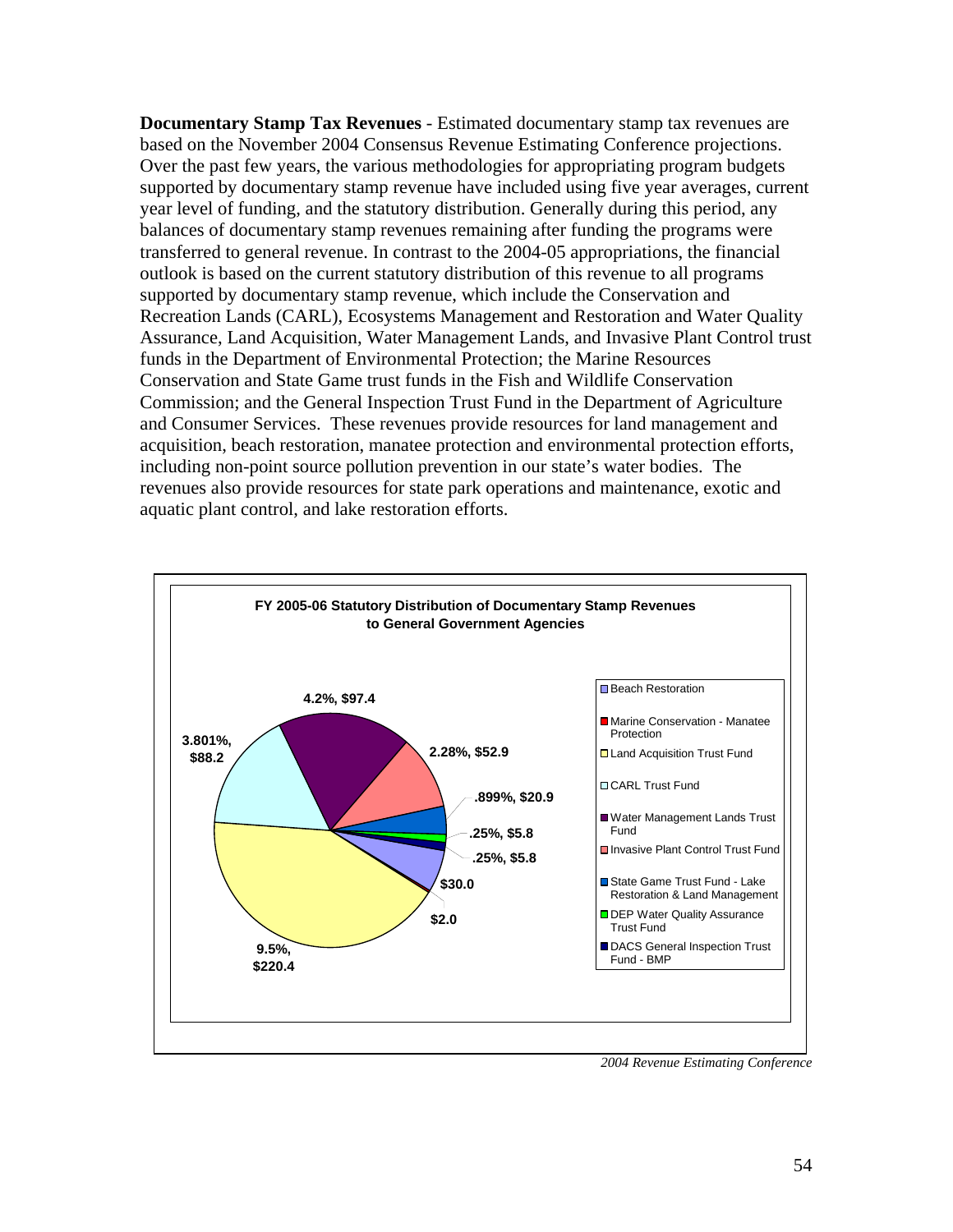**Debt Service** - The financial outlook assumes annual bond authorizations of \$300 million each for Fiscal Year 2005-06 through Fiscal Year 2007-08 for the Florida Forever land acquisition program. The Florida Forever program authorizes bond issues in an amount not to exceed \$3 billion over a 10-year period. In addition, the financial outlook assumes annual bond authorizations of \$100 million each for Fiscal Year 2005-06 through Fiscal Year 2007-08 in order to implement the Comprehensive Everglades Restoration Plan. The financial outlook assumes additional debt obligations for Florida Forever and Everglades for Fiscal Year 2005-06 through Fiscal Year 2007-08 are funded from documentary stamp tax revenues allocated to general revenue.

The financial outlook assumes debt service to continue the ASPIRE project to replace the state's accounting system is funded from the Insurance Regulatory Trust Fund.

**Technology -** Several major technology projects are continued in the financial outlook for General Government. These initiatives include the LicenseEase system at the Department of Business and Professional Regulation; Child Support Automated Management System (CAMS) and SUNTAX projects at the Department of Revenue; the ASPIRE project at the Department of Financial Services; Data Center Outsourcing and the Statewide Law Enforcement Radio System (SLERS) in the State Technology Office; Human Resources Outsourcing and MyFloridaMarketPlace projects at the Department of Management Services; and Integrated Management System (IMS) at the Department of Environmental Protection. The projected costs for several of these projects including LicenseEase, CAMS, SUNTAX, and ASPIRE are based on the project's feasibility study and annual updates submitted to the Technology Review Workgroup. Trust fund resources are maximized for these initiatives before projecting general revenue needs.



#### **Major Initiatives**

- LicenseEase
- CAMS
- SUNTAX
- ASPIRE
- Data Center Outsourcing
- **SLERS**
- Human Resources **Outsourcing**
- MyFloridaMarketPlace
- IMS

**Citrus Canker Eradication –** The Department of Agriculture and Consumer Services' Citrus Canker Eradication Program covers eradication efforts for an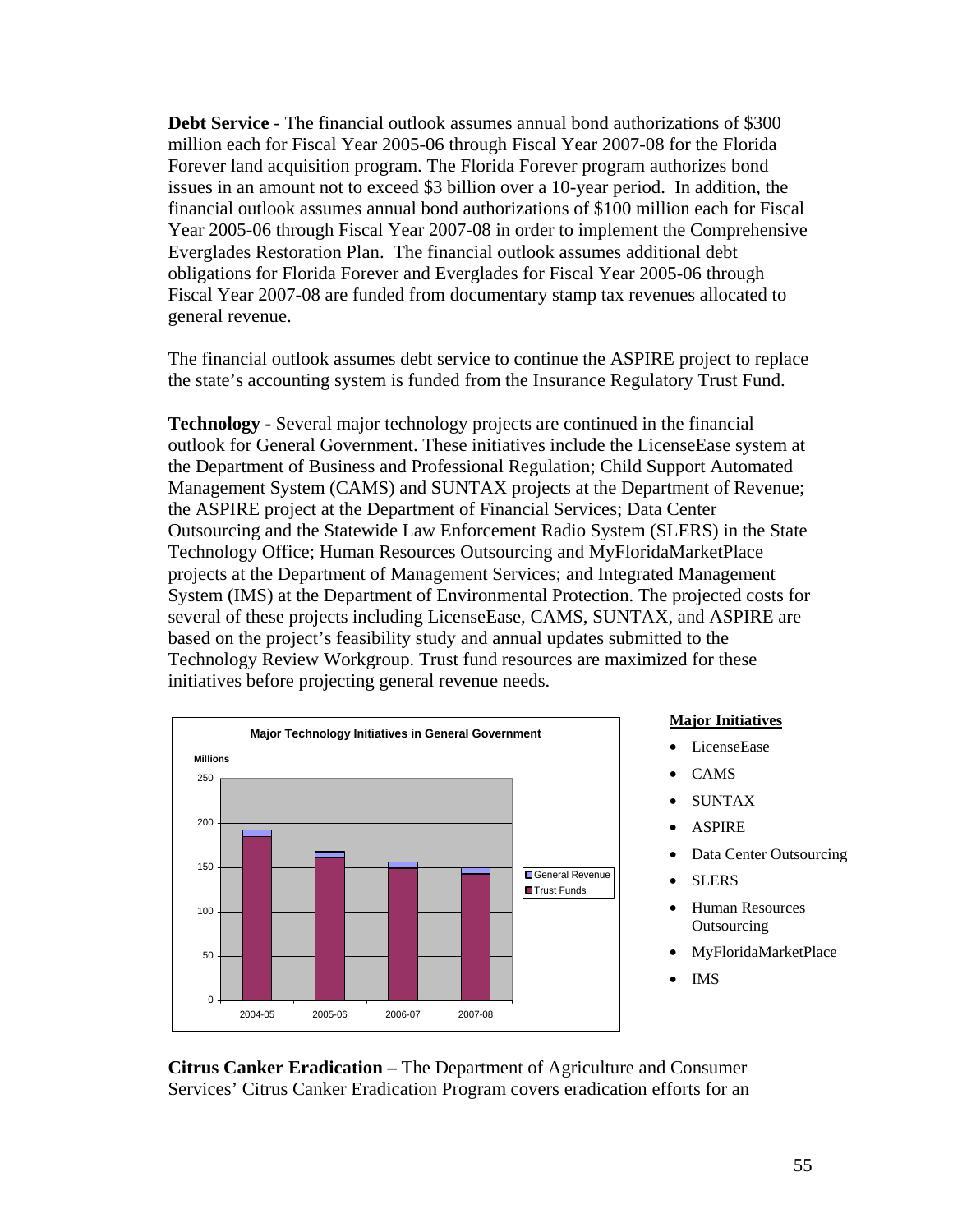estimated 832,000 acres of commercial and residential citrus trees in residential areas. The state receives dollar for dollar federal matching funds for eradication efforts based on the amount of state funds appropriated. The department receives 0.65 percent of state sales tax proceeds on motor fuels which averages \$9 million annually and is deposited into the Agricultural Emergency Eradication Trust Fund. In addition, the Legislature has provided general revenue funds for the program. The federal funds range as a percentage to as high as 54% because in some years these include matching funds appropriated for tree compensation. Eradication funds are used for statewide surveying, tree removal, and continued inspections of quarantined areas, enforcement of regulations in decontaminating equipment, and personnel in an effort to prevent and eradicate the further spread of the disease.

From fiscal year 1996-97 through 2003-04, the state has appropriated \$152.8 million state funds and \$226.9 million federal funds for the eradication program. During this period, there have been slow downs in cutting trees due to lawsuits and, as a result, over \$60 million in funds have reverted. It appears the court cases have been resolved and the agency does not anticipate any future lawsuits relating to eradication.

The financial outlook assumes the state will need to remove an additional 225,800 exposed trees over the next three fiscal years. The costs include removal of trees, surveying, inspection, and administration. The cost per tree for Fiscal Year 2005-06 is \$153 based on the current contract. The estimated cost per tree for Fiscal Year 2006- 07 and 2007-08 is estimated to be \$175 and may vary based on contract negotiations.

**Citrus Canker Compensation** - This program was established to replace the lost tree canopy due to the eradication of citrus trees. Historically, the state has provided eligible homeowners with a \$100 voucher through the federal Shade Florida program for the first tree cut and \$55 from general revenue for each additional tree as compensation for their loss. There is a case pending (since January 2003) relating to compensation in the Florida Supreme Court. In this case, a property owner is seeking "Fair Market Value" payment for exposed trees that were removed from the owner's property.

The financial outlook assumes using the \$100 federal Shade Florida voucher for the first tree and \$55 compensation from state general revenue for each additional tree for the estimated 225,800 trees remaining to be removed over the next 3 years.

**Agriculture Interdiction Station Ramp & Building Renovations**– A number of ramps at the 22 interdiction stations for commercial truck traffic pose a threat to the motoring public and free flow of traffic. The agency has developed a five year plan for restructuring the interstate ramps. The financial outlook assumes the agency's renovation schedule and estimated costs based on targeting the highest levels of traffic on the major highways and correcting three of the most hazardous ramps over the next three years. The Department of Transportation estimates the cost on a per mile basis to be \$1.6 million per ramp.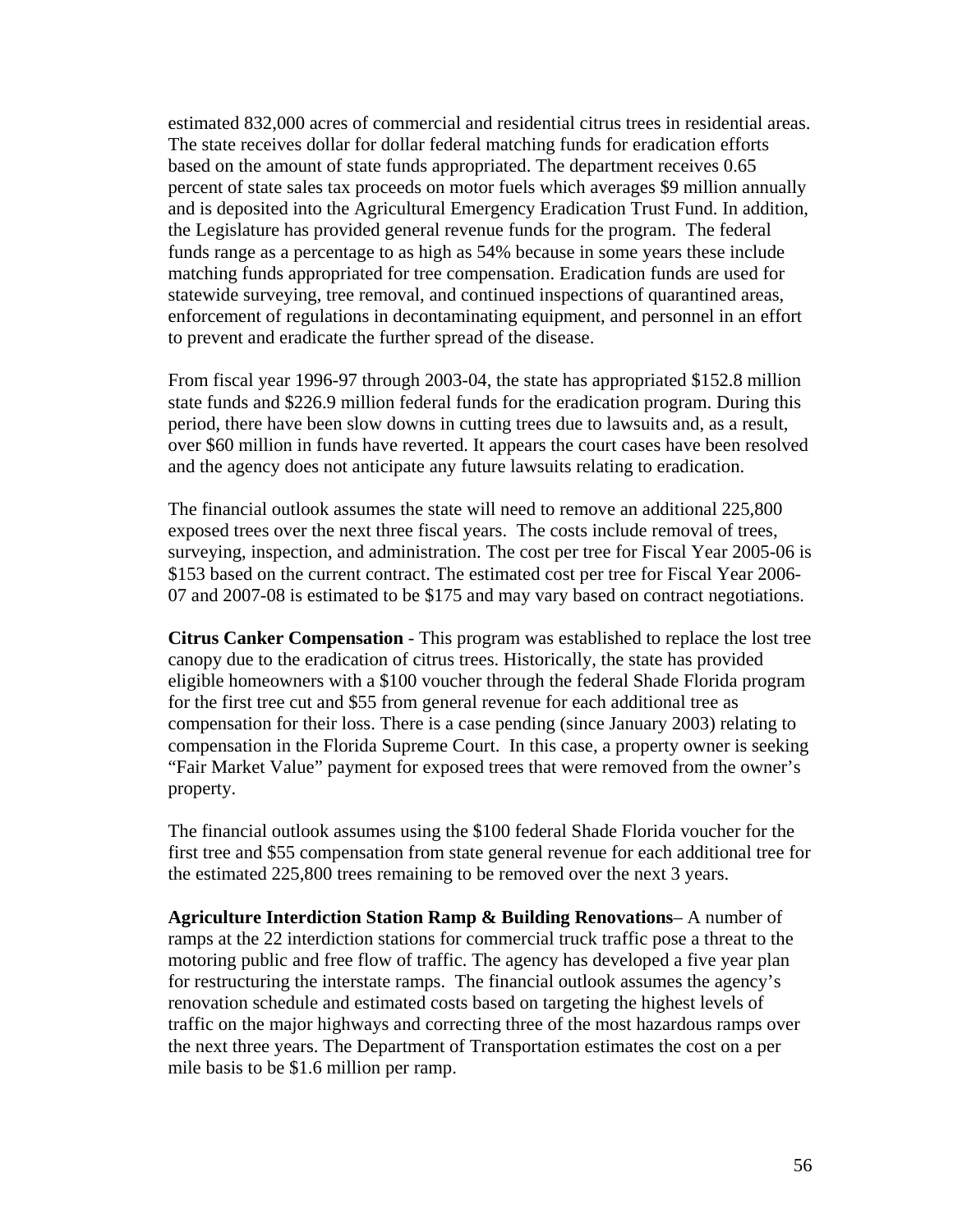**Workers' Compensation Joint Underwriting Association Deficit –** House Bill 1251, Chapter 2004-266, L.O.F., revised the plan structure of the Workers' Compensation Joint Underwriting Plan (plan) from subplans to tiers. This bill also provided a direct appropriation of \$10 million from the Workers' Compensation Administration Trust Fund for transfer to the plan as a capital contribution to fund any deficit in the plan. This direct appropriation was vetoed. Additionally, the bill directed the establishment of a \$15 million contingency reserve in the Worker's Compensation Administration Trust Fund for deficits existing in the former structure's subplan "D" prior to July 1, 2004. Release of contingency reserve funds is contingent upon approval by the Legislative Budget Commission. The actuarial report produced August 11, 2004, projects a \$3.4 million cash deficit in subplan "D" for Fiscal Year 2004-2005. Additionally, the JUA has requested a \$2.5 million contingency reserve to settle claims in lieu of litigation. The financial outlook assumes release of \$5.9 million for Fiscal Year 2004-05 and a total of \$18.2 million being released through Fiscal Year 2007-08.

### **ANNUAL HIGHLIGHTS**

**FISCAL YEAR 2005-06** - The major change in general revenue for Fiscal Year 2005-06 is an overall decrease of 33.1% or \$278 million from Fiscal Year 2004-05. This decrease is due to the change in funding for the Florida Forever land acquisition program. Historically, bonds have been authorized for the Florida Forever program. In Fiscal Year 2004-05, the General Appropriations Act provided non-recurring general revenue and funds from a P2000 trust fund balance to fund the program in lieu of issuing additional debt. The financial outlook for Fiscal Year 2005-06 through Fiscal Year 2007-08 assumes the authorization of debt for the Florida Forever and Everglades Restoration programs. The 3.1% or \$13.5 million increase in recurring general revenue is attributed to these bond authorizations.

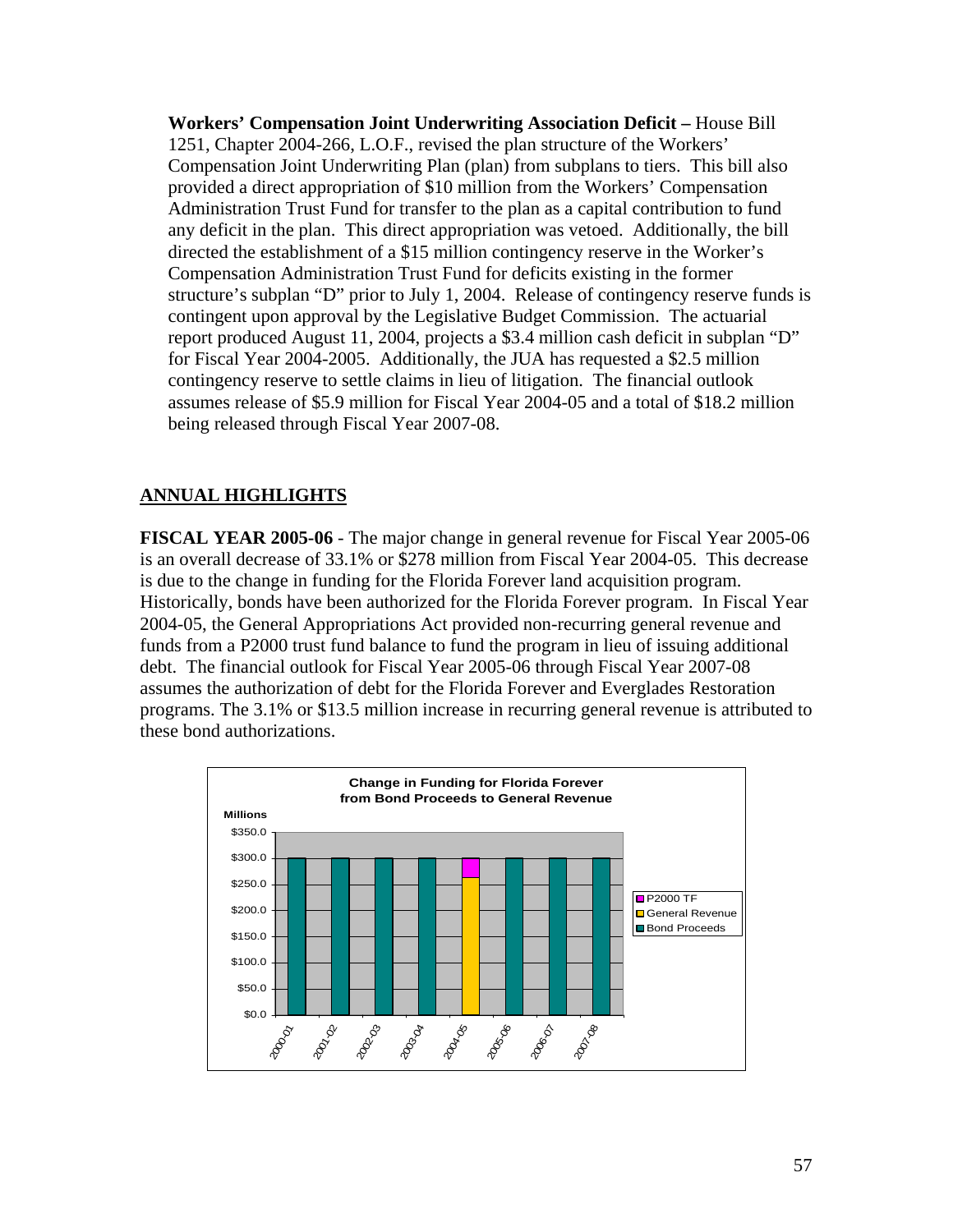The total trust fund increase of 11.1% or \$403.5 million is driven by the 5-year funding averages for state parks and agriculture building maintenance, funding the Florida Forever and Everglades Restoration programs from bond proceeds, and providing the statutory percentage of the documentary stamp tax revenue funding for the Water Management Districts, lake restoration, non-point source pollution prevention and the development of best management practices in the Department of Agriculture. A \$20 million increase is provided for the Petroleum Underground Storage Tank program based on revenue estimates for the Inland Protection Trust Fund. The \$46.9 million increase in recurring trust is related to land management funding from the CARL Trust Fund and the Invasive Plant Control Trust Fund based on the statutory percentage of the documentary stamp tax revenue.

**FISCAL YEAR 2006-07 -** For the 2006-07 Fiscal Year, the increase in total general revenue of 6.2% or \$34.6 million includes authorization of bonds for the Florida Forever and Everglades Restoration programs and the annualization of the prior year's bonds, and \$19 million to continue the cleanup of the Piney Point hazardous waste site. Over the three years, a total of \$45.6 million from general revenue is included in the financial outlook for this cleanup. Historically, resources available in the Non-mandatory Land Reclamation Trust Fund have been appropriated for the cleanup of this site. With ongoing land reclamation, cash in the trust fund to support on-going cleanup will not be available.



The total trust fund decrease of 2.3% or \$91.7 million relates to a decrease in the Citrus Canker Eradication program based on the estimated remaining number of trees exposed to canker and the phase-out of the program, and adjustments to programs funded from documentary stamp taxes. Revenue estimates from this source decline from the Fiscal Year 2006-07 funding level. In addition, trust fund revenues are no longer available to support the phosphate mined land reclamation program. The financial outlook provides \$10 million general revenue for this program for Fiscal Year 2006-07 and for Fiscal Year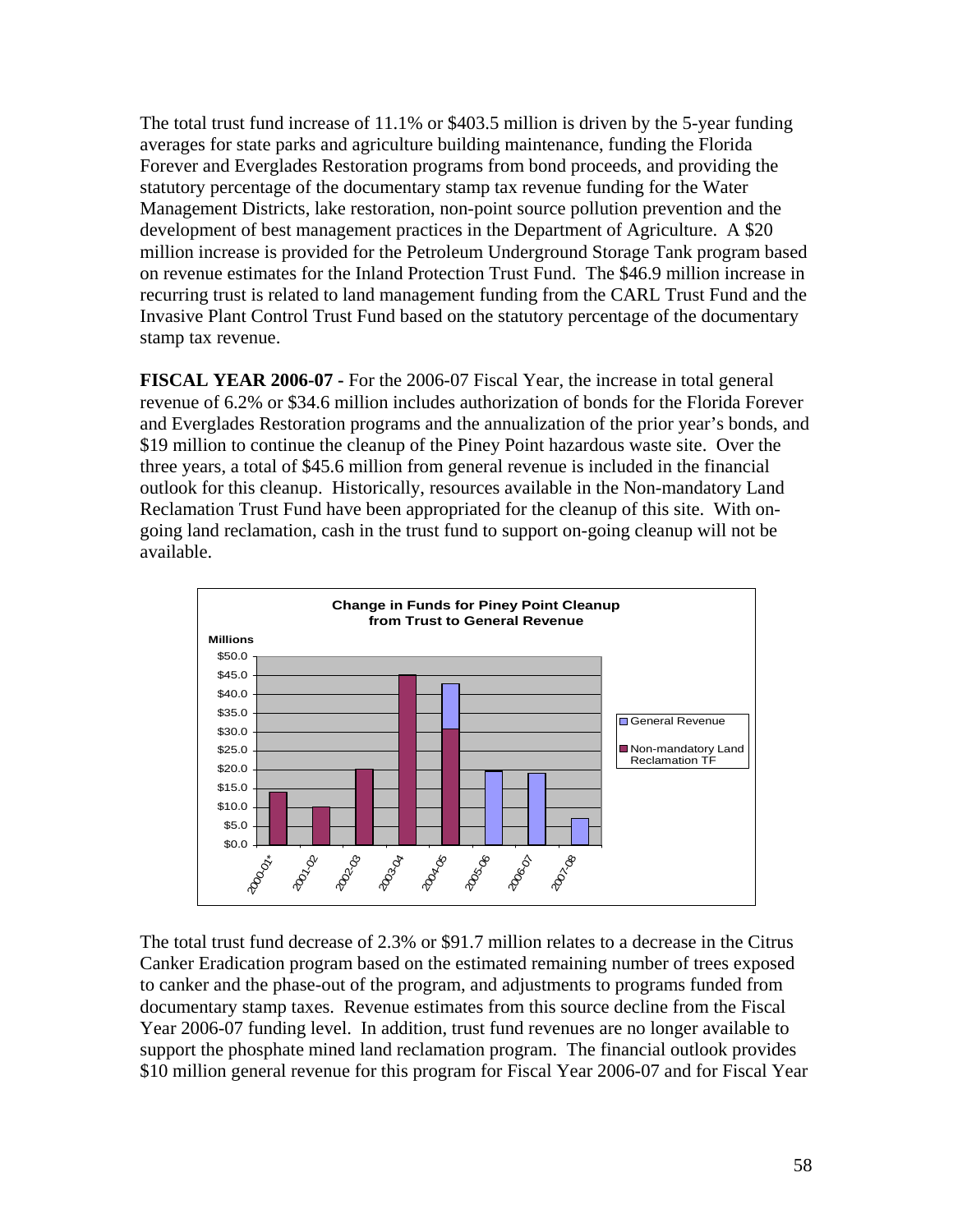2007-08 which is based on the historical level of funding prior to the Piney Point Cleanup.

**FISCAL YEAR 2007-08** – For the 2007-08 Fiscal Year, the increase in recurring general revenue of 7.7% or \$37.3 million reflects the authorization of bonds for the Florida Forever and Everglades Restoration programs and the annualization of the prior year's bonds. Decreases in non-recurring general revenue and trust are attributed to the phaseout of the citrus canker eradication program, a decrease in the level of funding needed for the Mulberry/Piney Point Cleanup, and a decrease in the Workers' Compensation JUA deficit.

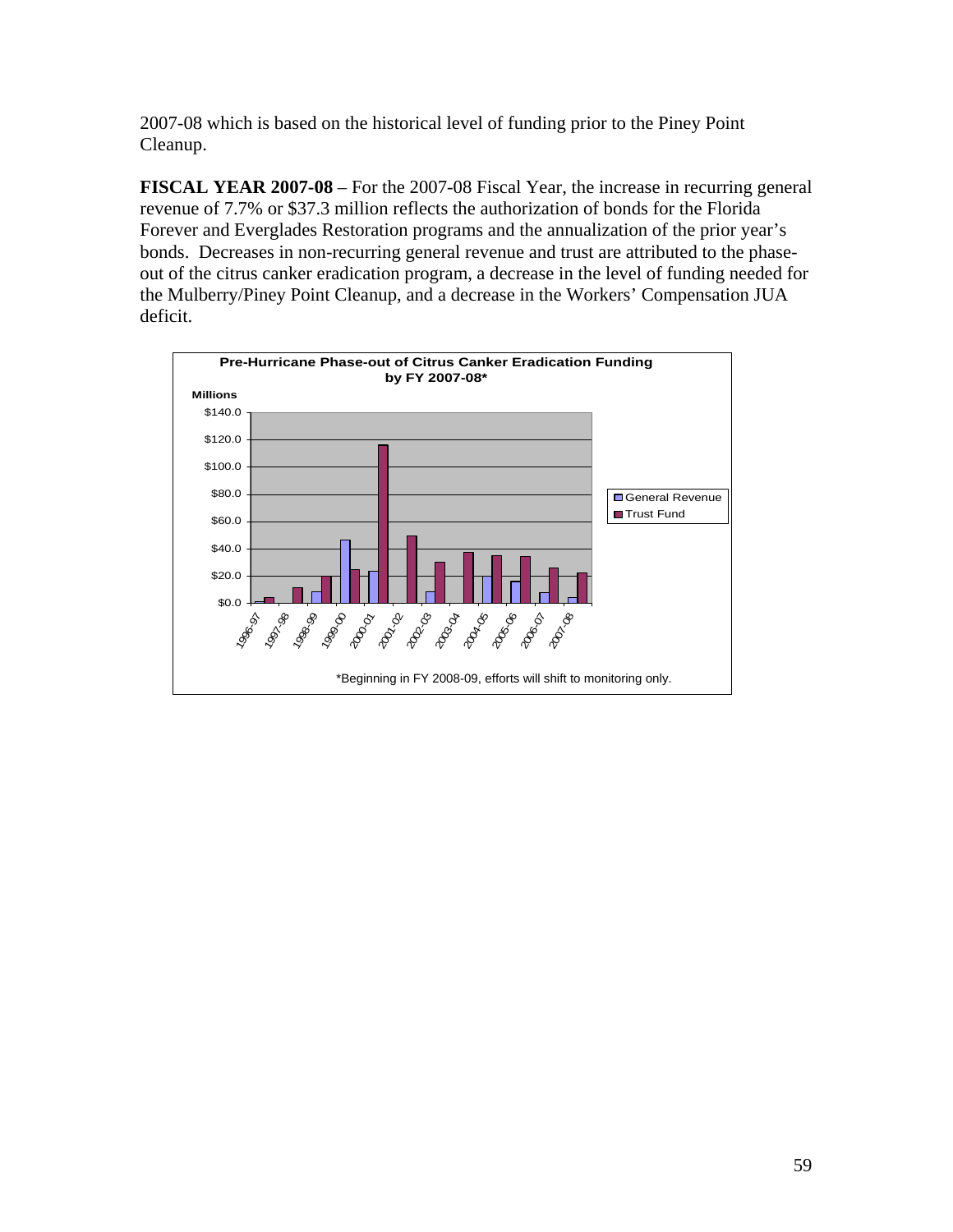### **Transportation and Economic Development**

#### **Expenditure projections (\$ millions)**

| <b>Recurring</b>       | 2004-05 | 2005-06             | 2006-07             | 2007-08             |
|------------------------|---------|---------------------|---------------------|---------------------|
| <b>General Revenue</b> | 418.4   | 420.0               | 420.0               | 420.0               |
| change                 |         | 1.6                 | 0.0                 | 0.0                 |
| % change               |         | 0.4%                | 0.0%                | 0.0%                |
| <b>Other Trust</b>     | 2,352.5 | 2,580.2             | 2,641.6             | 2,692.3             |
| change                 |         | 227.7               | 61.4                | 50.7                |
| % change               |         | 9.7%                | 2.4%                | 1.9%                |
| <b>TOTAL</b>           | 2,770.9 | 3,000.3             | 3,061.7             | 3,112.4             |
| change                 |         | 229.4               | 61.4                | 50.7                |
| % change               |         | 8.3%                | 2.0%                | 1.7%                |
| <b>Nonrecurring</b>    | 2004-05 | 2005-06             | 2006-07             | 2007-08             |
| <b>General Revenue</b> | 187.6   | 138.3               | 138.3               | 138.3               |
| change                 |         | $-49.3$             | 0.0                 | 0.0                 |
| <b>Other Trust</b>     |         |                     |                     |                     |
|                        | 6,056.7 | 5,599.9<br>$-456.8$ | 4,840.5<br>$-759.4$ | 4,693.6<br>$-146.9$ |
| change                 |         |                     |                     |                     |
| <b>TOTAL</b>           | 6,244.3 | 5,738.2             | 4,978.8             | 4,831.9             |
| change                 |         | $-506.1$            | $-759.4$            | $-146.9$            |
| <u>TOTAL</u>           | 2004-05 | 2005-06             | 2006-07             | 2007-08             |
|                        |         | 558.3               | 558.3               |                     |
| <b>General Revenue</b> | 606.0   | $-47.6$             | 0.0                 | 558.3<br>0.0        |
| change<br>% change     |         | $-7.9%$             | 0.0%                | 0.0%                |
|                        |         |                     |                     |                     |
| <b>Other Trust</b>     | 8,409.2 | 8,180.1             | 7,482.1             | 7,385.9             |
| change                 |         | $-229.1$            | $-698.0$            | $-96.2$             |
| % change               |         | $-2.7%$             | $-8.5%$             | $-1.3%$             |
| <b>TOTAL</b>           | 9,015.2 | 8,738.5             | 8,040.4             | 7,944.2             |
| change                 |         | $-276.7$            | $-698.0$            | $-96.2$             |
| % change               |         | $-3.1%$             | $-8.0%$             | $-1.2%$             |

Nonrecurring Trust includes appropriations of transportation projects funded from the sale of bonds.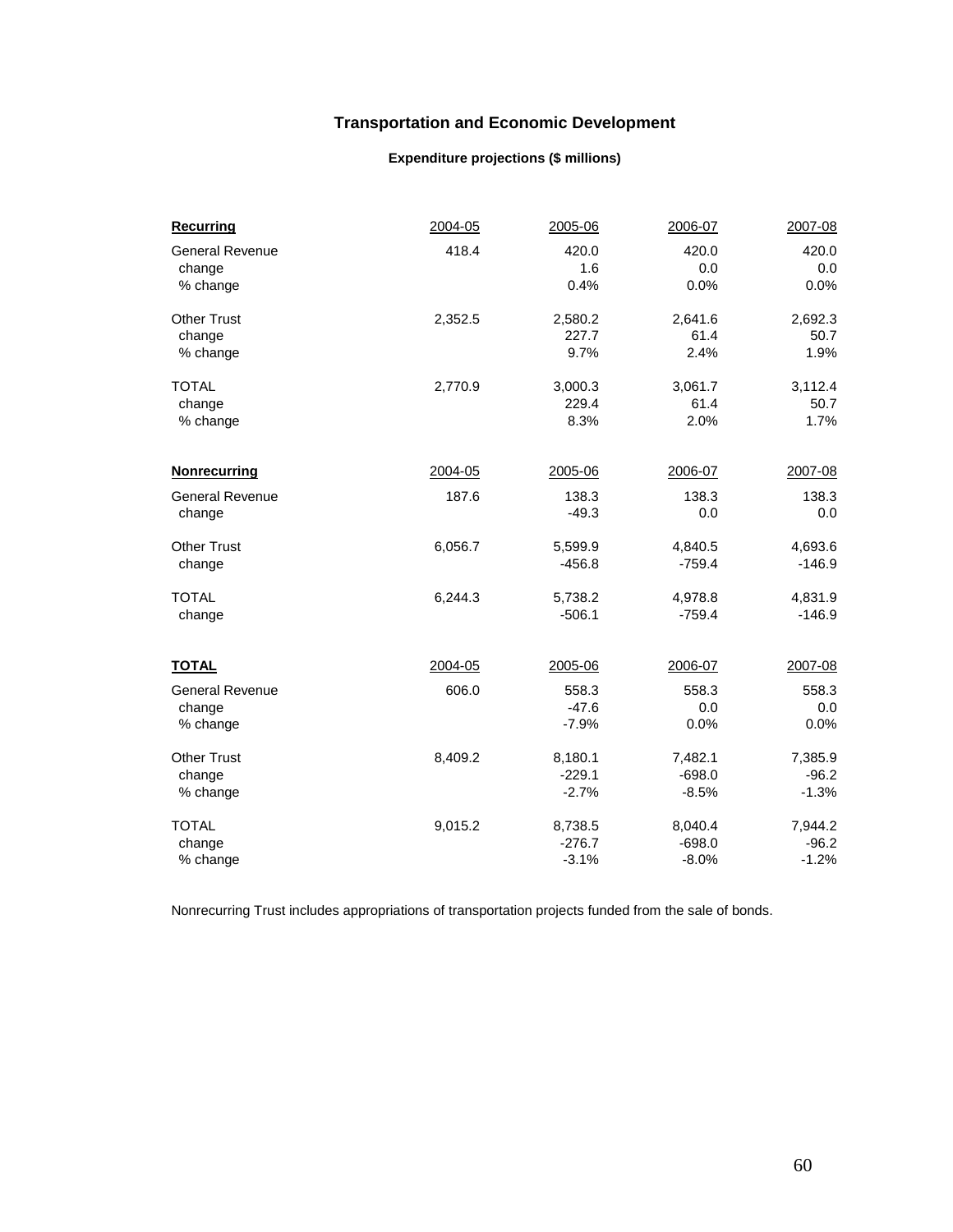# *Transportation & Economic Development Budget Projections*

### **SUMMARY**

The Committee on Transportation & Economic Development Appropriations has jurisdiction over the Agency for Workforce Innovation, the Governor's Office of Tourism, Trade and Economic Development, the Department of State, the Department of Community Affairs, the Department of Highway Safety & Motor Vehicles, the Department of Transportation, the Department of Military Affairs and the Public Service Commission. The total budget for these eight entities is approximately \$9 billion dollars, the majority of which is supported by various state and federal trust funds. The following chart displays the total appropriations for each agency for Fiscal Year 2004-05.



The TED agencies were appropriated \$576 million in general revenue funds for the current fiscal year. Of this amount, \$394 million is recurring, which represents less than 2 percent of the state's total recurring general revenue budget. As a result, the only significant increases to recurring general revenue funding are currently provided through statewide issues such as pay package, health insurance and retirement contribution increases. Any other increases have typically been offset by budget reductions in other areas of the TED budget. Therefore, this financial outlook includes no increases in recurring general revenue.

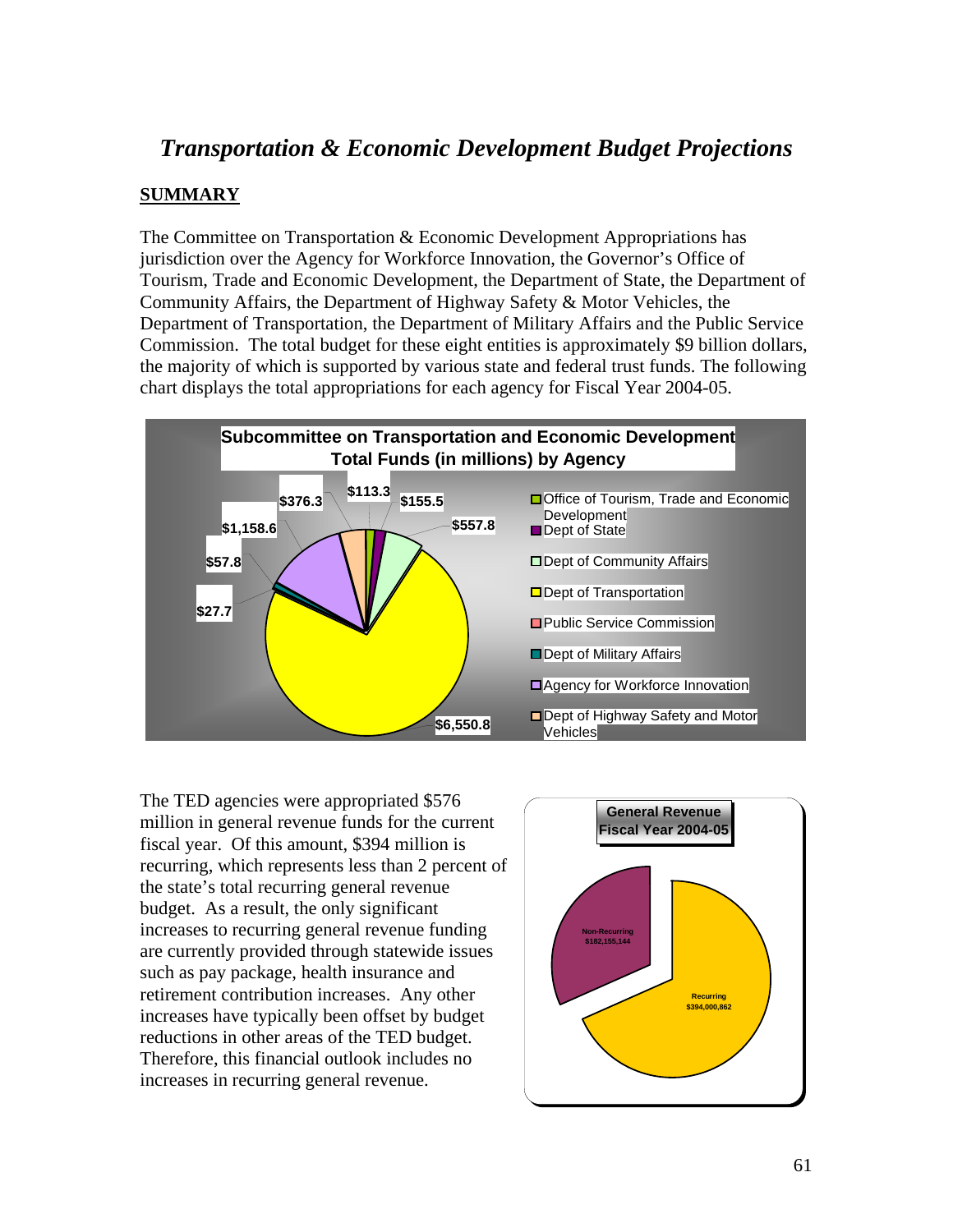# *ASSUMPTIONS AND DISCUSSION*

**General –** Calculations are based on the following assumptions:

1) Funds for implementation of Pre-K were added to the Agency for Workforce Innovation in Fiscal Year 2004-05 for administrative costs only, as appropriated in Special Session 2004 A. Program fund estimates for Fiscal Year 2005-06 are included in the Department of Education's budget

2) The five year average of state match requirements for Federal Disasters does not include the 2004 hurricanes.

3) The Outlook assumes that the full statutory distribution of the documentary stamp tax will be available for affordable housing programs. (However, it should be noted that excess revenues above the recurring Fiscal Year 2003-04 funding level were transferred to the Working Capital Fund in Fiscal Year 2003-04 and Fiscal Year 2004-05.)

4) No specific resources are allocated for high speed rail. Any funding to implement the system would be allocated from existing resources in the 5-year work plan.

5) The Outlook assumes that the current level of Federal Transportation Funding is continued (i.e. re-authorization of TEA 21).

**Non-recurring General Revenue** – TED agencies typically receive significant amounts of non-recurring general revenue for ongoing programs, especially for economic



development initiatives, arts, cultural and historic preservation grants, and disaster match requirements. These projections include estimates for such programs based on a 5-year historical funding average.

**Affordable Housing** – Funding to the Department of Community Affairs for affordable housing programs was estimated based on the latest Revenue Estimating Conference projections for the current statutory distribution of documentary stamp tax revenues. However, as mentioned above, for the last two fiscal years, excess revenues above the recurring Fiscal Year 2003-04 funding level have been transferred to the Working Capital Fund.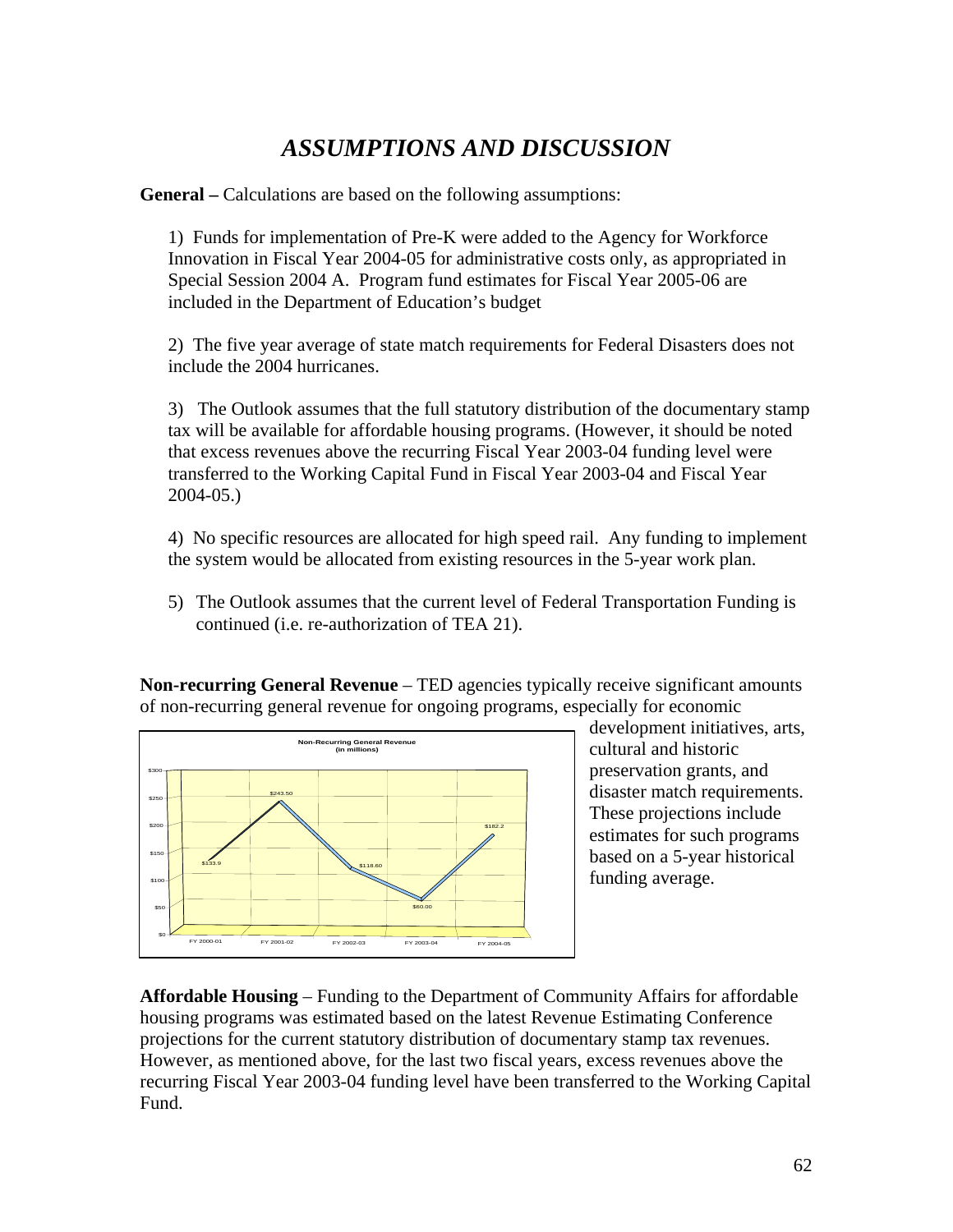**Department of Transportation Work Program** – DOT develops a Work Program, which is the department's production plan for the following five years. It is a balanced five year financial plan with a three-year cash forecast of receipts and expenditures. Funding to support the Work Program comes from a variety of sources including federal, state, local, bond proceeds, toll collections, and miscellaneous other receipts. Funding projections are based on the latest adopted Work Program. The higher levels of funding in the initial years of the Work Program reflect economic stimulus funds which were

appropriated in prior years and rolled forward.

**Fixed Capital Outlay** – These projections include estimates for agency fixed capital outlay requirements based on a 5-year historical funding average.

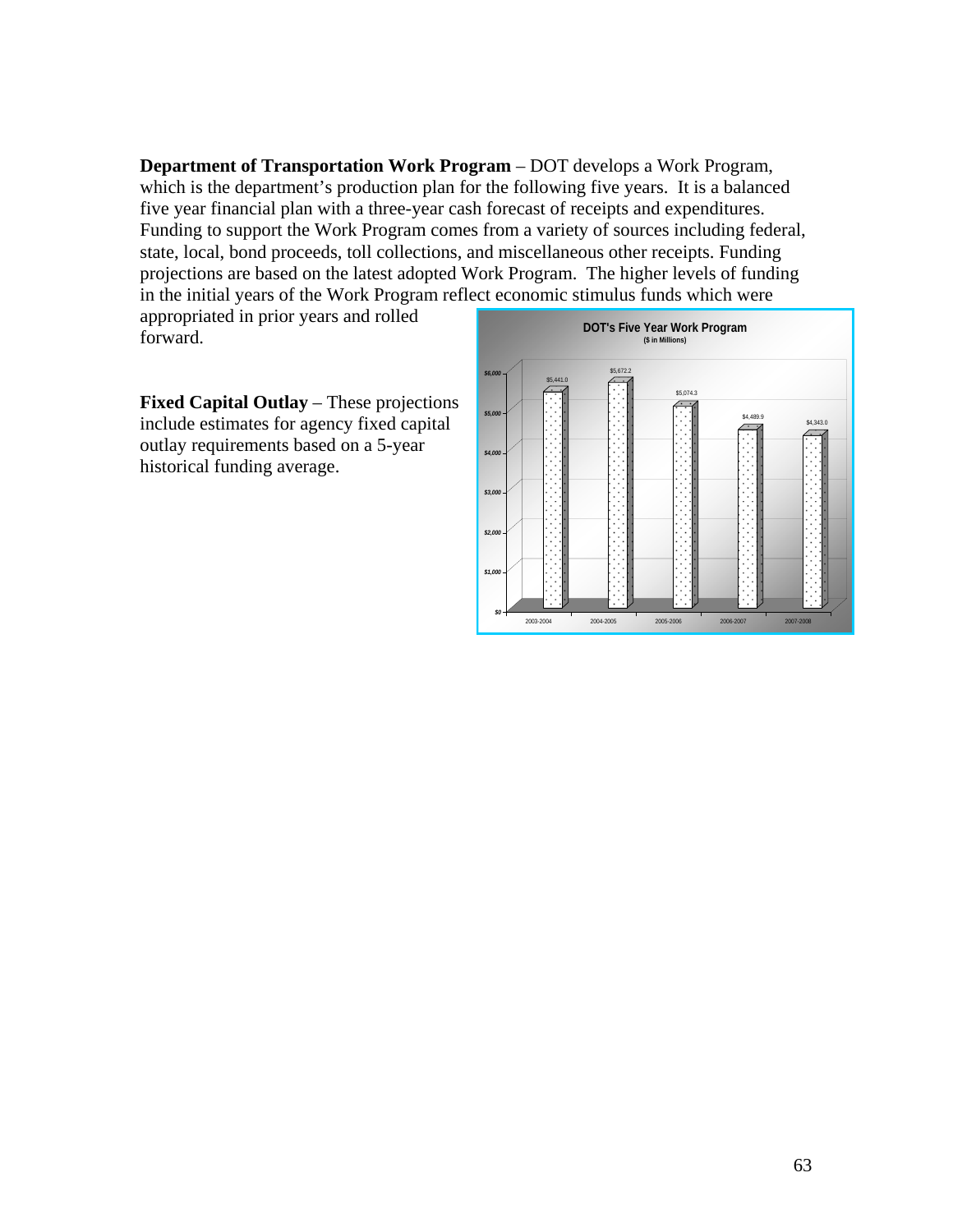#### **Salaries & Benefits/Administered Funds**

#### **Expenditure projections (\$ millions)**

| <b>Recurring</b>       | 2004-05 | 2005-06 | 2006-07 | 2007-08 |
|------------------------|---------|---------|---------|---------|
| <b>General Revenue</b> | 0.0     | 225.8   | 468.7   | 725.0   |
| change                 |         | 225.8   | 242.9   | 256.3   |
| <b>Other Trust</b>     | 0.0     | 96.3    | 200.3   | 310.1   |
| change                 |         | 96.3    | 104.0   | 109.8   |
| <b>TOTAL</b>           | 0.0     | 322.1   | 669.0   | 1,035.1 |
| change                 |         | 322.1   | 346.9   | 366.1   |
| <b>Nonrecurring</b>    | 2004-05 | 2005-06 | 2006-07 | 2007-08 |
| <b>General Revenue</b> | 0.0     | 0.0     | 0.0     | 0.0     |
| change                 |         | 0.0     | 0.0     | 0.0     |
| <b>Other Trust</b>     | 0.0     | 0.0     | 0.0     | 0.0     |
| change                 |         | 0.0     | 0.0     | 0.0     |
| <b>TOTAL</b>           | 0.0     | 0.0     | 0.0     | 0.0     |
| change                 |         | 0.0     | 0.0     | 0.0     |
| <b>TOTAL</b>           | 2004-05 | 2005-06 | 2006-07 | 2007-08 |
| <b>General Revenue</b> | 0.0     | 225.8   | 468.7   | 725.0   |
| change                 |         | 225.8   | 242.9   | 256.3   |
| <b>Other Trust</b>     | 0.0     | 96.3    | 200.3   | 310.1   |
| change                 |         | 96.3    | 104.0   | 109.8   |
| <b>TOTAL</b>           | 0.0     | 322.1   | 669.0   | 1,035.1 |
| change                 |         | 322.1   | 346.9   | 366.1   |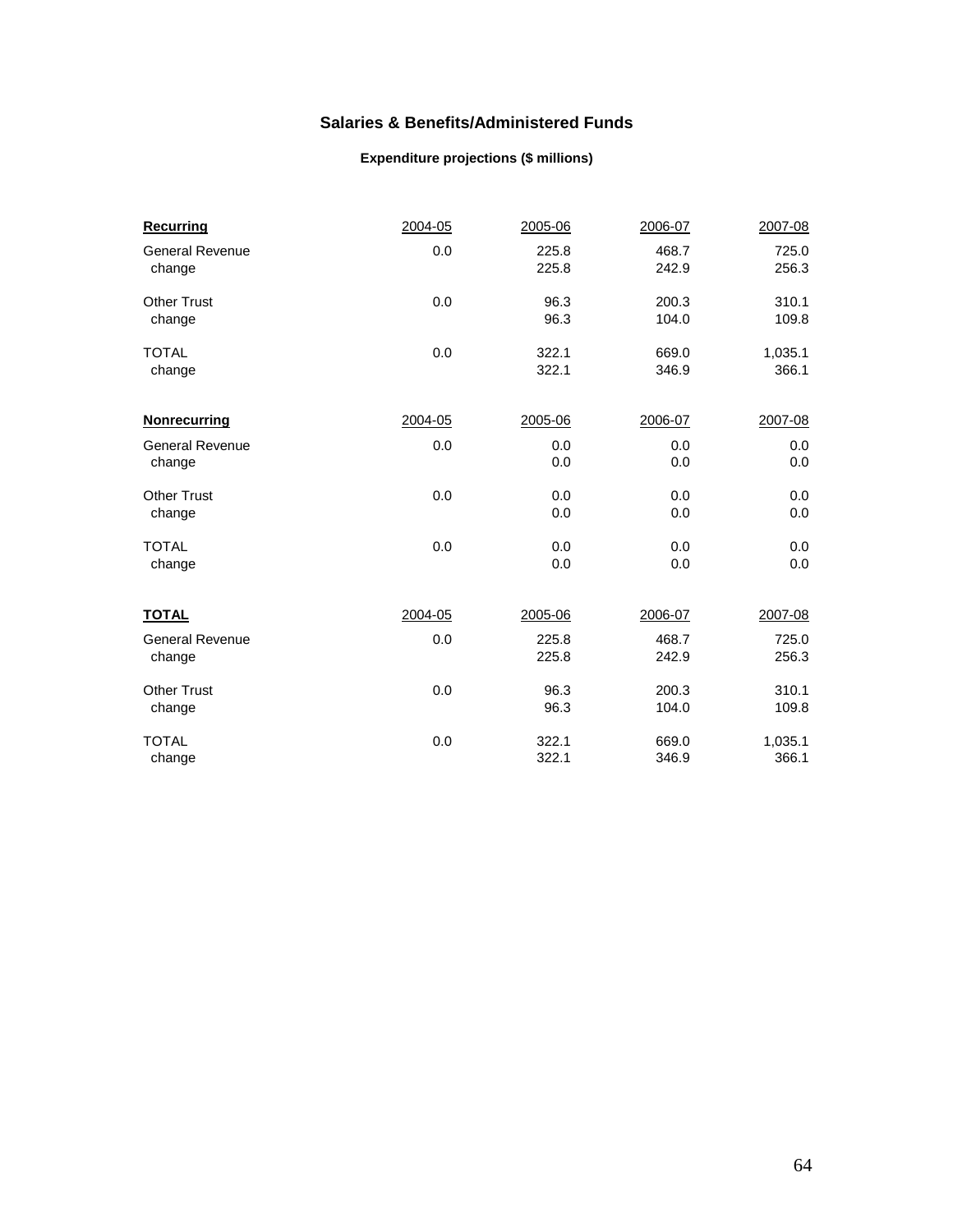# *State Employee Salaries And Benefits*

#### **Salaries**

State employee salary increases are estimated to cost \$149 million in Fiscal Year 2005- 06, \$152 million in Fiscal Year 2006-07, and \$155 million in Fiscal Year 2007-08. Roughly 70% of the increased costs are funded by the General Revenue Fund. These estimates are based upon an assumption that the Legislature will authorize increases equal to an average of 2% across the board on total payroll. This assumption is based on such increases covering rises in the cost of living as well as providing some additional purchasing power.

| FY 2001-02                                                                                       | FY 2002-03 | FY 2003-04 | FY 2004-05     |
|--------------------------------------------------------------------------------------------------|------------|------------|----------------|
| 2.5%                                                                                             | 2.5%       | 2.0%       | \$1000         |
|                                                                                                  |            |            | one time bonus |
| Note that Specific Employee Groups have received increases in excess of across the board levels. |            |            |                |

#### **Health Insurance**

Costs associated with the state employee health insurance program are expected to increase by \$155.4 million in Fiscal Year 2005-06, \$161 million in Fiscal Year 2006-07, and \$183.9 million in Fiscal Year 2007-08. These increased costs are based on assumptions that the state's self insured plan will experience 12% annual growth in medical claims and an average of 15.5% annual growth in pharmacy claims, and that the health maintenance contract costs will increase an average of 12% annually. These assumptions are consistent with the growth patterns experienced during recent years. However, it should be noted that the third party administrator services, the pharmacy benefit manager services, and the HMO contracts will be rebid during the next 18 months. This may impact the overall cost of the state employee health insurance program.

On the revenue side of the health insurance program, this financial outlook assumes that additional medical and pharmacy costs will be covered via premium increases paid by the state and employees. Generally, these costs have been funded through this mechanism. In recent years, however, a portion of the anticipated costs have been funded by increases in out-of-pocket expenditures (co-payments, deductibles, and coinsurance) by the employees and retirees and by transfers of trust fund balances to the program.

#### **Florida Retirement System**

The Florida Retirement System (System) enjoys an actuarial surplus of \$12.6 billion as of June 2004. This surplus can be used to reduce the contribution rates paid by participating employers or to increase benefits paid to members of the System. Even with this surplus, the Florida Retirement System must be funded on an actuarially sound basis. As a result,